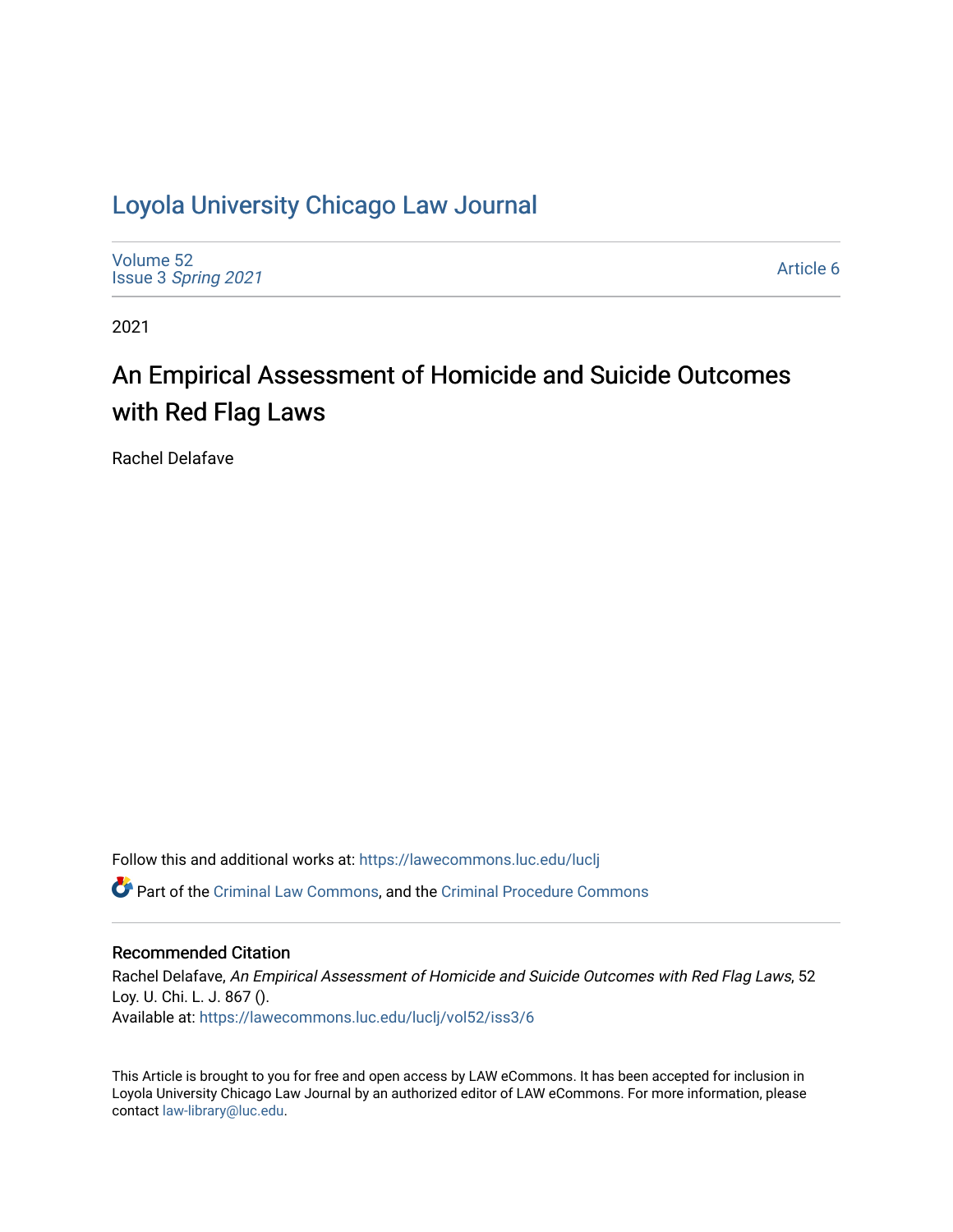# An Empirical Assessment of Homicide and Suicide Outcomes with Red Flag Laws

# *Rachel Dalafave\**

*This Article empirically illustrates that red flag laws—laws which permit removal of firearms from a person who presents a risk to themselves or others—contribute to a statistically significant decrease in suicide rates, but*  do not influence homicide rates. I exploit state-level variation across time in *the existence of red flag laws between 1990 and 2018 and find that the existence of a risk-based law reduces firearm-related suicides by 6.4% and overall suicides by 3.7%, with no substitution to non-firearm suicides. Red flag laws are not associated with a statistically significant change in homicides rates. Policymakers should consider red flag laws an effective tool to prevent firearm-related suicide, one of the most prevalent preventable causes of death in the United States. In light of this evidence, red flag laws should be more politically successful in the current partisan environment than other forms of gun control legislation because of their targeted nature and potential to balance the interests of gun owners against the negative externalities of gun violence.*

| A. The Relationship Between Guns and Violence  877       |  |
|----------------------------------------------------------|--|
|                                                          |  |
|                                                          |  |
| IV. THE EFFECT OF RED FLAG LAWS ON HOMICIDES AND         |  |
|                                                          |  |
|                                                          |  |
| B. Empirical Methodology: Difference-in-Differences  891 |  |
| C. The Effects of Red Flag Laws on Homicides and         |  |
|                                                          |  |
|                                                          |  |
|                                                          |  |
|                                                          |  |
|                                                          |  |

<sup>\*</sup> J.D./Ph.D. in Law and Economics, expected 2022, Vanderbilt Law School. Thanks to Kathryn Anderson, Zachary Sturman, and the members of the Vanderbilt Law and Economics Department and the Vanderbilt Law faculty for helpful comments and suggestions.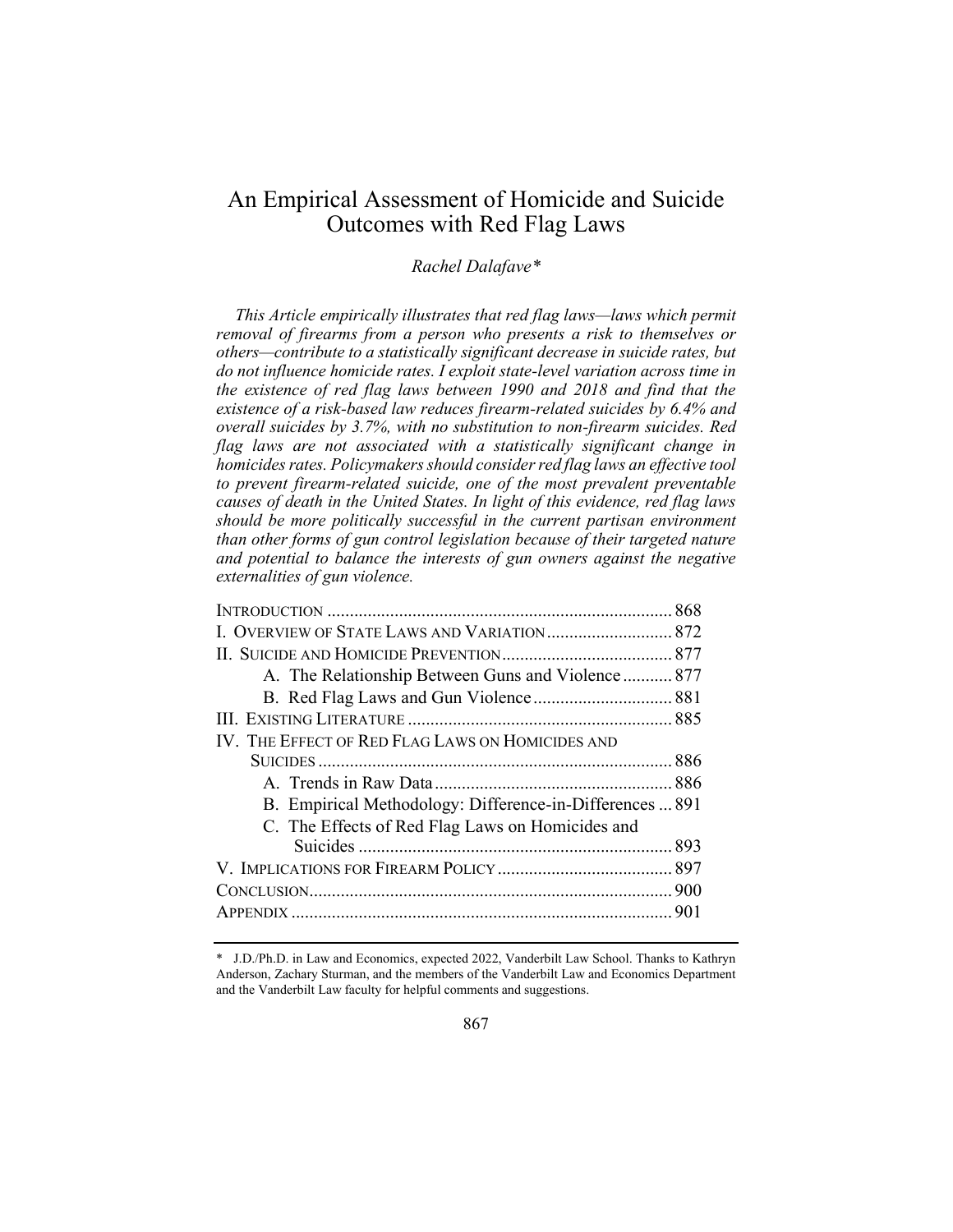# <span id="page-2-1"></span><span id="page-2-0"></span>**INTRODUCTION**

Over the past several years, mass shootings have become an almost daily occurrence in the United States.1 Their frequency has animated the long-standing, highly polarized debate about the optimal level of gun control legislation in the United States.2 Despite their increasing prominence, however, mass shootings are far from the greatest contributors to the social cost of gun violence. That distinction belongs to firearm suicide, followed by firearm homicide. On average, from 1990 to 2018, firearm-related suicides killed about 19,000 people per year, and firearm-related homicides killed an additional 13,200. 3 To put this in

<sup>1.</sup> The Gun Violence Archive defines a mass shooting as a shooting in which four or more people, excluding the shooter, are shot or killed. *Methodology*, GUN VIOLENCE ARCHIVE, https://www.gunviolencearchive.org/methodology (last visited Feb. 21, 2021). By this measure, an average of 378 people died in 334 mass shootings per year from 2013 through 2019 (inclusive), or 1.0 people in 0.92 shootings per day. *See, e.g.*, *Mass Shootings*, GUN VIOLENCE ARCHIVE, https://www.gunviolencearchive.org/mass-shooting (last visited Feb. 21, 2020) (tracking unique mass shooting events through 2021 and providing the raw data with which to calculate the averages) (data and calculations on file with author). To access the data by year, see *Past Summary Ledgers*, GUN VIOLENCE ARCHIVE, https://www.gunviolencearchive.org/past-tolls (last visited Feb. 21, 2021) and click on "Mass Shootings" for each year listed. For the 2013 figures, please see *Mass Shootings in 2013*, GUN VIOLENCE ARCHIVE, https://www.gunviolencearchive.org/reports/massshootings/2013 (last visited Feb. 21, 2021).

<sup>2.</sup> One study has estimated that it would take approximately 125 people dying in individual gun homicide incidents to have the same impact on gun bills introduced as each person who dies in a mass shooting. Michael Luca, Deepak Malhotra & Christopher Poliquin, *The Impact of Mass Shootings on Gun Policy*, 181 J. PUB. ECON. 1, 6 (2019). *See id*. at 10 ("Mass shootings account for a small fraction of gun deaths in the United States but have a significant impact on gun policy. More gun laws are proposed in the year following a mass shooting. Furthermore, mass shootings seem to have much larger effects on policy, per fatality, than do ordinary gun homicides."). However, the policy responses differ based on political party. Republican-controlled legislatures are more likely to loosen gun laws in the year after a mass shooting, while Democrat-controlled legislatures tend toward stricter laws, however this is statistically insignificant. *Id*.; *see also* Hasin Yousaf, *Sticking to One's Guns: Mass Shootings and the Political Economy of Gun Control in the U.S.* 4 (Dep't of Econ., Universidad Carlos III de Madrid, 2019), https://papers.ssrn.com/sol3/papers.cfm?abstract\_id=3360831 [https://perma.cc/TNR5-F325] (finding that after a mass shooting, Republican voters prefer less gun control while Democrat voters prefer more gun control).

<sup>3.</sup> I calculated these averages using data from the Centers for Disease Control and Prevention Underlying Cause of Death records. To calculate the average firearm-related suicides and homicides per year go to, *Compressed Mortality File 1979–1998 on CDC WONDER Online Database*, NAT'L CTR. FOR HEALTH STAT., CTRS. FOR DISEASE CONTROL & PREVENTION, https://wonder.cdc.gov/controller/datarequest/D16 [https://perma.cc/3NFF-5EMQ] (last visited Mar. 15, 2020) [hereinafter *CDC WONDER 1979–1998*] (Change years from "all" to 1990–98; change cause of death to "Injury Intent and Mechanism" and select "Suicide" and "Homicide" for "Injury Intent" and "Firearm" for "Injury Mechanism & All Other Leading Causes"; press send to get 164,944 suicide deaths and 141,870 homicide deaths during this date range.) and *Underlying Cause of Death 1999-2019 on CDC WONDER Online Database*, NAT'L CTR. FOR HEALTH STAT., CTRS. FOR DISEASE CONTROL & PREVENTION, https://wonder.cdc.gov/controller/datarequest/D76 [https://perma.cc/W9K7-67WV] (last visited Mar. 15, 2020) [hereinafter *CDC WONDER 1999– 2019*] (Change years to 1999–2018; change cause of death to "Injury Intent and Mechanism" and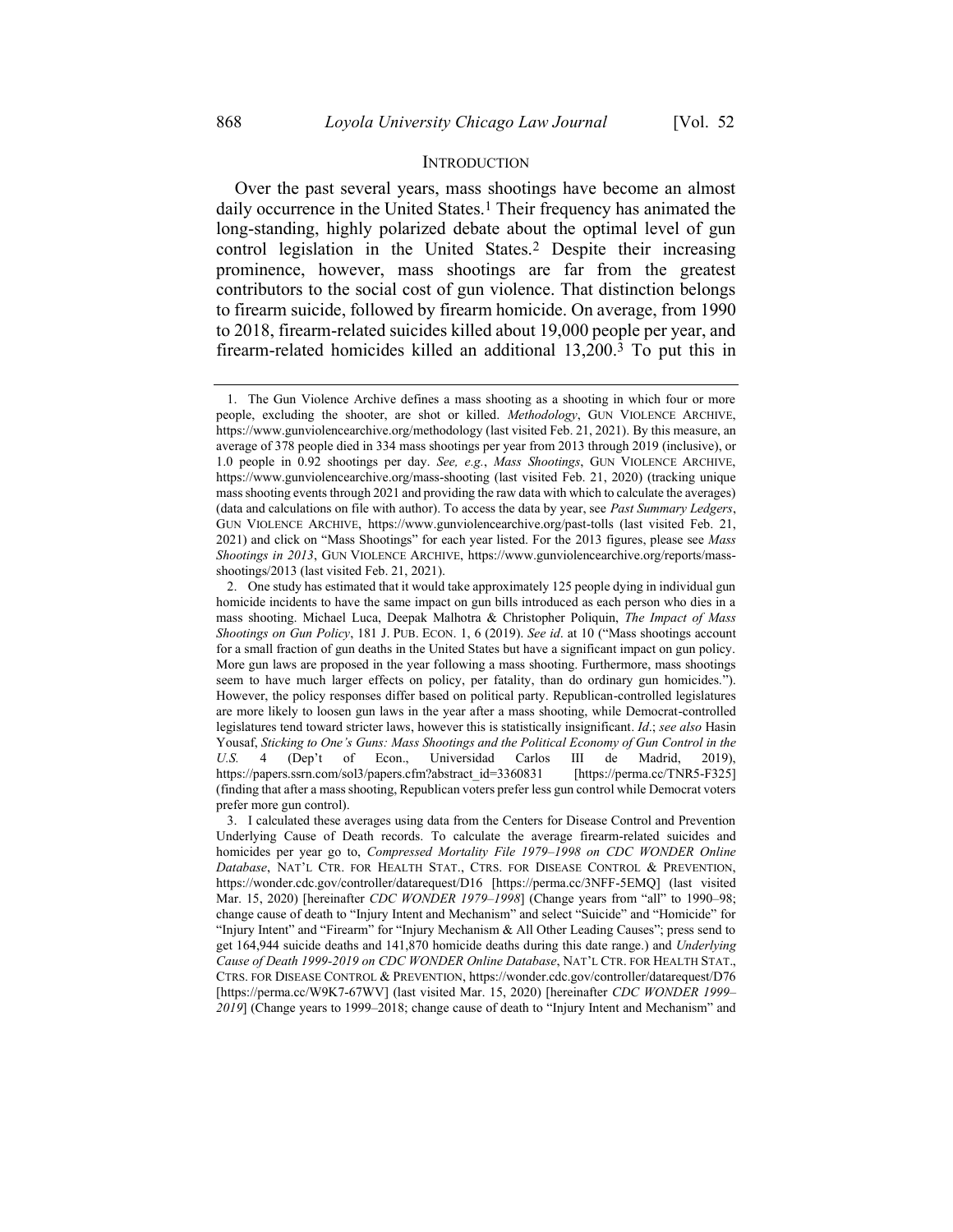<span id="page-3-0"></span>perspective, this death toll is the equivalent of over eleven September 11, 2001 attacks every year.4 From 2006 to 2018, firearm-related suicide rates increased by more than twenty-five percent.<sup>5</sup> Reducing this common source of violent, firearm-related deaths is an important public policy goal and an important task for researchers. As of the writing of this Article, suicide prevention is as pressing now as ever because physical distancing—the primary public health intervention to limit the spread of COVID-19—also has the potential to worsen social isolation, a known suicide risk factor.<sup>6</sup> Evaluating the best ways to reduce firearm access among high-risk persons is therefore critical.7

select "Suicide" and "Homicide" for "Injury Intent" and "Firearm" for "Injury Mechanism & All Other Leading Causes"; press send to get 384,865 suicide deaths and 241,675 homicide deaths during this date range.), then add the number of deaths together  $(164,944 + 384,865)$  for suicides; 141,870 + 241,675 for homicides) and divide this by the number of years (29) to get the average by year (approximately 19,000 suicides; 13,200 homicides). By contrast, only about 378 people per year are killed in mass shootings. See *supra* note [1](#page-2-0) (calculating this figure based off figures provided by the GUN VIOLENCE ARCHIVE).

<sup>4.</sup> In total, 2,977 people died in the 9/11 attacks, excluding the 19 hijackers. *September 11, Attacks*, HISTORY (Aug. 25, 2018), https://www.history.com/topics/21st-century/9-11-attacks [https://perma.cc/7Y4S-FWU7]; *Final Report of the National Commission on Terrorist Attacks Upon the United States*, NAT'L COMM'N ON TERRORIST ATTACKS UPON THE U.S. (Aug. 21, 2004), https://govinfo.library.unt.edu/911/report/911Report\_Exec.htm [https://perma.cc/U2Z7-8RMR].

<sup>5.</sup> Rebekah Mannix, Lois Lee & Eric Fleegler, *Coronavirus Disease 2019 (COVID-19) and Firearms in the United States: Will an Epidemic of Suicide Follow?*, ANNALS INTERNAL MED. (Aug. 4, 2020), https://www.acpjournals.org/doi/10.7326/M20-1678 [https://perma.cc/MQ47- DV2P]; *CDC Wonder 1979-1998*, *supra* not[e 3.](#page-2-1)

<sup>6.</sup> *See, e.g.*, Mannix et al., *supra* note [5](#page-3-0) (discussing the possibility that COVID-19 may exacerbate the firearm-related suicide crisis); Ann John et al., *Trends in Suicide During the COVID-19 Pandemic*, BRIT. MED. J. (Nov. 12, 2020), https://www.bmj.com/content/371/bmj.m4352 [https://perma.cc/G5XG-2HCV] (reviewing preliminary data on suicide during the pandemic); Sharath Chandra Guntuku et al., *Tracking Mental Health and Symptom Mentions on Twitter During COVID-19*, 1 J. GEN. INTERNAL MED. 1, 1 (2020) (comparing mental health estimates from Twitter across all states and finding that they were significantly lower in 2020 as compared to 2019). Unemployment and other financial stressors are other suicide risk factors that may be exacerbated by the pandemic. David Gunnell et al., *Suicide Risk and Prevention During the COVID-19 Pandemic*, 7 LANCET PSYCHIATRY 468, 469 (2020). There is also some evidence that suicide deaths increased during past public health emergencies. *See* Ira M. Wasserman, *The Impact of Epidemic, War, Prohibition and Media on Suicide: United States, 1910-1920*, 22 SUICIDE & LIFE-THREATENING BEHAV. 240, 251 (1992) (finding that suicides in the Unites States increased during the 1918–19 influenza pandemic); Y.T. Cheung, P.H. Chau, & Paul S.F. Yip, *A Revisit on Older Adults Suicides and Severe Acute Respiratory Syndrome (SARS) Epidemic in Hong Kong*, 23 INT'L J. GERIATRIC PSYCHIATRY 1231, 1237 (2008) (finding an increase in suicides among older people in Hong Kong during the 2003 severe acute respiratory syndrome epidemic and concluding that maintaining the mental wellbeing of the public is critical during public health crises).

<sup>7.</sup> The eventual effects, if any, of social disruption on mental health may occur with a delay. For example, after the nuclear meltdown at the Fukushima Daiichi power plant in Japan, the government evacuated hundreds of thousands of people, many of whom had to stay away from the area for months or years. Suicide rates initially decreased but increased about two years after the disaster. Masatsugu Orui et al., *Suicide Rates in Evacuation Areas After the Fukushima Daiichi Nuclear Disaster: A 5-year Follow-up Study in Fukushima Prefecture*, 39 CRISIS 353, 360 (2018)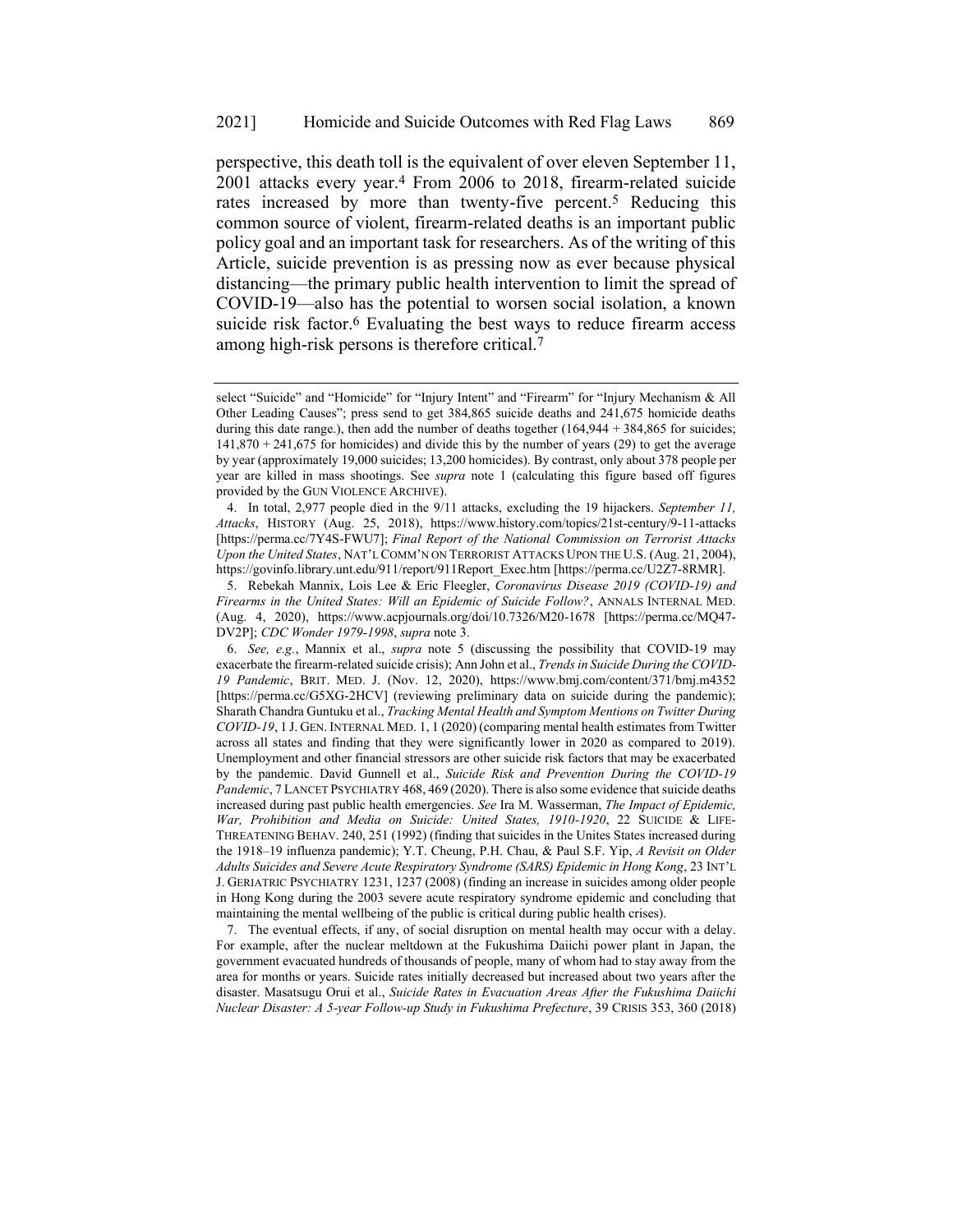<span id="page-4-0"></span>Red flag laws are one potential tool to curb gun violence. Red flag laws are risk-based firearm seizure laws that permit police or family members to petition a state court to order the temporary removal of firearms from a person who may present a danger to themselves<sup>8</sup> or others.<sup>9</sup> Although a large body of research examines the impact of gun control policies on gun-related violence,10 red flag laws have received much less attention from researchers, despite their potential to deter gun-related violence at minimal cost to responsible gun owners. Red flag laws differ from prohibited purchaser laws that prevent specific groups of individuals from owning, purchasing, or possessing firearms because they can be applied to any at-risk individual.<sup>11</sup> They also differ from laws requiring removal of firearms from prohibited possessors because a court can order firearm removal from anyone if it determines that they are at high risk for violence, regardless of whether they have committed a crime, been diagnosed with a mental illness, or have otherwise been disqualified from

<span id="page-4-1"></span><sup>(</sup>concluding that when providing post-disaster mental health services, suicide rates can eventually increase even if they initially decrease). These results are consistent with other studies considering changes in suicide rates after a disaster. *See, e.g.*, Evelyn J. Bromet & Johan M. Havenaar, *Psychological and Perceived Health Effects of the Chernobyl Disaster: A 20-year Review*, 93 HEALTH PHYSICS 516, 519 (2007) (long-term excess suicide deaths among Chernobyl nuclear disaster clean-up workers); Hitoshi Ohto et al., *Suicide Rates in the Aftermath of the 2011 Earthquake in Japan*, 385 LANCET 1727, 1727 (2015) (finding that suicide mortality decreased during the first two years after the disaster but subsequently rose, and hypothesizing that "when the evacuations . . . peaked, there was . . . a collective feeling of concern and altruism . . . . However, once the new reality caused by the triple disaster set in, increased demoralization and anxiety, combined with restricted employment and movement of young families to urban areas, triggered a rise in suicide . . . .").

<sup>8.</sup> This Article will use singular *they* throughout.

<sup>9.</sup> *See Extreme Risk Protection Orders*, GIFFORDS L. CENT.,

https://lawcenter.giffords.org/gun-laws/policy-areas/who-can-have-a-gun/extreme-riskprotection-orders/ [https://perma.cc/NXY9-WKCL] (Feb. 22, 2021) (explaining that extreme risk laws create a process by which family members or law enforcement can report an individual's red flag behaviors and restrict that individual's access to firearms through judicial order).

<sup>10.</sup> *See infra* Section II.A (exploring the documented link between guns and violence).

<sup>11.</sup> *See* 18 U.S.C. § 922(d)(4) (stating that, under federal law, formal and involuntary commitment to a mental institution, being found not guilty by reason of insanity, or some other formal adjudicative proceeding regarding their mental illness is necessary to prevent a person suffering from mental illness from purchasing or possessing a firearm); s*ee also* 27 C.F.R. § 478.11 (2021) (defining "adjudicated as a mental defective" and "committed to a mental institution");18 U.S.C.  $\S 922(d)(9)$  (stating that a person who has committed a violent act toward others is only prohibited from possessing firearms under federal law if they are subject to a domestic violence restraining order, have been convicted of a felony, or have been convicted of a domestic violence misdemeanor). Most states have laws mirroring the federal prohibitions on gun possession by seriously mentally ill individuals, and every jurisdiction now has domestic violence laws. *See e.g.*, Michelle R. Waul, *Civil Protection Orders: An Opportunity for Intervention with Domestic Violence Victims*, 6 GEO. PUB. POL'Y REV. 51, 52, 59 (2000). However, these laws do not provide a process to disarm high-risk individuals who have not been adjudicated mentally ill, nor do domestic violence orders protect individuals other than the victim, such as people outside the family, or a suicidal individual. *Id.*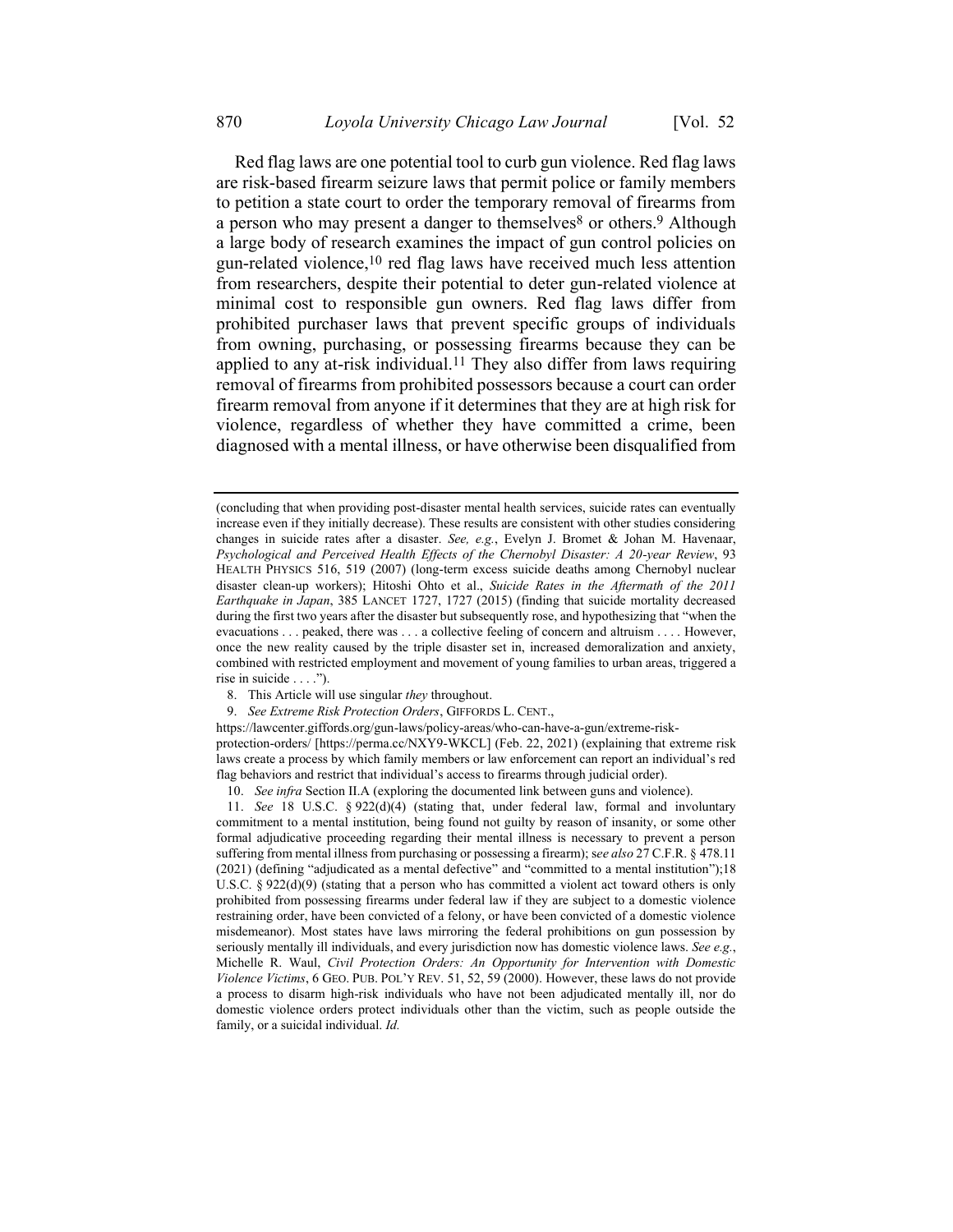<span id="page-5-1"></span>possessing a firearm.12 By providing a legal framework for identifying and disarming high-risk individuals, red flag laws may decrease the overall rates of firearm-related fatalities, including homicides, suicides, and mass shootings.

<span id="page-5-0"></span>Nineteen states and the District of Columbia currently have red flag laws.13 In light of their increasing popularity, and in order to inform policymakers considering future laws and expansions of existing laws, it is important to empirically evaluate their effectiveness. I exploit variation in the existence and timing of enactment of red flag laws across states to examine their effect on homicide and suicide rates.14 Because fatality data are available through 2018, I constrain my analysis to the red flag laws of five states: Connecticut, Indiana, California, Washington, and Oregon.15 With a difference-in-differences approach, I find that red flag laws reduce firearm-related suicides by about 6.4%, with no statistically significant substitution to non-firearm suicides.<sup>16</sup> Red flag laws have no statistically significant effect on overall or firearm-related homicides.17

<span id="page-5-2"></span>My data and approach offer advantages over previous work in this area.18 My difference-in-differences approach levies variation within

<sup>12.</sup> *The Effects of Extreme Risk Protection Orders*, RAND (Apr. 22, 2020), https://www.rand.org/research/gun-policy/analysis/extreme-risk-protection-orders.html [https://perma.cc/6YTH-4QTP].

<sup>13.</sup> CAL. PENAL CODE § 18150 (West 2020); COLO. REV. STAT. § 13-14.5-103 (2019); CONN. GEN. STAT. § 29-38c (2020); DEL. CODE ANN. tit. 10, §§ 7701, 7704 (2020); FLA. STAT. § 790.401(3)(a) (2020); HAW. REV. STAT. ANN. § 134-65 (2020); 430 ILL. COMP. STAT. 67/35, 67/40 (2019); IND. CODE § 35-47-14-2 (2020); MD. CODE ANN., PUB. SAFETY § 5-602 (West 2020); MASS. GEN. LAWS ch. 140, § 131R (2020); NEV. REV. STAT. § 33.590 (2020); N.J. STAT. ANN. §§ 2C:58-21, 23 (West 2019); N.M STAT. ANN. § 40-17-1–13 (2020); N.Y.C.P.L.R. §§ 6340, 6341 (MCKINNEY 2021); OR. REV. STAT. § 166.527 (2020); 8 R.I. GEN. LAWS § 8-8.3-4 (2020); VT. STAT. ANN. tit. 13, § 4053 (2019); VA. CODE ANN. § 19.2-152.14 (2020); WASH. REV. CODE §§ 7.94.020(2), 7.94.030(1) (2020); D.C. CODE § 7-2510.01-7-2510.13 (2020).

<sup>14.</sup> Cause of death data are from *CDC Wonder 1979-1998*, *supra* note [3](#page-2-1) (providing access to public health data, statistical research, policy concerns, etc.).

<sup>15.</sup> CONN. GEN. STAT. § 29-38c (2020); IND. CODE §§ 35-47-14-1, 35-47-14-2 (West 2020); CAL. PENAL CODE §§ 18100–18165 (West 2020); WASH. REV. CODE §§ 7.94.010–7.94.050 (2020); OR. REV. STAT. §§ 166.525–166.537 (2020). The details of these states' statutes are summarized in Appendix Table A.1.

<sup>16.</sup> *See infra* Section IV.C (explaining data reports concerning firearm-related suicides pre- and post-red flag law enactment).

<sup>17.</sup> *See infra* Section IV.C (explaining data concerning firearm-related homicides pre- and postred flag law enactment).

<sup>18.</sup> For previous work in the field of red flag laws and suicide outcomes, see Jeffrey W. Swanson et al., *[Implementation and](https://1.next.westlaw.com/Link/Document/FullText?findType=Y&serNum=0458293192&pubNum=0001464&originatingDoc=I9e95db168f4411ea80afece799150095&refType=LR&fi=co_pp_sp_1464_185&originationContext=document&transitionType=DocumentItem&contextData=(sc.Keycite)#co_pp_sp_1464_185) Effectiveness of Connecticut's Risk-Based Gun Removal Law: [Does It Prevent Suicides?](https://1.next.westlaw.com/Link/Document/FullText?findType=Y&serNum=0458293192&pubNum=0001464&originatingDoc=I9e95db168f4411ea80afece799150095&refType=LR&fi=co_pp_sp_1464_185&originationContext=document&transitionType=DocumentItem&contextData=(sc.Keycite)#co_pp_sp_1464_185)*, 80 L. & CONTEMP. PROBS. 179 (2017) [hereinafter Swanson Connecticut] (empirically analyzing the results of red flag laws in Connecticut); Jeffrey W. Swanson et al., *Criminal Justice and Suicide Outcomes with Indiana's Risk-Based Gun Seizure Law*, 47 J. AM. ACAD. PSYCHIATRY L. 188 (2019) [hereinafter Swanson Indiana] (discussing statistical effects of the red flag law in Indiana).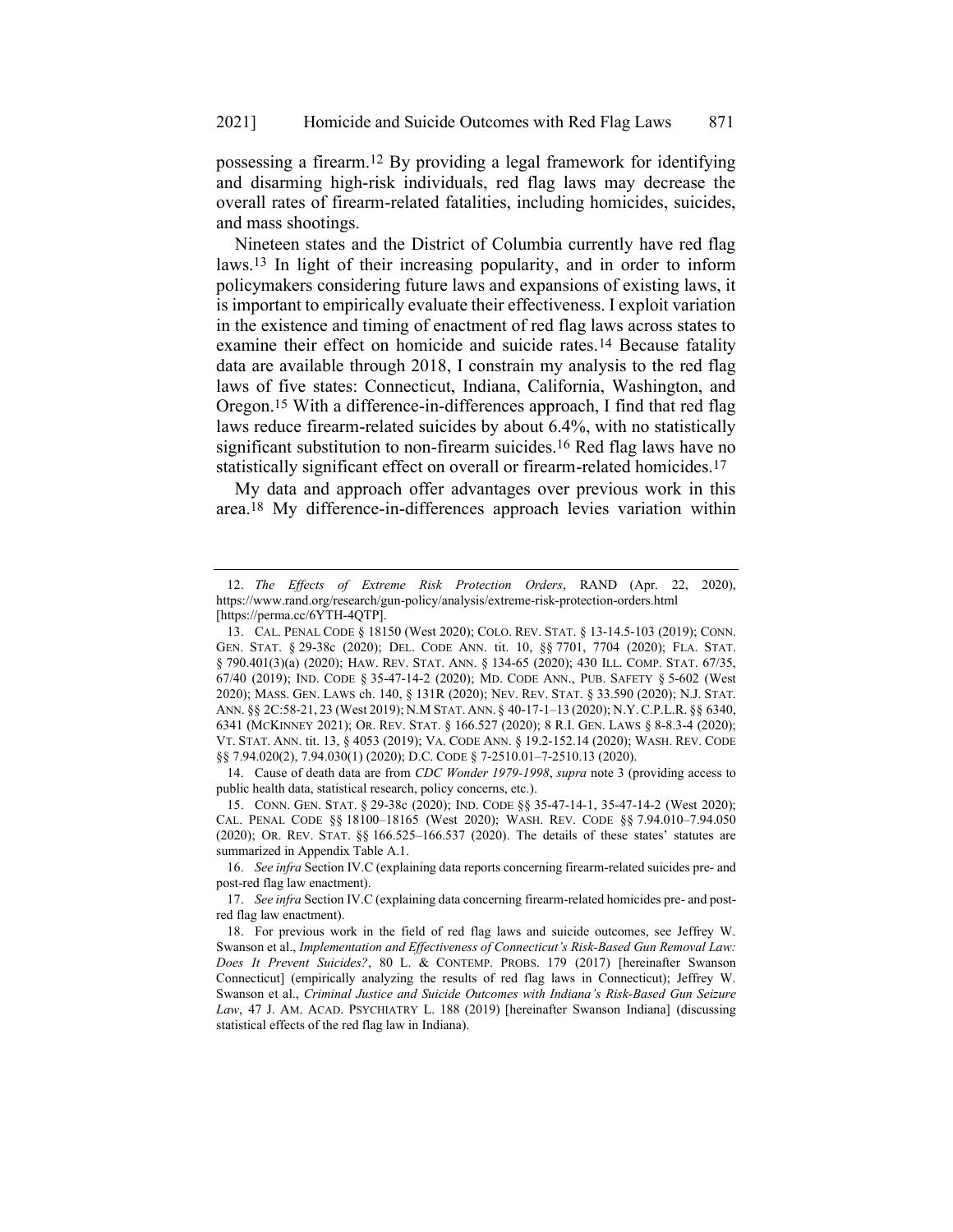<span id="page-6-0"></span>states across time and is more resilient against threats to identification.<sup>19</sup> Additionally, to my knowledge, I am the first to examine the impact of red flag laws on homicides, which could inform the motivation for passing these laws. Finally, I am also the first to examine the differential impact of these laws on different race and gender groups. With respect to policy implications, red flag laws represent a narrowly targeted but effective policy that balances the rights of gun owners and the externalities associated with widespread firearm availability.

This Article proceeds in five parts. Part I gives an overview of existing red flag laws and state-level variation. Part II provides background on suicide and homicide prevention, with a focus on the relationship between firearms and violence and the ways in which red flag laws affect this interplay. Part III evaluates the existing literature on the effects of red flag laws on suicide. Part IV walks through the methodology and results of my difference-in-differences framework. Then, in Part V, I consider the implications of my findings.

# I. OVERVIEW OF STATE LAWS AND VARIATION

Nineteen states and the District of Columbia currently have red flag laws.20 The orders issued under these laws are variously called extreme risk protection orders,21 gun violence restraining orders,22 risk warrants,<sup>23</sup> and proceedings for the seizure and retention of a firearm.<sup>24</sup> Before 2018, only five states—Connecticut (1999), Indiana (2005), California (2014), Washington (2015), and Oregon (2017)—had passed these laws.25 In each of the first three states, the laws were passed in

<sup>19.</sup> *See* Aaron J. Kivisto & Peter Lee Phalen, *Effects of Risk-Based Firearm Seizure Laws in Connecticut and Indiana on Suicide Rates, 1981–2015*, 69 PSYCHIATRIC SERVS. 855 (2018) (looking at the effects of red flag laws in Connecticut and Indiana until 2015). In addition to Connecticut and Indiana, my study includes California, Washington, and Oregon, which is made possible by three additional years of mortality data.

<sup>20.</sup> *See* sources cited *supra* not[e 13.](#page-5-0)

<sup>21.</sup> OR. REV. STAT. §§ 166.525–166.537 (2020); WASH. REV. CODE §§ 7.94.010–7.94.050 (2020); MD. CODE ANN., PUB. SAFETY §§ 5-601–5-610 (West 2020); VT. STAT. ANN. tit. 13, §§ 4051–4061 (2019); COLO. REV. STAT. §§ 13-14.5-103–13-14.5-114 (2019). New Mexico calls the orders associated with its law Extreme Risk Firearm Protection Orders. N.M. STAT. ANN. §§ 40- 17-1–40-17-13 (2020). Florida calls them Risk Protection Orders. FLA. STAT. § 790.401 (2020).

<sup>22.</sup> CAL. PENAL CODE §§ 18100–18165 (West 2020).

<sup>23.</sup> CONN. GEN. STAT. § 29-38c (2020); *see also Connecticut Risk Warrants: A Guide to the Process*, JOHNS HOPKINS BLOOMBERG SCH. PUB. HEALTH, https://americanhealth.jhu.edu/sites/default/files/website-media/high-impact/ERPO/stateresources/ERPO\_Connecticut\_Risk-Warrant\_Process-Table.pdf [https://perma.cc/9GKF-VA3V] (last visited Mar. 26, 2021).

<sup>24.</sup> IND. CODE §§ 35-47-14-1, 35-47-14-2 (2020).

<sup>25.</sup> CONN. GEN. STAT. § 29-38c (2020); IND. CODE §§ 35-47-14-1, 35-47-14-2 (2020); CAL. PENAL CODE §§ 18100–18165 (West 2020); WASH. REV. CODE §§ 7.94.010–7.94.050 (2020); OR. REV. STAT. §§ 166.525–166.537 (2020).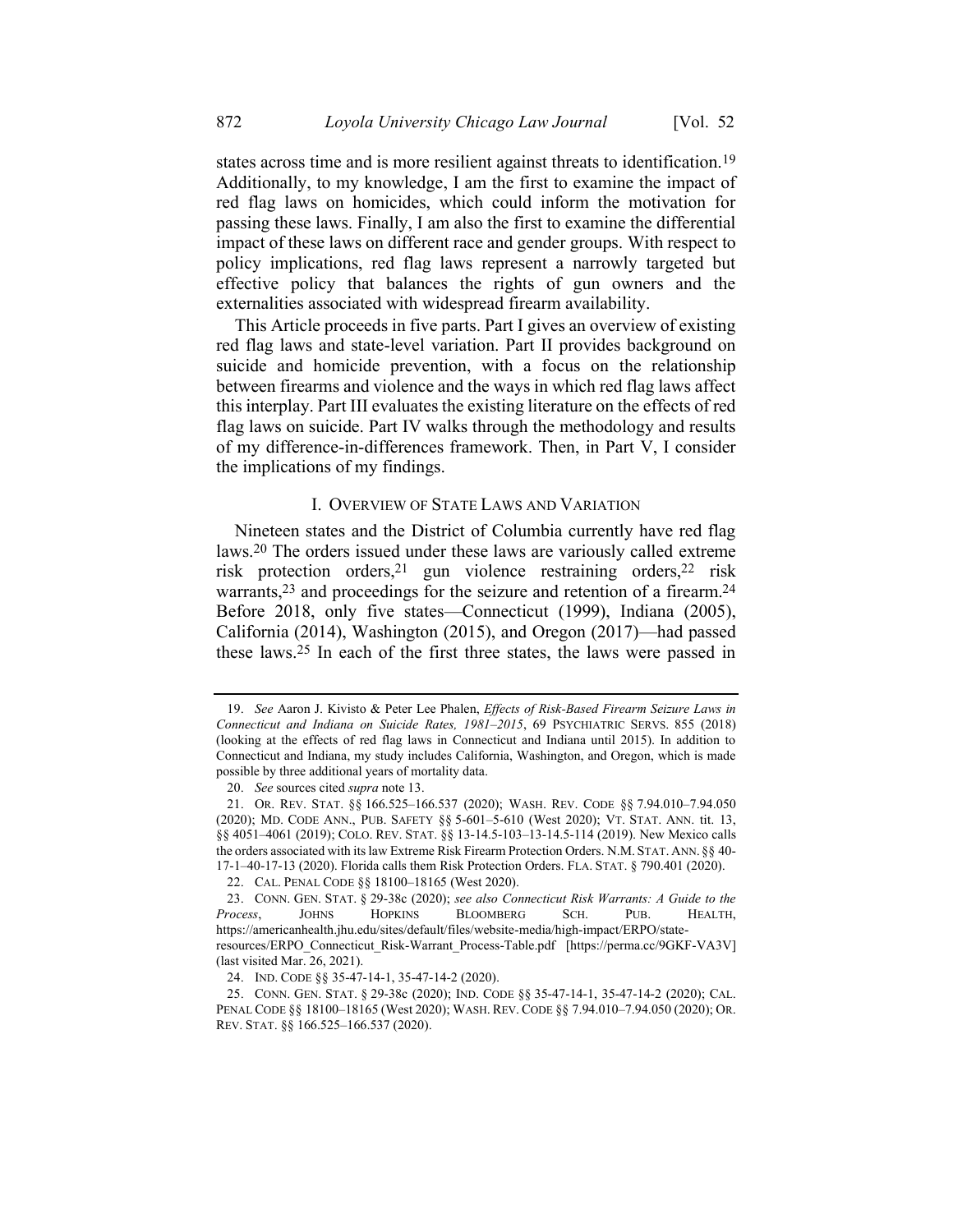response to highly publicized homicides: the 1998 Connecticut Lottery mass shooting, the 2004 murder of an Indiana police officer by a mentally ill man, and the 2014 killings of students near the University of California, Santa Barbara.26 In 2018, following the Stoneman Douglas High School shooting in Parkland, Florida, the number of states with red flag laws more than doubled to include Florida, Vermont, Maryland, Rhode Island, New Jersey, Delaware, Massachusetts, Illinois, and the District of Columbia.27 In 2019 and 2020, New York, Colorado, Nevada, Hawaii, New Mexico, and Virginia also passed these laws. 28 Eleven other states are currently considering such legislation.29

<span id="page-7-0"></span>The laws vary in their details, but the general scheme is that a person with reason to believe that a gun owner presents a danger to themselves or others may petition a state court to order the temporary removal of firearms.30 The order also prevents the individual subject to it from purchasing or possessing firearms.31 A court decides whether to issue the order based on statements or actions by the gun owner in question. Evidence might include threats of violence by the respondent toward themselves or others, a violation of a domestic violence restraining order,

[https://perma.cc/4NVD-SH3B] (Jan. 14, 2021).

<sup>26.</sup> *See* Timothy Williams, *What Are 'Red Flag' Gun Laws, and How Do They Work?*, N.Y. TIMES (Aug. 6, 2019), https://www.nytimes.com/2019/08/06/us/red-flag-laws.html [https://perma.cc/U79V-BJGZ] (explaining that the Connecticut legislature passed the first red flag law in 1999 after a state lottery worker killed four employees and himself). In 2014, the California legislature passed a red flag law after a gunman killed six people near U.C. Santa Barbara. *Id*. *See also* Ind. State Police Legal Off., *Jake Laird Law: Indiana's "Red Flag" Statute*, IN.GOV, https://www.in.gov/isp/files/Jake%20Laird%20Law%20(Final%20Revision)%20July%202020% 20-%20Barbie.pdf [https://perma.cc/E8ZM-7NYZ] (May 2019) (detailing the red flag law passed by the Indiana legislature in 2005 after an officer was killed by a man who was not prevented from retrieving his firearms shortly after being released from emergency detention at a hospital).

<sup>27.</sup> FLA. STAT. § 790.401 (2020); VT. STAT. ANN. tit. 13, §§ 4051–4061 (2019); MD. CODE ANN., PUB. SAFETY §§ 5-601–5-610 (West 2020); 8 R.I. GEN. LAWS §§ 8-8.3-1–8-8.3.14 (2020); N.J. STAT. ANN. §§ 2C:58-20–2C:58-32 (West 2019); DEL. CODE ANN. tit. 10, §§ 7701, 7704 (2020); MASS. GEN. LAWS ch. 140, § 131R (2020); 430 ILL. COMP. STAT. 67/ (2019); D.C. CODE §§ 7-2510.04–7-2510.13 (2020).

<sup>28.</sup> COLO. REV. STAT. §§ 13-14.5-103–13-14.5-1114 (2019); HAW. REV. STAT. ANN. §§ 134- 65 (2020); NEV. REV. STAT. § 33.590 (2020); N.M. STAT. ANN. §§ 40-17-1–40-17-13 (2020); N.Y. C.P.L.R. §§ 6340–6347 (MCKINNEY 2021); VA. CODE ANN. § 19.2-152.14 (2020).

<sup>29.</sup> As of Jan. 14, 2021, there were active red flag bills in ten state legislatures: Alaska, Minnesota, Wisconsin, Michigan, Iowa, Pennsylvania, Nebraska, Kentucky, Tennessee, and North Carolina. Sean Campbell et al., *Red Flag Laws: Where the Bills Stand in Each State*, TRACE, https://www.thetrace.org/2018/03/red-flag-laws-pending-bills-tracker-nra/

<sup>30.</sup> *See* Reena Kapoor et al., *APA Resource Document on Risk-Based Gun Removal Laws*, 37 DEV. MENTAL HEALTH L. 6, 8 (2018) (outlining the typical framework for risk-based gun removal); RAND, *supra* note [12](#page-5-1) (providing another outline of risk-based gun removal).

<sup>31.</sup> RAND, *supra* note [12](#page-5-1) (explaining that a court may temporarily restrict an individual's access to firearms if it determines that they are at high risk for firearm violence).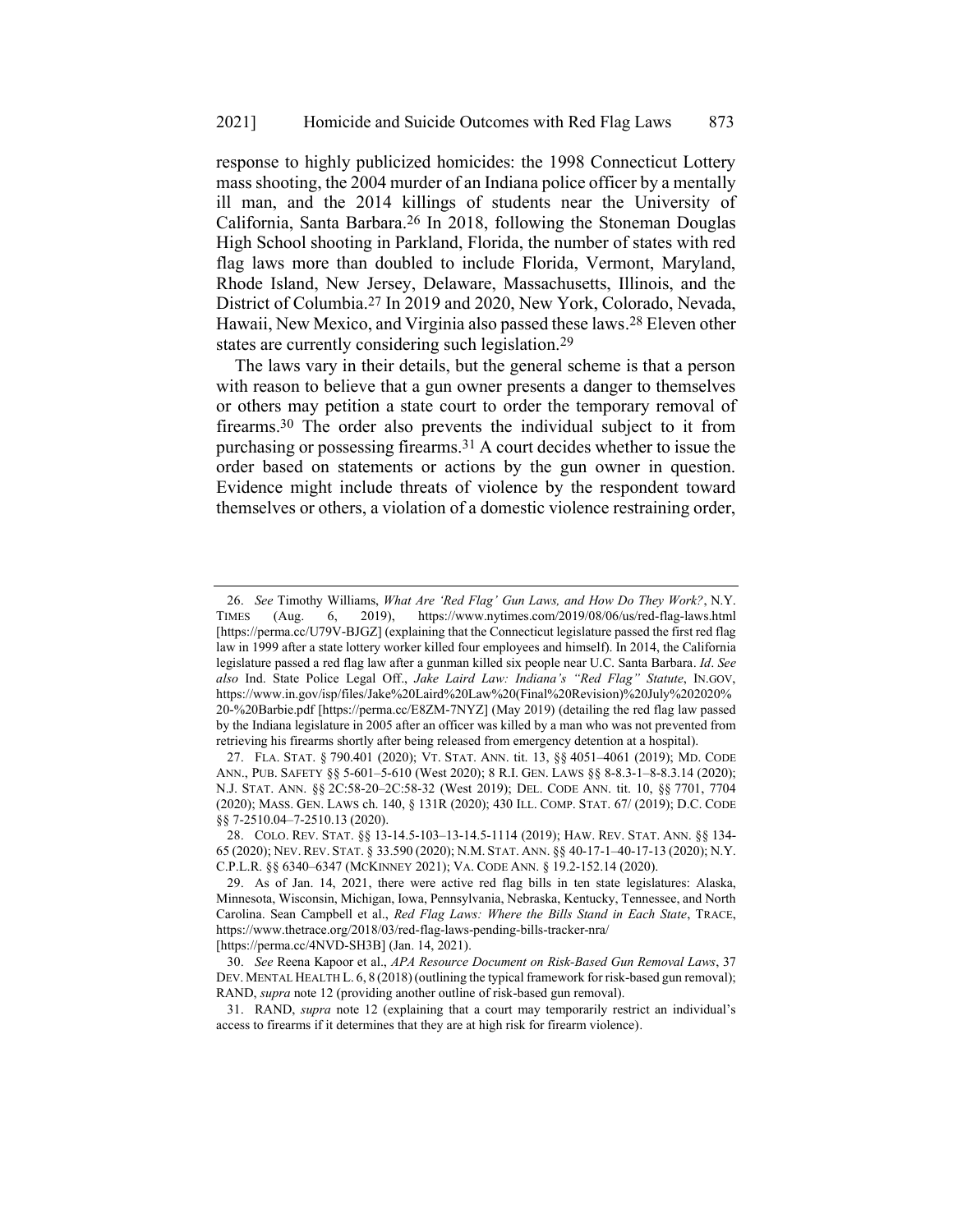or recent acquisition of a significant number of firearms.32 If implemented, the order lasts about six to twelve months, but the person subject to the order is usually given the opportunity to request a hearing to terminate the order.33 Refusal to comply with the order is punishable as a criminal offense. 34 After a set time, the guns are returned to the person from whom they were seized unless another court hearing extends the period of confiscation.35

There is state variation along several dimensions. Seven states allow only law enforcement to petition for removal orders, but twelve states and the District of Columbia allow other individuals, including family and household members, to petition.<sup>36</sup> All states offer both ex parte orders, allowing eligible individuals to petition for orders in emergency cases without waiting to provide notice of a hearing to the respondent, and final orders after a notice and a hearing.37 Most final orders last one

<sup>32.</sup> *See, e.g.*, CAL. PENAL CODE § 18155(b)(1) (West 2020). Additionally, petitioners must also usually include information they have about firearms the respondent possesses. *See*, *e.g.*, CAL. PENAL CODE § 18107 (West 2020); DEL. CODE ANN. tit. 10, §§ 7703(a), 7704(a) (2020); D.C. CODE § 7-2510.02 (2020); FLA. STAT. § 790.401(2)(e) (2020); HAW. REV. STAT. § 134-63(b) (2020); 430 ILL. COMP. STAT 67/35(a), 67/40(a) (2020); MD. CODE ANN., PUB. SAFETY §§ 5- 602(a), 5-603(a) (West 2021); MASS. GEN. LAWS ch. 140, § 131R(b) (2020); N.J. STAT. ANN. § 2C:58-23(b) (West 2020); N.M STAT. ANN. §§ 40-17-5, 6 (2020); 8 R.I. GEN. LAWS § 8-8.3-3(f) (2020); VT. STAT. ANN. tit. 13, § 4053(c)(3)(B) (2020); WASH. REV. CODE § 7.94.030(4) (2020).

<sup>33</sup>*. See* Kapoor et al., *supra* note [30,](#page-7-0) at 8 (outlining the basics of the gun removal process); RAND, *supra* not[e 12](#page-5-1) (providing resources regarding risk protection orders).

<sup>34.</sup> *Gun Safety: Laws, Licenses and Background Checks*, PROMISE THE CHILD. (Oct. 14, 2019), https://www.promisethechildren.org/news/gun-safety-laws-licenses-and-background-checks/ [https://perma.cc/F9DQ-JG9D].

<sup>35.</sup> *See* Kapoor et al., *supra* note [30,](#page-7-0) at 8 (explaining that individuals can petition to have their firearms returned, and if risk-based criteria are not met, then the court orders the return of the firearms); RAND, *supra* note [12](#page-5-1) (describing the process by which a risk protection order is maintained).

<sup>36.</sup> States that allow individuals outside of law enforcement to petition for removal orders include California, Colorado, Delaware, Hawaii, Illinois, Maryland, Massachusetts, Nevada, New Jersey, New York, Oregon, Washington, and the District of Columbia. CAL. PENAL CODE § 18150 (West 2020); COLO. REV. STAT. § 13-14.5-104 (2020); DEL. CODE ANN. tit. 10, § 7701, 7704 (2020) (family and household members can petition for non-emergency orders); HAW. REV. STAT. § 134-61 (2020); 430 ILL. COMP. STAT. 67/35, 67/40 (2020); MD. CODE ANN., PUB. SAFETY § 5-601(e)(2) (West 2021); MASS. GEN. LAWS ch. 140, §§ 121, 131R (2020); NEV. REV. STAT. § 33.560 (2020); N.J. STAT. ANN. § 2C:58-21 (West 2020); N.Y. C.P.L.R. §§ 6340, 6341 (MCKINNEY 2021); OR. REV. STAT. § 166.527 (2020); WASH. REV. CODE § 7.94.030(1) (2020). Maryland has gone the farthest, allowing medical and mental health professionals, spouses and cohabitants, other family members, co-parents, current dating partners, and current or former legal guardians to file petitions. MD. CODE ANN., PUB. SAFETY § 5-601(e)(2) (West 2021).

<sup>37.</sup> Ex parte firearm removal orders are permitted in California, Colorado, Delaware, Florida, Hawaii, Illinois, Maryland, Massachusetts, New Jersey, New York, Oregon, Rhode Island, Vermont, Washington, and the District of Columbia. CAL. PENAL CODE § 18150(b) (West 2020); COLO. REV. STAT. § 13-14.5-103 (2020); DEL. CODE ANN. tit. 10, § 7703 (2020); FLA. STAT. § 790.401(4)(a) (2020); HAW. REV. STAT. § 134-64 (2020); 430 ILL. COMP. STAT. 67/35 (2020); MD. CODE ANN., PUB. SAFETY, § 5-603 (West 2021); MASS. GEN. LAWS ch. 140, §§ 121, 131R,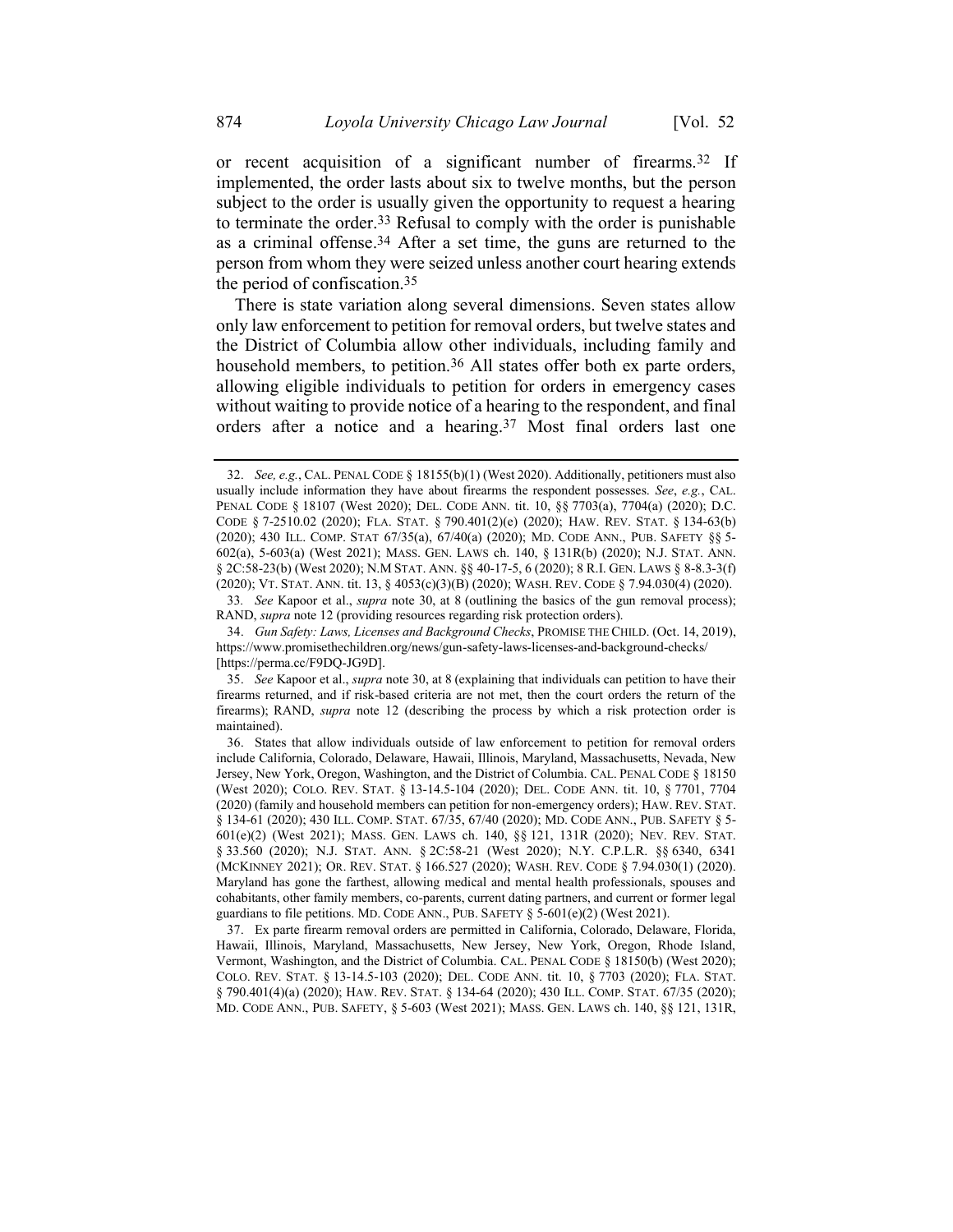year.38 Ex parte orders last for shorter periods, and there is greater variability in their length, ranging from one to two days in Maryland to up to twenty-one days in California and Oregon.39 There is also variation in the standards of proof required for  $ex$  parte<sup>40</sup> and final orders.<sup>41</sup> To

38. Exceptions are Illinois (six months), Vermont (six months), Virginia (six months) and New Jersey (indefinitely until respondent demonstrates by preponderance of the evidence that they are no longer a danger). 430 ILL. COMP. STAT. 67/35 (2020); VT. STAT. ANN. tit. 13, § 4053 (2019); VA. CODE ANN. § 19.2-152.14 (2020), N.J. STAT. ANN. § 2C:58-25 (West 2020). California's final orders last from one to five years depending on the court. CAL. PENAL CODE § 18175(d) (West 2020).

39. *See* MD. CODE ANN., PUB. SAFETY § 5-603 (West 2021) (providing that the hearing must be on the first or second day on which a district court judge is sitting); OR. REV. STAT. ANN. § 166.527(9) (2020) (giving the respondent thirty days to request a hearing, and then the hearing must occur within 21 days of the request); CAL. PENAL CODE § 18155(c) (West 2021) (stating that the order lasts twenty-one days).

40. Thirteen jurisdictions require probable, reasonable, or good cause to obtain an ex parte order: California, Florida, Hawaii, Illinois, Maryland, Massachusetts, New Jersey, Nevada, New York, Rhode Island, Virginia, Washington, and the District of Columbia. CAL. PENAL CODE § 18150 (West 2021) (allowing only law enforcement to petition for ex parte orders); FLA. STAT. § 790.401(3)(a) (2020); HAW. REV. STAT. ANN. § 134-64(f) (2020); 430 ILL. COMP. STAT. 67/35, 67/40 (2020); MD. CODE ANN., PUB. SAFETY § 5-601(e)(2) (West 2021); MASS. GEN. LAWS ch. 140 § 131R (2020); N.J. STAT. ANN. § 2C:58-23 (West 2020); NEV. REV. STAT. §§ 33.560–33.590 (2020); N.Y. C.P.L.R. §§ 6340–6341 (MCKINNEY 2021); R.I. GEN. LAWS § 8-8.3-4 (2020); VA. CODE ANN. § 19.2-152.14 (2020); WASH. REV. CODE §§ 7.94.030(1), 7.94.020(2) (2020); D.C. CODE § 7-2510.04 (2020). California requires a substantial likelihood of harm when the petitioner is family or law enforcement. CAL. PENAL CODE § 18150(b) (West 2021). Four states, Colorado, Delaware, Nevada, and Vermont require a preponderance of the evidence. COLO. REV. STAT. § 13- 14.5-103 (2020); DEL. CODE ANN. tit. 10, § 7703(d) (2020); NEV. REV. STAT. §§ 33.560–33.590 (2020); VT. STAT. ANN. tit. 13,  $\S$  4054(b)(1) (2019). Oregon requires clear and convincing evidence. OR. REV. STAT. ANN. § 166.527(6) (2020). However, Oregon's orders become final automatically if unchallenged by the respondent, and this higher standard of proof is commensurate with other states' requirements for final orders. *Id.*

41. Six jurisdictions require a preponderance of the evidence for final orders: District of Columbia, Hawaii, Massachusetts, New Jersey, New Mexico, and Washington. D.C. CODE § 7- 2510.04 (2020); HAW. REV. STAT. ANN. § 134-65(c) (2020); MASS. GEN. LAWS ch. 140 § 131S(c) (2020); N.J. STAT. ANN. § 2C:58-24(b) (West 2020); 2020 N.M. Laws ch. 5, § 8; WASH. REV. CODE § 7.94.030(1) (2020). Twelve states require clear and convincing evidence for final orders: California, Colorado, Delaware, Florida, Illinois, Maryland, Nevada, New York, Oregon, Rhode Island, Vermont, and Virginia. CAL. PENAL CODE § 18150 (2020); COLO. REV. STAT. § 13-14.5-

<sup>131</sup>S, 131T (2020); N.J. STAT. ANN. § 2C:58-23 (West 2020); N.Y. C.P.L.R. §§ 6340–42 (MCKINNEY 2021); OR. REV. STAT. ANN. § 166.527 (2020); R.I. GEN. LAWS § 8-8.3-4 (2020); VT. STAT. ANN. tit. 13, § 4054(a)(1) (2019); WASH. REV. CODE § 7.94.050 (2020); D.C. CODE § 7- 2510.04 (2020). Some states allow ex parte removal only when the petitioner is law enforcement (Delaware, Florida, Rhode Island, and Vermont). DEL. CODE ANN. tit. 10, § 7703 (2020); FLA. STAT. § 790.401(4)(a) (2020); R.I. GEN. LAWS § 8-8.3-4 (2020); VT. STAT. ANN. tit. 13, § 4054(a)(1) (2019). Other states allow ex parte petitions by a larger group of petitioners, including Hawaii, Illinois, Maryland, Massachusetts, New Jersey, New York, Oregon, and Washington. HAW. REV. STAT. ANN. §§ 134-61, 64 (2020); 430 ILL. COMP. STAT. 67/5, 67/35 (2020); MD. CODE ANN., PUB. SAFETY §§ 5-601(e)(2), 5-602, 5-603 (West 2021); MASS. GEN. LAWS ch. 140, §§ 121, 131R, 131S, 131T (2020); N.J. STAT. ANN. § 2C:58-21 (West 2020); N.Y. C.P.L.R. §§ 6340–6342 (MCKINNEY 2021); OR. REV. STAT. ANN. §§ 166.525, 166.527 (2020); WASH. REV. CODE § 7.94.050 (2020).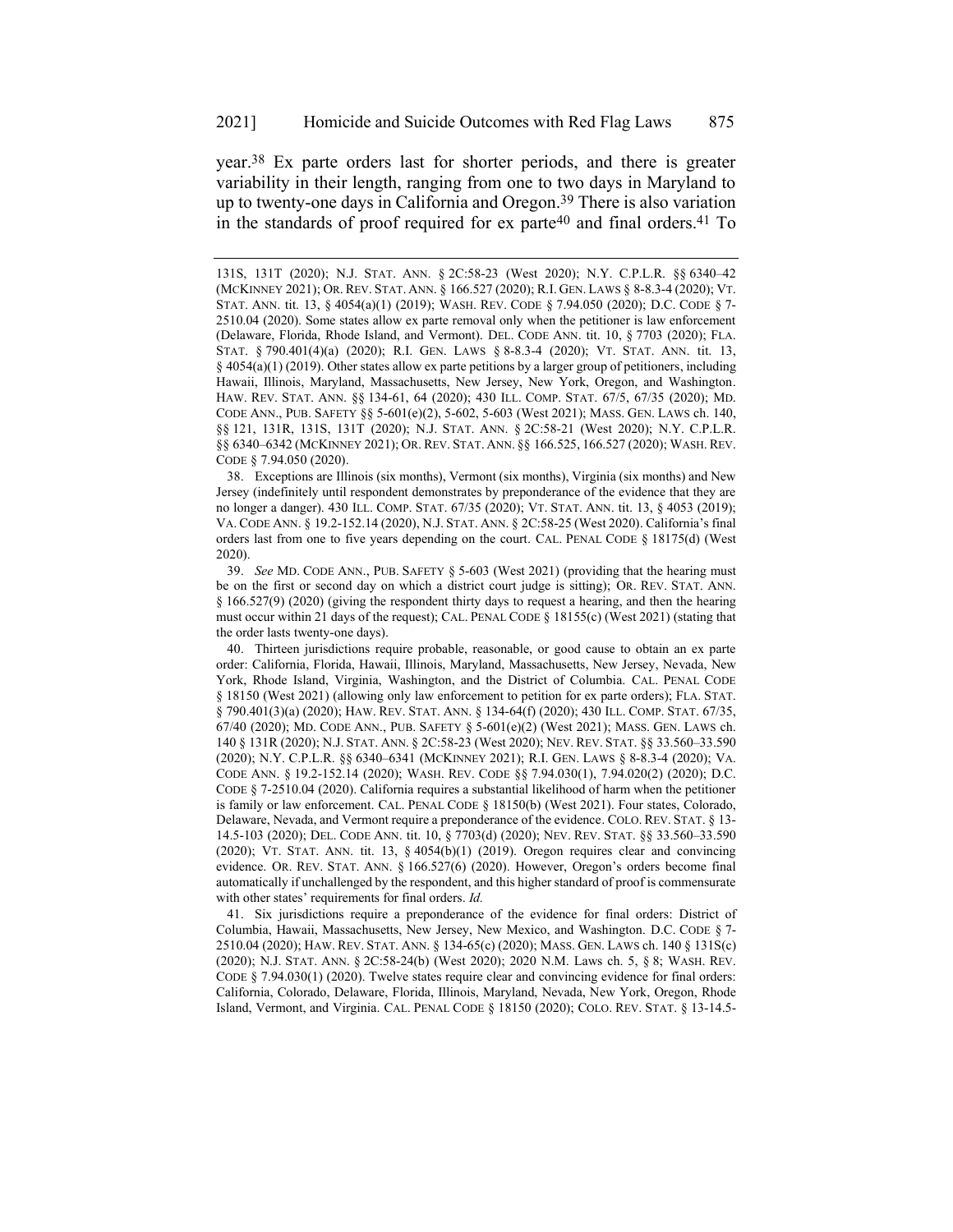obtain an ex parte order, the alleged danger must be imminent in all states except for Massachusetts, New York, and the District of Columbia.42 To renew a final order, the petitioner generally must meet the same burden of proof using the same categories of evidence they used to obtain the initial final order. Individuals subject to an order may usually also request one hearing during the effective period of the order, at which they bear the burden of proving, by the same standard used to obtain the order, that they no longer pose a risk of harm.<sup>43</sup> To date, no court has invalidated a red flag law on constitutional or other grounds.<sup>44</sup>

<span id="page-10-0"></span>Despite variation in the details of red flag laws, each state's law is designed to respond to acute periods of elevated risk of violence by identifying and disarming high-risk individuals.45 The next part will examine red flag laws' potential to accomplish these goals, beginning with background on suicide and homicide prevention and subsequently analyzing how red flag laws affect this interplay.

<sup>103</sup> (2020); DEL. CODE ANN. tit. 10, §§ 7701, 7704 (2020); FLA. STAT. § 790.401(3)(a) (2020); 430 ILL. COMP. STAT. 67/35, 67/40 (2020); MD. CODE ANN., PUB. SAFETY § 5-601(e)(2) (West 2021); 2019 Nev. Stat. 4172; N.Y. C.P.L.R. §§ 6340, 6341 (MCKINNEY 2021); OR. REV. STAT. ANN. § 166.527(6)(a) (2020); R.I. GEN. LAWS § 8-8.3-4 (2020); VT. STAT. ANN. tit. 13, § 4053 (2019); VA. CODE ANN. § 19.2-152.14 (2020).

<sup>42.</sup> *See* MASS. GEN. LAWS ch. 140 § 131T (2020) (allowing the courts to issue an ex parte order where reasonable cause exists to believe respondents pose a risk to themselves or others by possessing firearms); N.Y. C.P.L.R. § 6342 (MCKINNEY 2021); D.C. CODE § 7-2510.04 (2020) (permitting issuance of ex parte orders where probable exists to believe respondents pose a significant danger of injuring themselves or others by possessing firearms).

<sup>43.</sup> Swanson Connecticut, *supra* note [18,](#page-5-2) at 193 (explaining that in Connecticut, most individuals subject to an order failed to appear in court and lost their legal gun access by default).

<sup>44.</sup> Courts in Connecticut, Indiana, and Florida that have heard challenges to red flag laws have held that the laws do not violate the due process rights of respondents and/or are constitutional under the Second Amendment. *See* Hope v. Connecticut, 133 A.3d 519, 524–25 (Conn. App. Ct. 2016) (finding Connecticut's red flag law does not implicate and thus does not violate the second amendment); *see also* Redington v. Indiana, 992 N.E.2d 823, 837 (Ind. Ct. App. 2013), *transf. denied*, 997 N.E.2d 356 (Ind. 2013) (rejecting challenges based on the Second Amendment, the Indiana right to bear arms, the Takings Clause of the U.S. Constitution, and vagueness); *see also* Davis v. Gilchrist Cty. Sheriff's Office, 280 So. 3d 524 (Fla. Dist. Ct. App. 2019).

<sup>45.</sup> Jon S. Vernick et al., *Background Checks for All Gun Buyers and Gun Violence Restraining Orders: State Efforts to Keep Guns from High-Risk Persons*, 45 J. L., MED., & ETHICS 98, 100–01 (2017) (arguing that their targeted nature could make risk-based seizure laws an effective violence prevention strategy).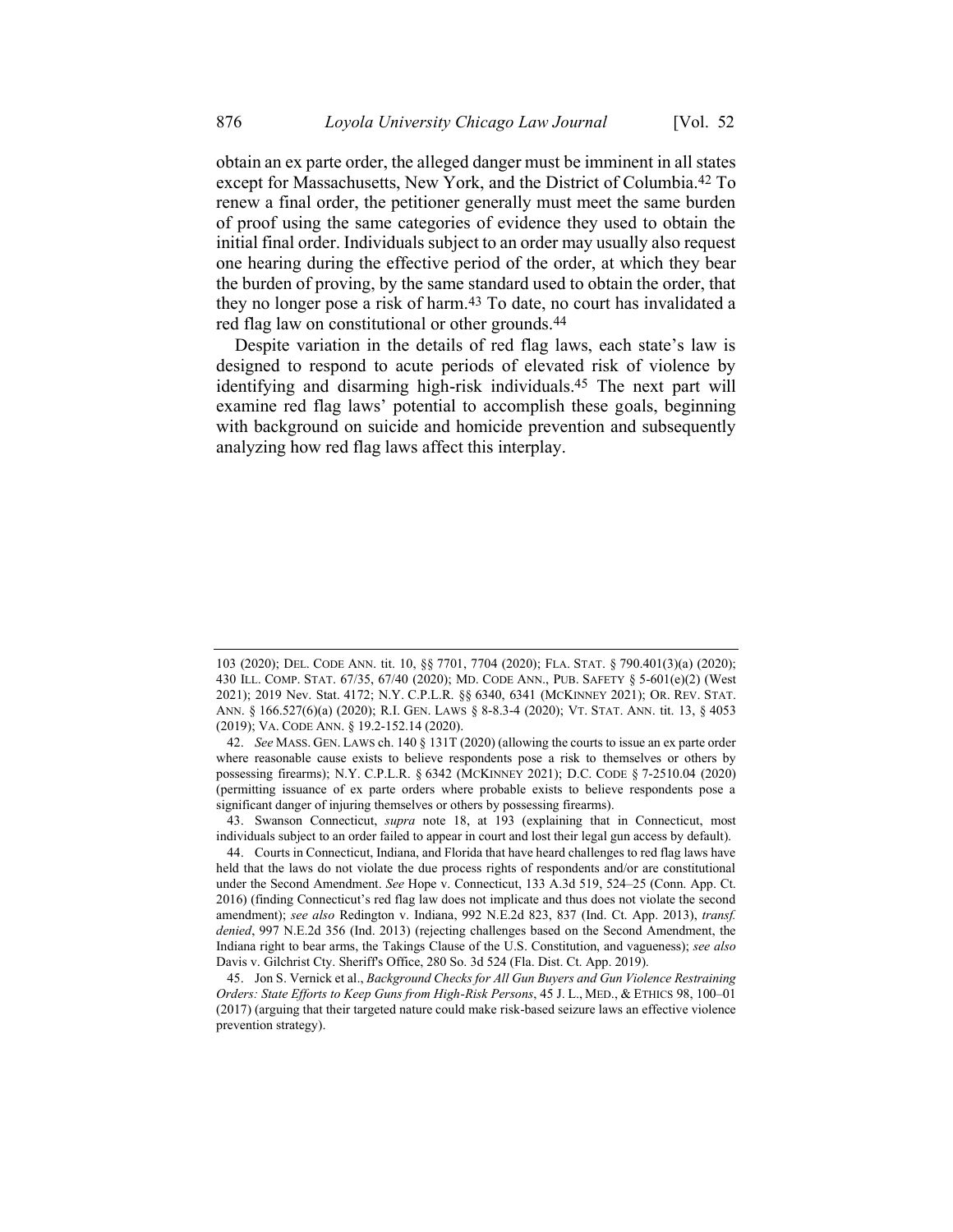## <span id="page-11-0"></span>II. SUICIDE AND HOMICIDE PREVENTION

#### *A. The Relationship Between Guns and Violence*

Most people who attempt suicide do not die.46 Figure 1 below illustrates the male and female case fatality rates of several common methods of suicide attempt—most methods are less than fifty percent successful. The major preventable exception is firearm-related suicide, whose fatality rate is more than forty times that of drug poisoning, the most common method of suicide attempt.47 As a result, firearms are responsible for about fifty percent of suicides in the United States. Because firearms are such an effective means of suicide, preventing firearm suicide attempts may be one of the most effective ways to prevent suicide deaths overall.

<sup>46.</sup> The case fatality rate considering every method of suicide is about 8.5% (14.7% for males vs. 3.3% for females). Andrew Conner et al., *Suicide Case-Fatality Rates in the United States, 2007 to 2014*, 171 ANNALS INTERNAL MED. 885, 889 (2019). About ninety percent of people who survive near-lethal suicide attempts eventually die from something other than suicide. *See* David Owens et al., *Fatal and Non-Fatal Repetition of Self-Harm*, 181 BRIT. J. PSYCHIATRY 193, 195– 96 (2002) (systematically reviewing published observational and experimental studies following up on non-fatal suicide attempts); Bo Runeson et al., *Suicide Risk After Nonfatal Self-Harm: A National Cohort Study, 2000–2008*, 76 J. CLINICAL PSYCHIATRY 240, 243–45 (2015) (following Swedish individuals admitted to hospital after deliberate self-harm for three to nine years); Richard H. Seiden, *Where Are They Now? A Follow-Up Study of Suicide Attempters from the Golden Gate Bridge*, 8 SUICIDE & LIFE-THREATENING BEHAV., 203, 214 (1978) (providing evidence that an anti-suicide barrier on the Golden Gate Bridge would save lives, rather than simply diverting would-be bridge jumpers to some other method of suicide); Dag Tidemalm et al., *Risk of Suicide After Suicide Attempt According to Coexisting Psychiatric Disorder: Swedish Cohort Study with Long Term Follow-up*, 337 BRIT. MED. J. 1328, 1328 (2008) (finding that the absolute risk of completed suicide in suicide attempters followed for five to thirty-seven years was seven to thirteen percent). Additionally, approximately seventy-five percent of suicide attempters do not go on to make another attempt. *See* Owens et al., *supra* at 195–96 (measuring fatal and non-fatal repetition of self-harm); *see also* Seiden, *supra* at 214 (following up on suicide attempts from the Golden Gate Bridge).

<sup>47.</sup> Overall, drug poisoning accounts for 59.4% of suicidal acts, but only 13.5% of deaths. Conner et al., *supra* not[e 46,](#page-11-0) at 888–92 (qualifying suicide attempts and death by type). It has a case fatality rate of 1.9%. *Id*. Firearms account for only 4.8% of suicidal acts, but 50.6% of suicide deaths. *Id.* They have a case fatality rate of 89.6%. *Id*. Multi-state data from the 1990s shows very similar trends. Rebecca Spicer & Ted R. Miller, *Suicide Acts in 8 States: Incidence and Case Fatality Rates by Demographics and Method*, 90 AM. J. PUB. HEALTH 1885, 1888 (2000). During that period, drug poisoning had a case fatality rate of 1.5% and firearms had a case fatality rate of 82.5%. *Id*.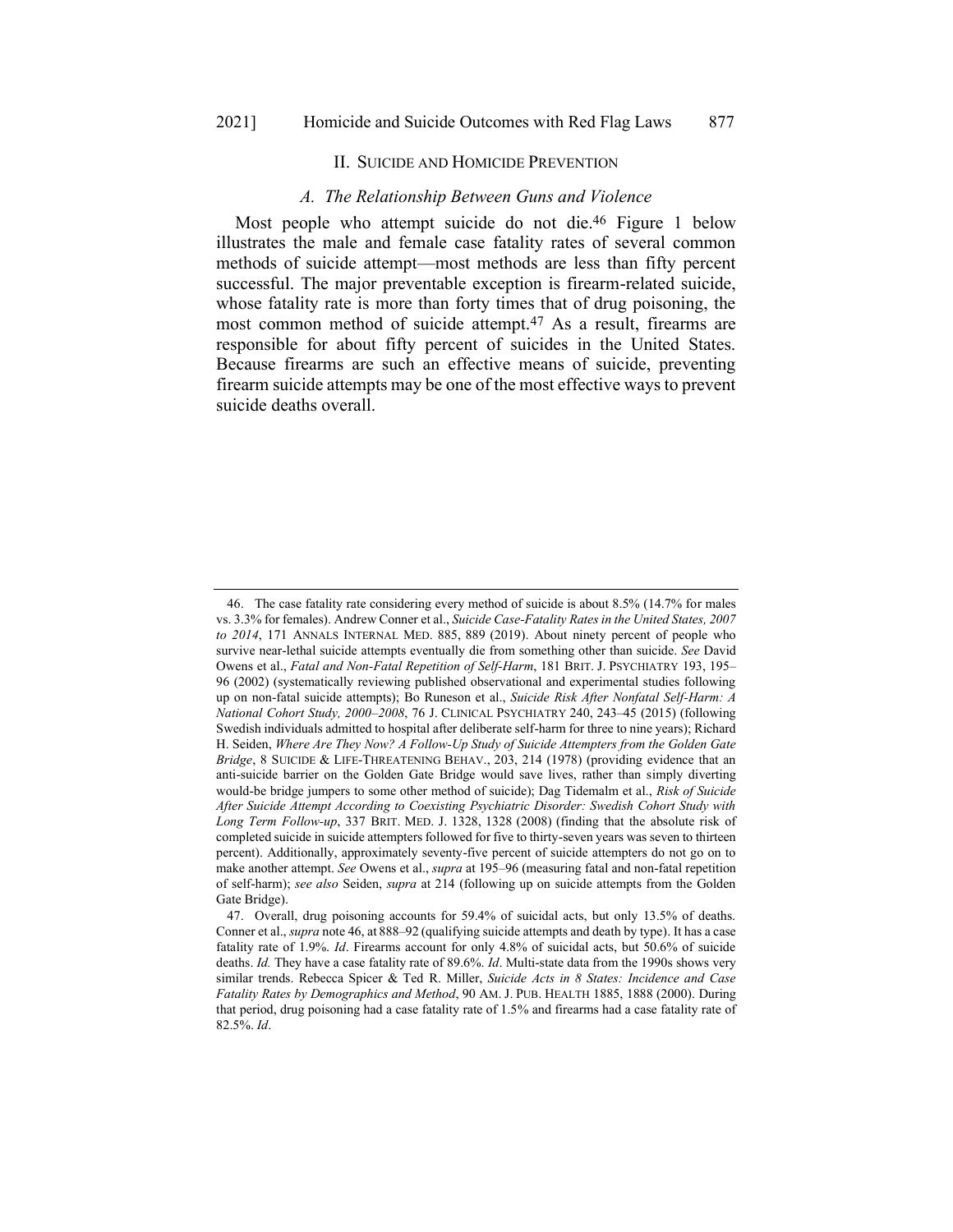

**Figure 1: Case Fatality Rate (%) by Suicide Method**48

Restricting access to a chosen means of suicide can effectively discourage some would-be suicide attempts entirely without diverting them to other means of suicide.49 The literature on interventions at "suicide hotspots"—locations such as bridges, tall buildings, and railway tracks, where a disproportionate number of suicides occur—provides strong evidence that means restriction, such as the installation of physical barriers, is an effective way to avert suicide without substitution to other

<sup>48.</sup> Figure created using Table 4 in Conner et al., *supra* note [46,](#page-11-0) at 892 (categorizing suicide mortality rates by method, as well as by sex, age group, religion, urbanization, and year).

<sup>49.</sup> Brian W. Bauer & Daniel W. Capron, *How Behavioral Economics and Nudges Could Help Diminish Irrationality in Suicide-Related Decisions*, 15 PERSP. PSYCH. SCI. 44, 45 (2020) ("If the thesis were true that most people who want to kill themselves will . . ., it is more likely that we would see higher rates of means substitution and a decrease in survivor rates. Instead, these studies suggest that people retrospectively find greater utility in continuing to live their life after a suicidal crisis has ended compared with the prospect of ending their life.").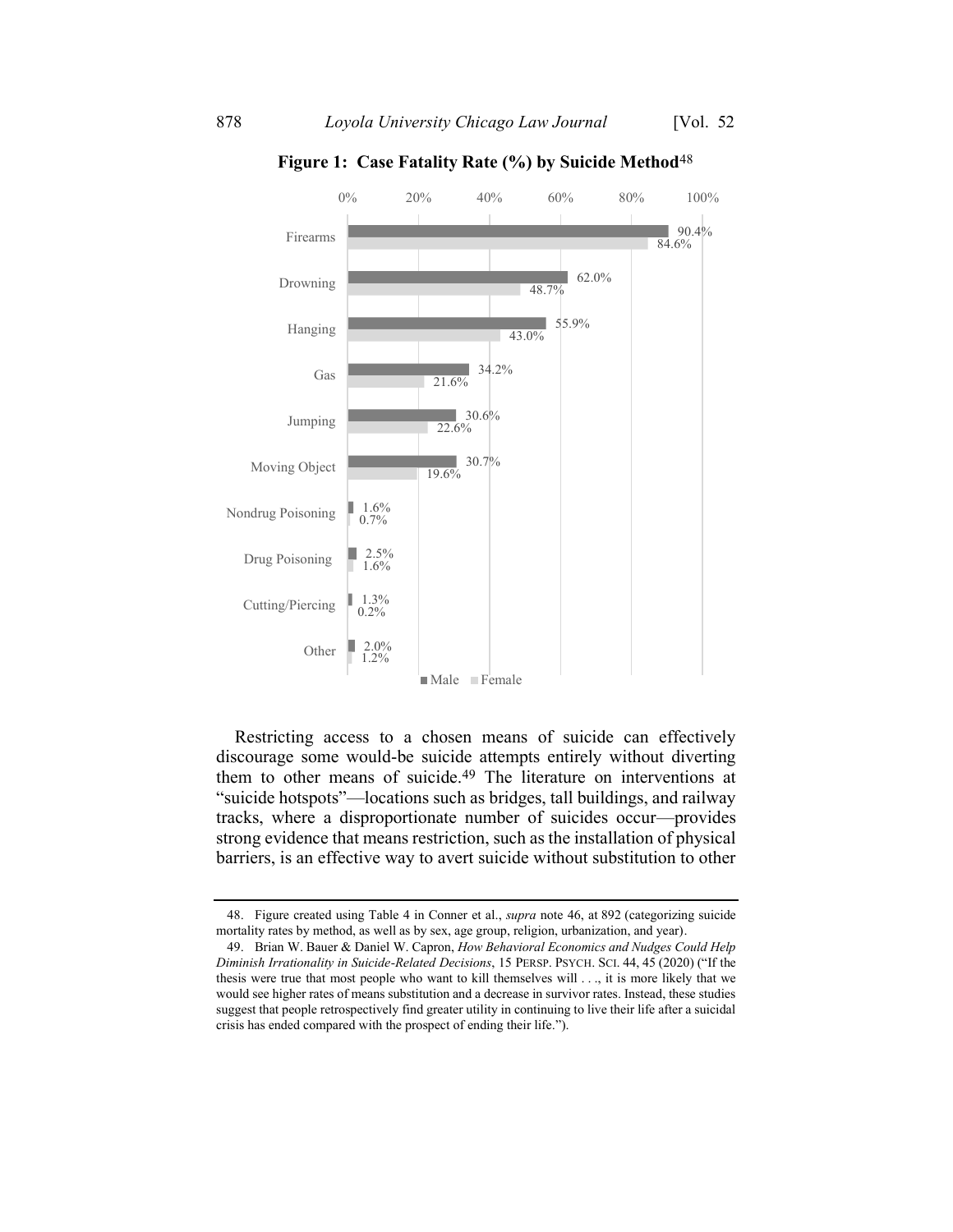methods.50 Restricting access to carbon monoxide and toxic substances has also effectively reduced suicides.<sup>51</sup>

<span id="page-13-0"></span>There is also extensive literature focusing specifically on access to firearms and suicide. The overall findings indicate that reducing access to firearms is associated with lower firearm suicide rates, sometimes with substitution to other methods of suicide.<sup>52</sup> Lower gun ownership rates and firearm purchase delays lead to lower suicide rates, despite some

<sup>50.</sup> Georgina R. Cox et al., *Interventions to Reduce Suicides at Suicide Hotspots: A Systematic Review*, 13 BMC PUB. HEALTH 1, 10 (2013) (providing evidence that rates of suicide decrease overall where intervention make impulsive suicide more difficult); *See* Annette L. Beautrais, *Effectiveness of Barriers at Suicide Jumping Sites: A Case Study*, 35 AUSTL. & N.Z.J. PSYCHIATRY 557, 559 (2001) (finding that removing a bridge safety barrier resulted in a substantial increase in both the number and rate of suicides by jumping from that bridge, while suicides by jumping at other sites in the city continued to decline). Although many papers find a positive correlation between suicide rates and access to a suicide method, the research relies primarily on crosssectional data, limiting the strength of the conclusions. *E.g.*, *The Relationship Between Firearm Availability and Suicide*, GUN POL'Y IN AM., https://www.rand.org/research/gunpolicy/analysis/essays/firearm-availability-suicide.html [https://perma.cc/V7GC-QZKC] (March 2, 2018).

<sup>51.</sup> *See* Norman Kreitman, *The Coal Gas Story: United Kingdom Suicide Rates, 1960-71*, 30 BRIT. J. PREVENTATIVE & SOC. MED. 86, 87–88 (1976) (concluding that replacing coal with oilbased and natural gas heating and thereby decreasing access to carbon monoxide in the general public led to a decrease in carbon monoxide suicide); Keith Hawton et al., *Effects of Legislation Restricting Pack Sizes of Paracetamol and Salicylate on Self Poisoning in the United Kingdom: Before and After Study*, 322 BRIT. MED.J. 1203, 1209 (2001) (finding that deaths from paracetamol and salicylate poisoning decreased significantly in the year following a change in legislation limiting the size of packs of the medications sold over-the-counter); Stephen Wilkinson et al., *Admissions to Hospital for Deliberate Self-Harm in England 1995–2000: An Analysis of Hospital Episode Statistics*, 24 J. PUB. HEALTH MED. 179, 183 (2002) (finding that paracetamol package size regulations and increased prescription of anti-depressants resulted in fewer intentional drug overdoses); s*ee also* Marc S. Daigle, *Suicide Prevention Through Means Restriction: Assessing the Risk of Substitution: A Critical Review and Synthesis*, 37 ACCIDENT ANALYSIS & PREVENTION 625, 629–30 (2005) (reviewing studies examining restricted access to domestic toxic gas, firearms, toxic substances, and bridges and concluding that means restriction can avert suicide without substitution to other methods).

<sup>52.</sup> *See, e.g.*, Matthew Lang, *Firearm Background Checks and Suicide*, 123 ECON.J. 1085, 1087 (2013) (using firearm background checks as a proxy for changes in firearm ownership rates to establish a positive causal relationship between suicides and firearm ownership); Michael D. Anestis & Joye C. Anestis, *Suicide Rates and State Laws Regulating Access and Exposure to Handguns*, 105 AM. J. PUB. HEALTH 2049, 2056 (2015) (finding that waiting periods, universal background checks, gun laws, and open carrying regulations were all associated with lower firearm suicide rates and that each policy except for waiting periods was associated with lower overall suicide rates); A. L. Beautrais et al., *Firearms Legislation and Reductions in Firearm-Related Suicide Deaths in New Zealand*, 40 AUS. & N.Z. J. PSYCHIATRY 253, 258–59 (2006) (finding that the effects of the 1992 New Zealand Amendment to the Arms Act, which restricted access to firearms, were consistent with a reduction in firearm-related suicide, particularly in impulsive suicide attempts by young men); *but see* Mark Duggan et al., *The Short-Term and Localized Effect of Gun Shows: Evidence from California and Texas*, 93 REV. ECON. & STAT. 786, 786 (2011) (finding no evidence that gun shows led to increases in either gun homicides or suicides in the short run in the geographic area surrounding the shows).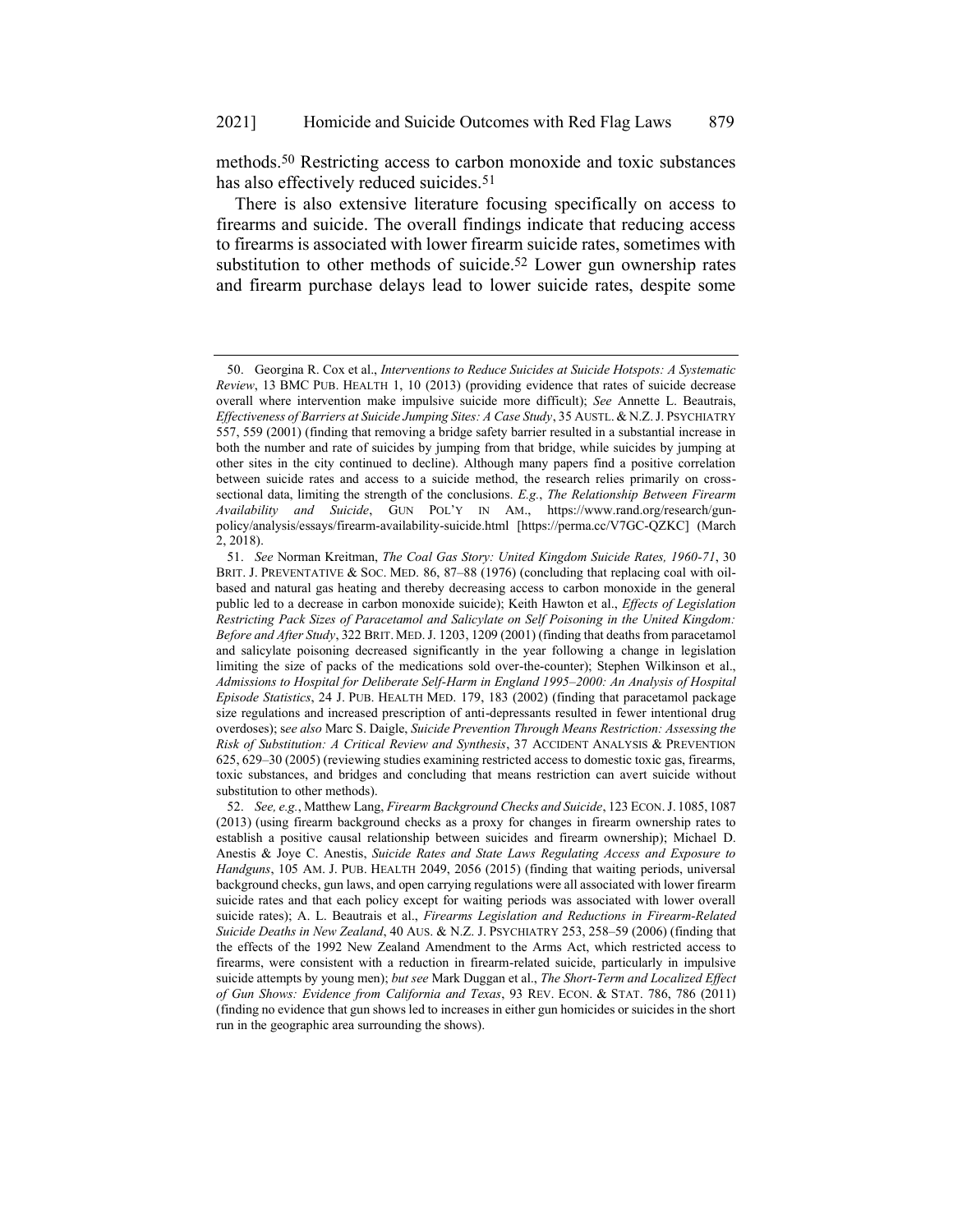<span id="page-14-1"></span>method substitution.53 Military policies requiring soldiers to leave their firearms on base when they take weekend leave and gun buybacks may also reduce firearm-related and overall suicide.54

The evidence on the relationship between access to firearms and homicide is more mixed. There is economic theory consistent with either a positive or negative relationship; the existence of gun-wielding lawabiding citizens might deter would-be criminals, or the greater availability of firearms might increase the fatality rate of criminal activity.55 There is empirical evidence for either theory. Many studies have found that fewer firearms are associated with lower rates of firearmrelated homicide.<sup>56</sup> Other studies have found that handgun ownership has

55. Mark Duggan, *More Guns, More Crime*, 109 J. POL. ECON. 1086, 1086–87, 1112 (2001) (discussing both theories and providing empirical support for the theory that increased gun ownership leads to substantial increases in the overall homicide rate); *see also* Ian Ayres & John J. Donohue, *Shooting Down the "More Guns, Less Crime" Hypothesis*, 55 STAN. L. REV. 1193, 1203 (2003) (discussing both theories).

56. *See, e.g.*, Duggan, *supra* note [55,](#page-14-0) at 1088 (showing that changes in homicide and gun ownership are positively causally related and refuting the potential explanation that individuals purchase guns in response to expected future increases in crime); Philip J. Cook & Jens Ludwig, *The Social Costs of Gun Ownership*, 90 J. PUB. ECON. 379, 380 (2006) (using the percentage of suicides committed with a gun as a proxy for gun prevalence to show that gun prevalence is possibly causally related with gun homicide rates); Ayres & Donohue, *supra* note [55,](#page-14-0) at 1202 (refuting the evidence in Lott & Mustard, *infra* note [58,](#page-15-0) and finding that right-to-carry laws are associated with more crime); Jens Ludwig, *Concealed-Gun-Carrying Laws and Violent Crime: Evidence from* 

<span id="page-14-2"></span><span id="page-14-0"></span><sup>53.</sup> *See* Justin T. Briggs & Alexander Tabarrok, *Firearms and Suicides in US States*, 37 INT'L REV. L. & ECON. 180, 187 (2014) (finding that if all states reduced gun ownership by ten percentage points, we would expect five to nine percent fewer suicides); *see also* Griffin Edwards et al., *Looking Down the Barrel of a Loaded Gun: The Effect of Mandatory Handgun Purchase Delays on Homicide and Suicide*, 128 ECON. J. 3117, 3118 (2017) (using a difference-in-differences approach to exploit within-state variation across time in both the existence and length of explicit wait periods and delays created by licensing requirements, and finding that any firearm purchase delay led to a two to five percent decrease in firearm-related suicides, with no effect on non-firearmrelated suicides); *but see* Jens Ludwig & Philip J. Cook, *Homicide and Suicide Rates Associated*  with Implementation of the Brady Handgun Violence Prevention Act, 284 J. AM. MED. ASS'N 585, 588 (2000) (finding that the Brady Handgun Violence Prevention Act was associated with lower firearm suicide rates in people older than fifty-five but not for any other group).

<sup>54.</sup> In the Israeli Defense Force, requiring soldiers to leave their firearms on base when they took weekend leave was associated with a forty percent suicide rate decrease mostly attributable to a reduction in weekend firearm suicides. Gad Lubin et al., *Decrease in Suicide Rates After a Change of Policy Reducing Access to Firearms in Adolescents: A Naturalistic Epidemiological Study*, 40 SUICIDE & LIFE-THREATENING BEHAV. 421, 422 (2010). Because the Israeli Defense Force is a mandatory population-based army drafting all eighteen-to-twenty-one-year-old youth, although this study had no control group, the study might be externally valid to other groups of youth. *Id.* at 423. For gun buyback, see, e.g., Andrew Leigh & Christine Neill, *Do Gun Buybacks Save Lives? Evidence from Panel Data*, 12 AM. L. & ECON. REV. 509, 511 (2010) (finding that the 1997 Australian gun buyback, which reduced Australia's firearm stock by about one-fifth, led to an almost eighty percent decrease in firearm suicide rates, with no substitution to non-firearm death rates). *See also* Beautrais et al., *supra* note [52,](#page-13-0) at 258–59 (finding that the effects of the 1992 New Zealand Amendment to the Arms Act, which restricted access to firearms, were consistent with a reduction in firearm-related suicide, particularly in impulsive suicide attempts by young men).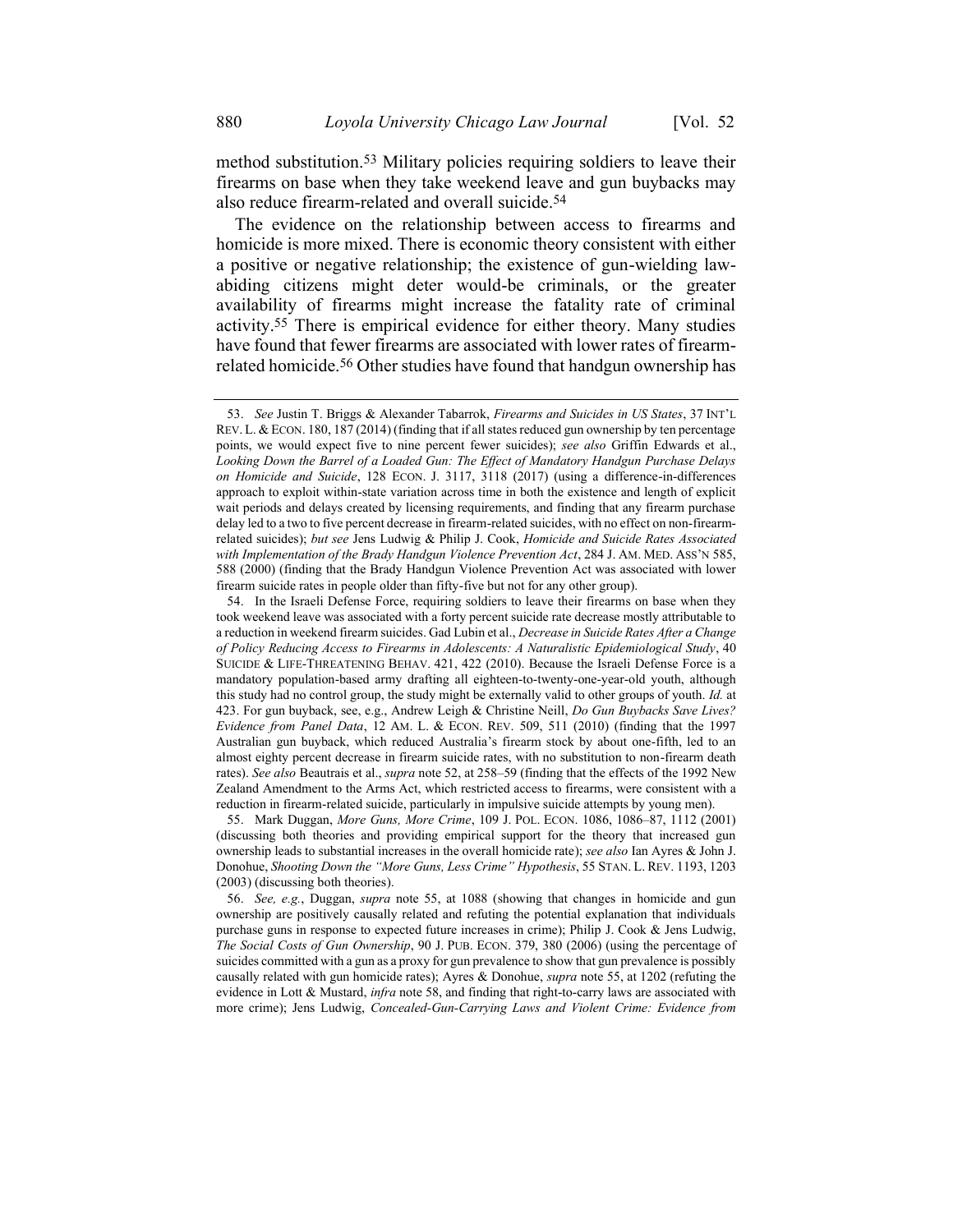no effect on crime,57 and there is yet another large literature finding that right-to-carry laws, which increase firearm access, are associated with lower homicide rates.58

## <span id="page-15-1"></span><span id="page-15-0"></span>*B. Red Flag Laws and Gun Violence*

Although the potential impact of red flag laws depends on how the policies are used in practice, it is possible to predict the theoretical direction of the relationship.59 If courts can correctly identify individuals who pose a high risk of violence by simply observing their behavior rather than relying on specific criminal or mental health histories, then red flag laws could decrease suicides and homicides in addition to those prevented by existing interventions.<sup>60</sup>

60. *See, e.g.*, Vernick et al., *supra* note [45,](#page-10-0) at 100–01 (arguing that their targeted nature could

*State Panel Data*, 18 INT'L REV. L. & ECON. 239, 239 (1998) (exploiting minimum age requirements for concealed-carry permits to show that right-to-carry laws have increased adult homicide rates).

<sup>57.</sup> *See, e.g.*, Carlisle E. Moody & Thomas B. Marvell, *Guns and Crime*, 71 S. ECON. J. 720, 720 (2005) (using the General Social Survey to proxy gun ownership and finding that handguns have a negligible effect on crime); Duggan et al., *supra* note [52,](#page-13-0) at 786 (finding no evidence that gun shows lead to increases in either gun homicides or suicides in the short run in the geographic area surrounding the shows).

<sup>58.</sup> *See, e.g.*, John Lott Jr. & David Mustard, *Crime, Deterrence, and Right-to-Carry Concealed Handguns*, 26 J. LEGAL STUD. 1, 48 (1997) (using cross-sectional time-series data to show that allowing concealed weapon carry deters violent crimes without increasing accidental deaths); Florenz Plassmann & John Whitley, *Confirming "More Guns, Less Crime*,*"* 55 STAN. L. REV. 1313, 1313 (2003) (analyzing county-level data and finding lower homicide rates each year a rightto-carry law was in effect from 1997 to 2000); William Bartley & Mark A. Cohen, *The Effect of Concealed Weapons Laws: An Extreme Bound Analysis*, 36 ECON. INQUIRY 258, 258 (1998) (examining the results from Lott & Mustard, *supra*, and finding that they too are robust to be dismissed as unfounded); Eric Helland & Alexander Tabarrok, *Using Placebo Tests to Test "More Guns, Less Crime*", 4 ADVANCES ECON. ANALYSIS & POL'Y 1, 3–4 (2004) (finding that the effects of right-to-carry laws on crime are less well-estimated than Lott & Mustard, *supra*, and Lott, *infra*, suggest, but that their theory is supported); Charles Manski & John Pepper, *How Do Right-to-Carry Laws Affect Crime Rates? Coping with Ambiguity Using Bounded-Variation Assumptions*, 100 REV. ECON. & STAT. 232, 232 (2018) (finding that the effect of right-to-carry laws vary greatly depending on variables including location and type of crime); *see generally* JOHN LOTT, MORE GUNS, LESS CRIME: UNDERSTANDING CRIME AND GUN CONTROL LAWS (3d ed. 2000) (expanding on the argument in Lott & Mustard, *supra*).

<sup>59.</sup> There is no systematic information collected about the number of gun removal orders served nationwide, but there is some state data. In California in 2016, eighty-six orders were served, in Washington in 2018, forty-eight orders were served. Between 2006 and 2013 in Indiana, fifty-eight orders were served per year, and between 1999 and 2013 in Connecticut, fifty-one orders were served per year. RAND, *supra* note [12.](#page-5-1) George Parker, *Circumstances and Outcomes of a Firearm Seizure Law: Marion County, Indiana, 2006-2013*, 33 BEHAV. SCI. LAW 308, 313 (2015) [hereinafter Parker Indiana]; Swanson Connecticut, *supra* [note 18, at 189.](https://1.next.westlaw.com/Link/Document/FullText?findType=Y&serNum=0458293192&pubNum=0001464&originatingDoc=I9e95db168f4411ea80afece799150095&refType=LR&fi=co_pp_sp_1464_185&originationContext=document&transitionType=DocumentItem&contextData=(sc.Keycite)#co_pp_sp_1464_185) By contrast, in the first six months of Maryland's ERPO law that went into effect in October 2018, the state granted 258 orders. Alex Yablon, *Use of Red Flag Laws Varies Widely Among Local Police*, TRACE (Apr. 23, 2019), https://www.thetrace.org/2019/04/use-of-red-flag-laws-varies-widely-among-local-police/ [https://perma.cc/XC6M-RT2Y].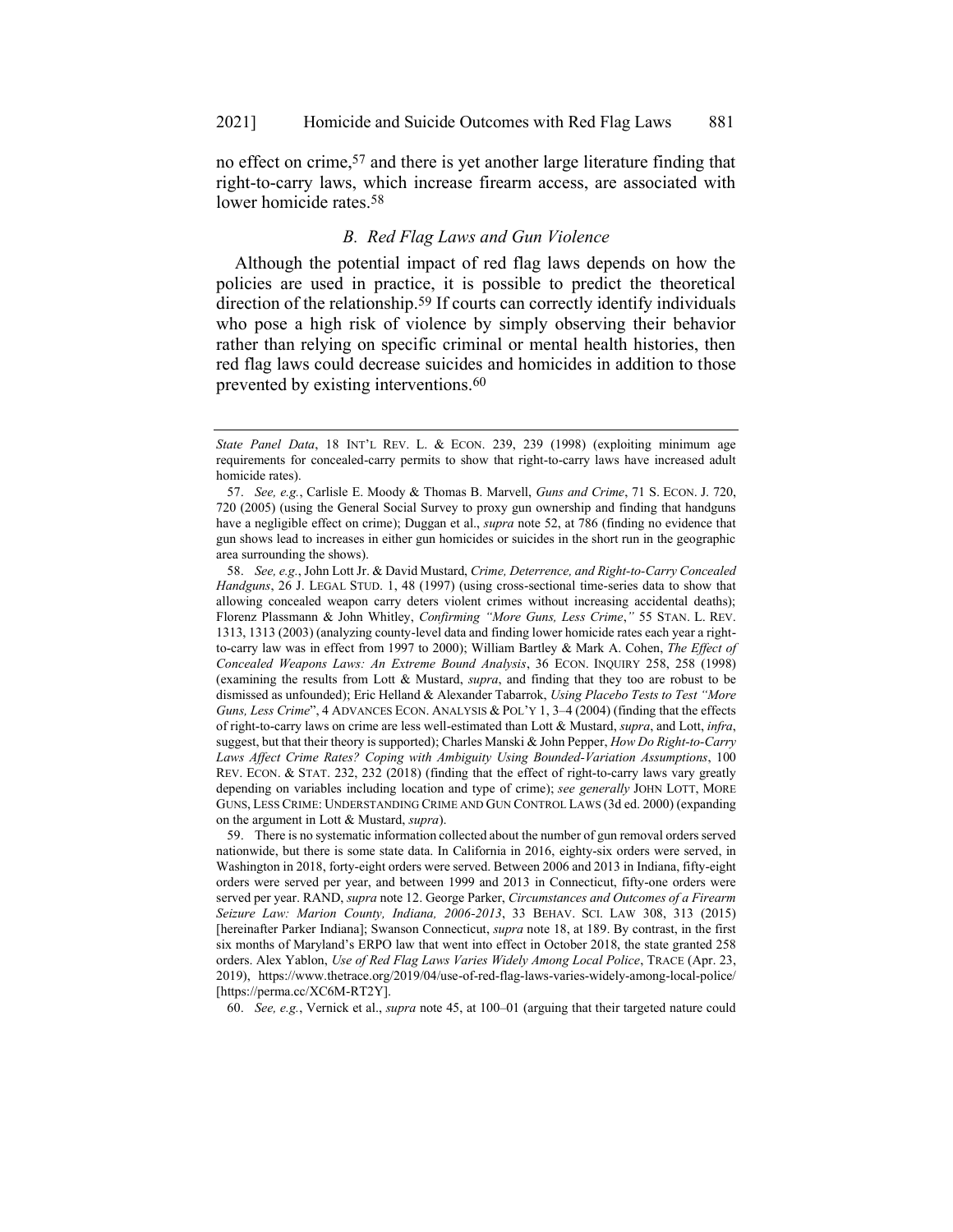<span id="page-16-0"></span>Although high-profile homicides precipitated the passage of red flag laws in several states, available data suggest that petitions for removal orders most commonly cite concerns about self-harm or suicide as the reason for removal.<sup>61</sup> Therefore, the impact of red flag laws might be concentrated in suicide rates rather than rates of mass shootings or homicides.

Up to eighty percent of people considering suicide give some sign of their intentions.62 By allowing those most likely to notice signs of suicidal ideation to intervene using the legal system, red flag laws could reduce suicide rates by directly interrupting suicidal plans.63 As discussed above, restricting access to suicide means can permanently prevent suicide attempts and deaths.<sup>64</sup> Reducing access to firearms as a means of suicide, as red flag laws do, may be particularly effective because of firearms' outsized case fatality rate.65

Red flag laws are usually enacted in response to high-profile mass shootings, not overall spikes in firearm homicides.<sup>66</sup> Nevertheless, by

make risk-based seizure laws effective); Swanson Indiana, *supra* note [18,](#page-5-2) at 195 (finding that in both Connecticut and Indiana, the most common use of gun-removal laws was in cases where concerned family members noticed signs of suicide risk).

<sup>61.</sup> *See, e.g.*, George Parker, *Application of a Firearm Seizure Law Aimed at Dangerous Persons: Outcomes from the First Two Years*, 61 PSYCHIATRIC SERVS. 478, 478 (2010) [hereinafter Parker, *First Two Years*] ("Firearm seizure by police was rarely a result of psychosis; instead, risk of suicide was the leading reason."); Parker Indiana, *supra* not[e 59,](#page-15-1) at 308 (finding that in Indiana, removals were prompted by threatened or attempted suicide 68% of the time; violence 21%; and psychosis 16%); Swanson Connecticut, *supra* [note 18, at 192 \(](https://1.next.westlaw.com/Link/Document/FullText?findType=Y&serNum=0458293192&pubNum=0001464&originatingDoc=I9e95db168f4411ea80afece799150095&refType=LR&fi=co_pp_sp_1464_185&originationContext=document&transitionType=DocumentItem&contextData=(sc.Keycite)#co_pp_sp_1464_185)finding that about 61% of gun removal requests in Connecticut cited concern about self-harm, 32% cited risk of harm to others, and 9% cited both categories); Garen Wintemute, *Extreme Risk Protection Orders Intended to Prevent Mass Shootings: A Case Series*, ANNALS INTERNAL MED. 655, 657(2019) (finding that only 13% of removals in California involved an individual deemed at risk of perpetrating a mass shooting).

<sup>62.</sup> *Extreme Risk Protection Orders*, *supra* note [9](#page-4-0) (citing *Suicide*, MENTAL HEALTH AM. (last visited Feb. 10, 2020), https://www.mhanational.org/conditions/suicide [https://perma.cc/GT6G-WQFB]).

<sup>63.</sup> *See* Parker Indiana, *supra* not[e 59,](#page-15-1) at 308 ("Overall, the Indiana law removed weapons from a small number of people, most of whom did not seek return of their weapons. The firearm seizure law thus functioned as a months-long cooling-off period for those who did seek the return of their guns."); *see also* Swanson Indiana, *supra* note [18,](#page-5-2) at 195 (finding that in both Connecticut and Indiana, the most common use of gun-removal laws was in cases where concerned family members noticed signs of suicide risk).

<sup>64.</sup> *See supra* Section II.A.

<sup>65.</sup> *See supra* Figure 1.

<sup>66.</sup> *See supra* INTRODUCTION. About 75% of homicides in the United States use firearms. *Assault or Homicide*, CTRS. FOR DISEASE CONTROL & PREVENTION https://www.cdc.gov/nchs/fastats/homicide.htm [https://perma.cc/YRR2-ZNTS] (last visited Mar. 2, 2021) (providing that in 2018, 14,414 of the 19,141 homicides in the United States were firearm homicides). These overall statistics are at a level of aggregation that is unaffected by excluding deaths from mass shootings from this overall homicide risk. Only about 378 people per year are killed in mass shootings. *See supra* note [1](#page-2-0) (averaging the number of individuals killed in mass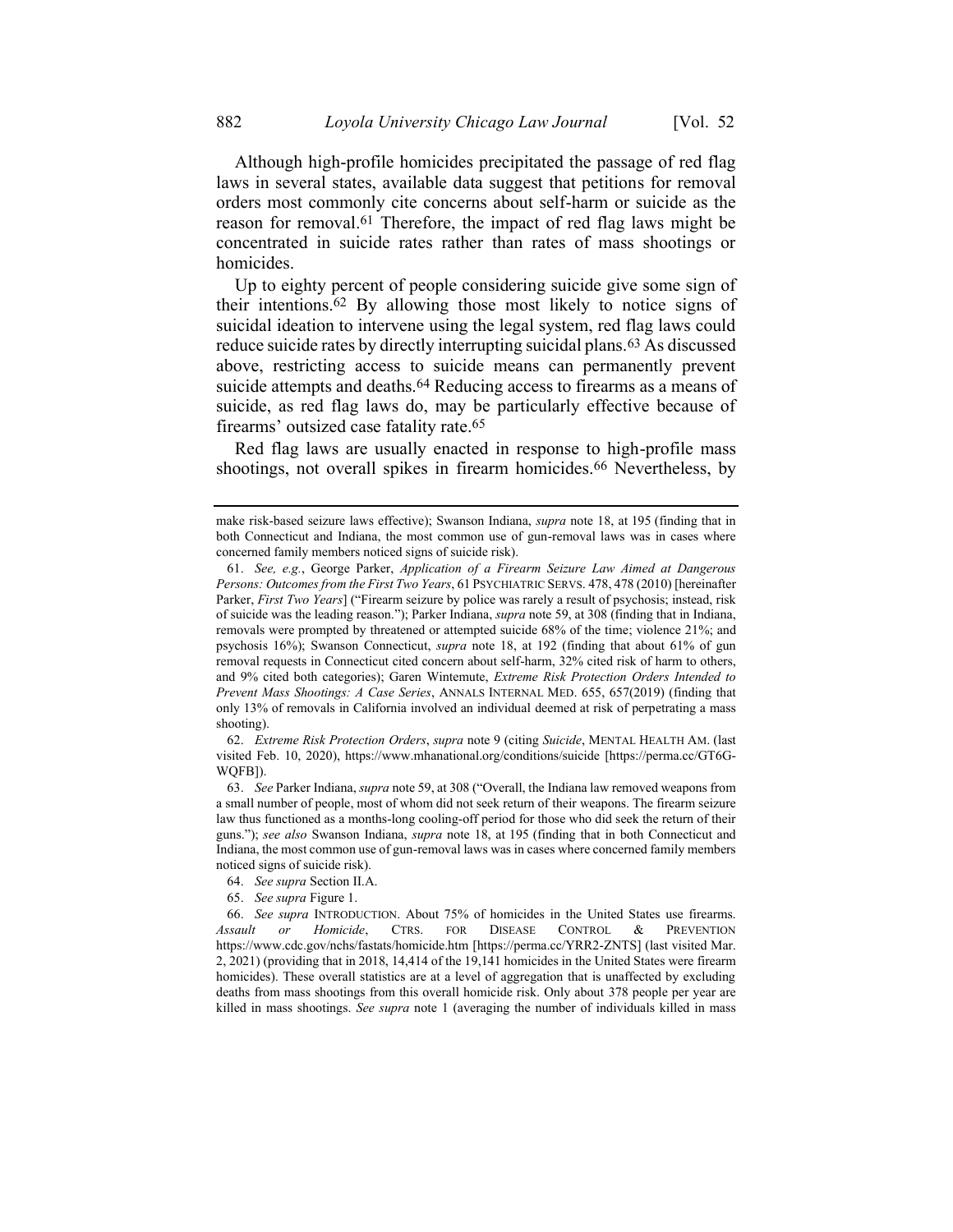removing firearms from at-risk individuals, red flag laws have the potential to reduce firearm homicides in all settings, whether in the home or in public. There are reasons to believe that red flag laws might be less effective in reducing homicides than suicides, however. As noted above, most removal petitions cite risk to self rather than risk to others as the reason for removal.67 Additionally, red flag laws are modeled after domestic violence firearm-removal laws, which exist at the federal level and in many states.68 Red flag laws might be redundant in the domestic violence context because there is already a route for people in these situations to petition for firearm removal. The incremental effect of red flag laws on domestic homicides, a large contributor to total homicide deaths, might therefore be small. 69 Additionally, a majority of criminals report obtaining firearms through nontraditional channels such as theft, family members or friends, or private sales on the secondary market, and criminals may be more likely to have access to alternate means of accessing weapons even were they subject to a red flag protection order.70

<span id="page-17-0"></span>shootings from 2013 through 2019 based off figures from the Gun Violence Archive) (figures on file with author).

<sup>67.</sup> *See supra* note [61](#page-16-0) (providing multiple sets of data that show red flag laws are used predominately in response to suicide risk).

<sup>68.</sup> Waul, *supra* note [11,](#page-4-1) at 52, 59.

<sup>69.</sup> *See, e.g.*, Emiko Petrosky et al., *Racial and Ethnic Differences in Homicides of Adult Women and the Role of Intimate Partner Violence—United States, 2003–2014*, 66 MORBIDITY & MORTALITY WKLY. REP. 741, 741 (2017), https://www.cdc.gov/mmwr/volumes/66/wr/pdfs/mm6628a1.pdf [https://perma.cc/RJR9-5J5U] (almost half of female homicides are committed by the victim's current or former male partner); Parker Indiana, *supra* note [59,](#page-15-1) at 308 (Red flag firearm seizures in Indiana occurred as a result of domestic disputes in 28% of cases, possibly substituting for what would otherwise have been domestic violence-related firearm removal).

<sup>70.</sup> *See, e.g.*, Philip J. Cook et al., *Gun Control After* Heller: *Threats and Sideshows from a Social Welfare Perspective*, 56 UCLA L. REV. 1041, 1047 (2009) ("[T]he 30 to 40 percent of all gun transfers that do not involve licensed dealers . . . accounts for most guns used in crime . . . ."); JAMES D. WRIGHT & PETER H. ROSSI, ARMED AND CONSIDERED DANGEROUS: A SURVEY OF FELONS AND THEIR FIREARMS 16 (expanded ed. 1994) (explaining that forty percent of handguns are obtained from friends and forty-three percent are purchased for cash); Philip J. Cook & Anthony A. Braga, *Comprehensive Firearms Tracing: Strategic and Investigative Uses of New Data on Firearms Markets*, 43 ARIZ. L. REV. 277, 291 (2001) ("Over 500,000 guns are stolen each year from private homes and vehicles, a number which is apparently sufficient to satisfy the 'needs' of robbers and drug dealers."); Leila Nadya Sadat & Madaline M. George, *Gun Violence and Human Rights*, 60 WASH. U.J. L. & POL'Y 1, 24 (2019) ("The median age of school shooters is sixteen (too young to buy a firearm in any state) and the federal government has reported that in most school shootings, the gun used was taken from the shooter's home or that of a relative."). A 2000 Bureau of Alcohol, Tobacco, Firearms and Explosives inspection revealed that nearly half of all firearms dealers could not account for all of their guns, more than half were out of record-keeping compliance, and they had made nearly 700 sales to potential traffickers. James V. Grimaldi & Sari Horwitz, *Industry Pressure Hides Gun Traces, Protects Dealers from Public Scrutiny*, WASH. POST (Oct. 24, 2010, 6:00 AM), https://www.washingtonpost.com/wpdyn/content/article/2010/10/23/AR2010102302996\_2.html?sid=ST2010102304311 [https://perma.cc/4AUC-RZ5N].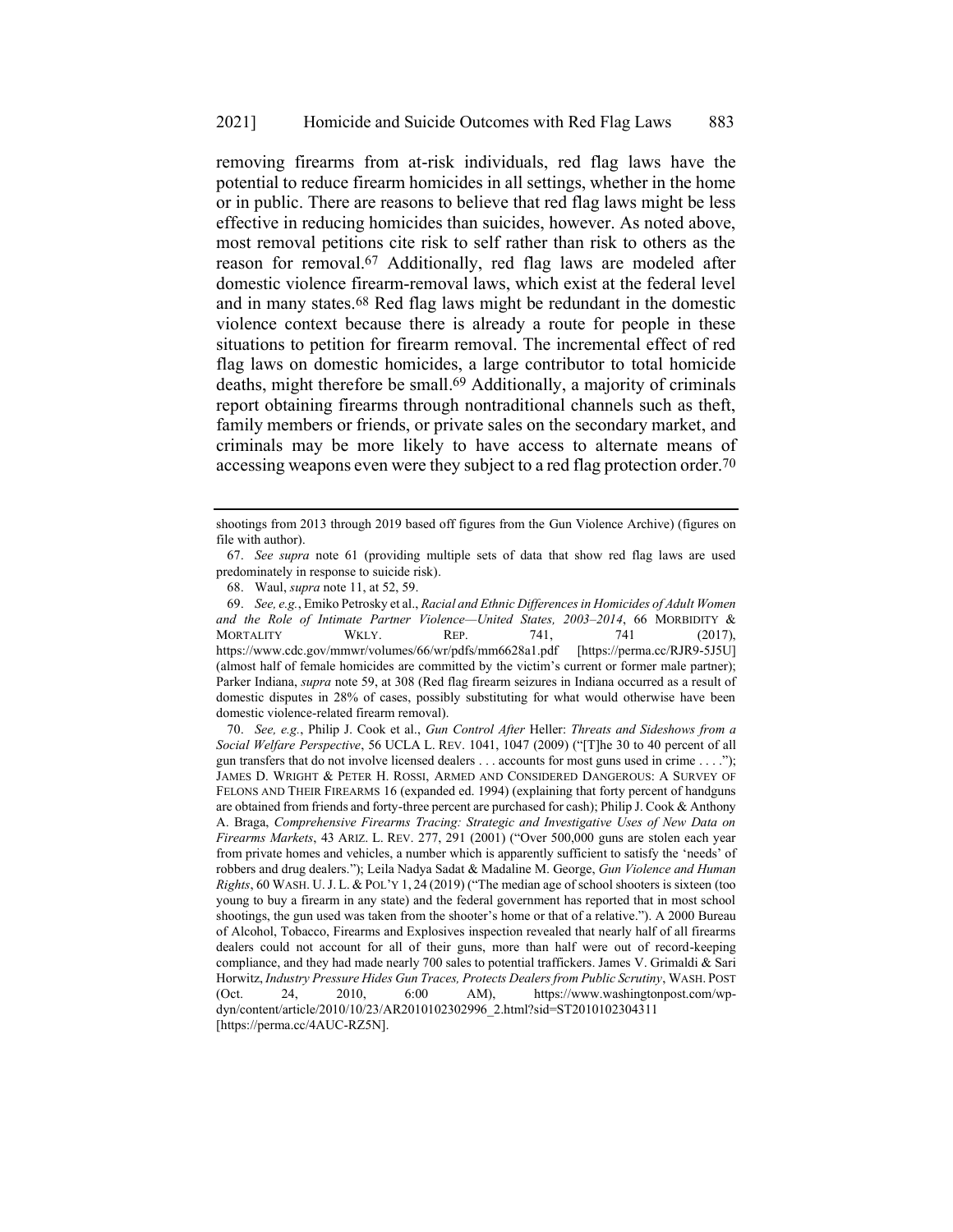It is possible that red flag laws could still affect homicides indirectly by affecting the prevalence of guns in a state—either by changing the violent crime rate or changing the fatality rate of criminal activity. However, because of the targeted, risk-based nature of the laws, it seems unlikely that enough of the critical mass of firearms in a given population would change to affect homicide through these channels.71

Red flag laws' targeted nature gives them some advantages over other gun control policies such as purchase restrictions, delays, and other removal laws. Unlike purchaser restrictions that prevent specific groups of individuals—such as those with a criminal record, history of domestic abuse, or dishonorable military discharge—from owning, purchasing, and possessing firearms, red flag laws affect at-risk individuals who already own firearms, not only those who would need to purchase a gun in order to carry out their plan.72 Red flag laws also differ from prohibited possessors laws, because they can affect anyone at high risk for firearm violence, regardless of whether they have committed a crime, been diagnosed with a significant mental illness, or have otherwise been disqualified from possessing firearms.73

However, one disadvantage of red flag laws is that they may not be uniformly applied across a state population. Two people may present the same warning signs but only one may have their firearms removed because of a more attentive bystander.74 Purchase delays and restrictions, in theory, impose a barrier on everyone attempting to purchase a gun. However, in practice, purchase restrictions and background checks are not conducted perfectly uniformly and may miss at-risk individuals, despite imposing costs on everyone who attempts to purchase a firearm.75

The huge number of existing firearms owned in the United States further limits the effectiveness of policies that rely solely on stopping potentially risky purchasers from buying new guns. Guns are durable goods that can work for many years with minimal maintenance and be passed down through generations.<sup>76</sup> By some estimates, there are more

<sup>71.</sup> RAND, *supra* note [12](#page-5-1) ("[A]lthough removal of firearms could have spillover effects . . . these second-order effects are likely to be small.").

<sup>72.</sup> *Id.*

<sup>73.</sup> *Id.*

<sup>74.</sup> Swanson Indiana, *supra* note [18,](#page-5-2) at 195 (finding that in both Connecticut and Indiana, the most common use of gun-removal laws was in cases where concerned family members noticed signs of suicide risk).

<sup>75.</sup> Edwards et al., *supra* note [53,](#page-14-1) at 3118 (explaining how many states have passed firearms legislation that impose waiting periods in addition to the federal Brady Act).

<sup>76.</sup> Cook & Braga, *supra* note [70,](#page-17-0) at 291 ("Since guns are highly durable commodities, used guns appear to be a close substitute for new ones.").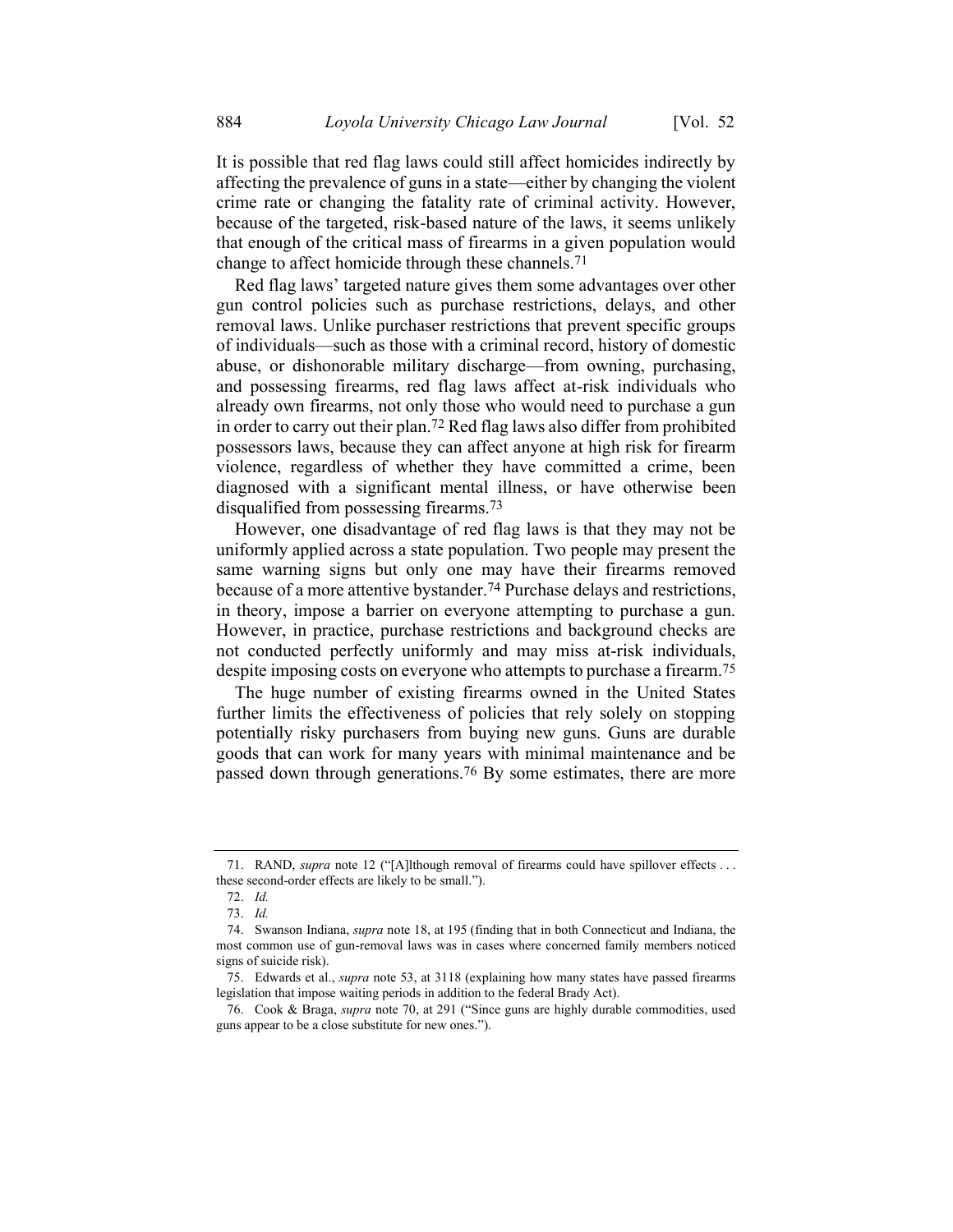guns than people in the United States.77 The magnitude of the existing gun stock makes policies which allow removal of firearms from high-risk individuals uniquely promising.

#### <span id="page-19-0"></span>III. EXISTING LITERATURE

Three previous studies in the psychology literature have analyzed the effects of red flag laws on suicide in Connecticut and Indiana. In two papers, Jeffrey Swanson and coauthors analyzed individual-level data on firearm removal cases matched to death records in Connecticut and Indiana and concluded that the gun removal laws prevented approximately seventy-two firearm suicides in Connecticut and thirtynine firearm suicides in Indiana.78 In these non-population-level results, the authors also identified fifteen non-firearm and seven non-firearm suicides in the death records of persons subjected to firearm removal in Connecticut and Indiana respectively.79 In percentage terms, Swanson's Connecticut study found a 6% decrease in firearm-related suicide, which translated to a 2% decrease in overall suicide, and the Indiana study found more moderate 0.57% and 0.27% decreases, respectively.<sup>80</sup> Although the detail of these studies is impressive, their focus on individual-level data precludes causal inference and external validity.81

The study most similar to mine is Kivisto and Phalen's populationlevel analysis of the effect of red flag laws' on suicides in Connecticut and Indiana.82 Using synthetic controls, Kivisto and Phalen find that red flag laws contributed to a 7.5% decrease in firearm-related suicides and

<sup>77.</sup> *See* Christopher Ingraham, *There Are Now More Guns Than People in the United States According to a New Study of Global Firearm Ownership*, WASH. POST. (June 19, 2018, 9:31 AM), https://www.washingtonpost.com/news/wonk/wp/2018/06/19/there-are-more-guns-than-peoplein-the-united-states-according-to-a-new-study-of-global-firearm-ownership/

<sup>[</sup>https://perma.cc/U2R7-HAMZ] (combining data from the Small Arms Survey and U.S. estimates of population to estimate that there are 120.5 guns for every 100 residents).

<sup>78.</sup> Swanson Connecticut, *supra* [note 18,](https://1.next.westlaw.com/Link/Document/FullText?findType=Y&serNum=0458293192&pubNum=0001464&originatingDoc=I9e95db168f4411ea80afece799150095&refType=LR&fi=co_pp_sp_1464_185&originationContext=document&transitionType=DocumentItem&contextData=(sc.Keycite)#co_pp_sp_1464_185) at 202–04 (estimating that in Connecticut, approximately twenty gun seizures were needed for every averted suicide); Swanson Indiana, *supra* note [18,](#page-5-2) at 193 (estimating that in Indiana, approximately ten gun removal cases were needed to avert each prevented suicide).

<sup>79.</sup> Swanson Connecticut, *supra* [note 18, at 199](https://1.next.westlaw.com/Link/Document/FullText?findType=Y&serNum=0458293192&pubNum=0001464&originatingDoc=I9e95db168f4411ea80afece799150095&refType=LR&fi=co_pp_sp_1464_185&originationContext=document&transitionType=DocumentItem&contextData=(sc.Keycite)#co_pp_sp_1464_185) (finding of the twenty-one suicides among people subject to gun seizures during the study period, six used guns while fifteen used other means); Swanson Indiana, *supra* note [18,](#page-5-2) at 192 (finding of the fourteen suicides among people subject to gun removals during the study period, seven used guns while seven used other means).

<sup>80.</sup> These percentages are calculated using the estimates in the Swanson papers and the average expected suicides in Connecticut and Indiana respectively, using data from the CDC. *See* Swanson Connecticut, *supra* [note 18, at 203](https://1.next.westlaw.com/Link/Document/FullText?findType=Y&serNum=0458293192&pubNum=0001464&originatingDoc=I9e95db168f4411ea80afece799150095&refType=LR&fi=co_pp_sp_1464_185&originationContext=document&transitionType=DocumentItem&contextData=(sc.Keycite)#co_pp_sp_1464_185) (estimating that Connecticut's red flag law prevented seventytwo suicides over the study period); Swanson Indiana, *supra* note [18,](#page-5-2) at 193 (estimating that Indiana's red flag law prevented thirty-nine suicides over the study period); *CDC Wonder 1999– 2019*, *supra* not[e 3](#page-2-1) (providing data on the overall suicide rates of Connecticut and Indiana).

<sup>81.</sup> This is because there is no causal research design strategy; the research design instead involves describing observed results in specific locations.

<sup>82.</sup> Kivisto & Phalen, *supra* not[e 19,](#page-6-0) at 855.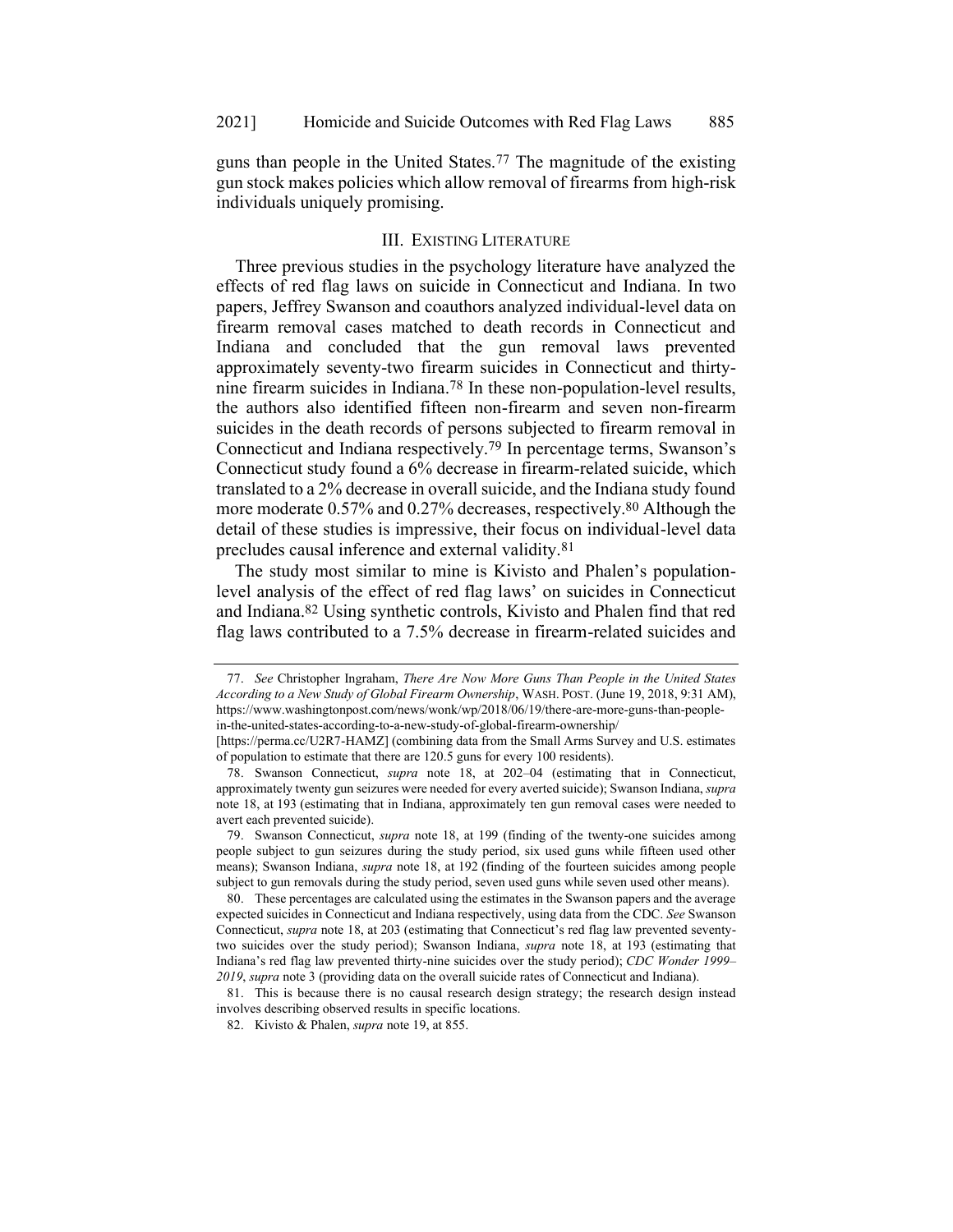a 5% decrease in overall suicides in Indiana.83 In Connecticut, Kivisto and Phalen found a 1.6% decrease in firearm-related suicide in the first years of enactment, which became a 13.7% decrease following increased enforcement efforts in the post-Virginia Tech (2007) period.84 However, Connecticut's reduction in firearm suicides was offset by increased nonfirearm suicides, resulting in an overall slight increase in suicides.85

My study offers advantages over previous empirical examinations of red flag laws in the psychology literature. First, two previous studies examine the effect of red flag laws on suicides only within single states.<sup>86</sup> My difference-in-differences approach levies variation within states across time and is more resilient against threats to identification. Second, I build upon work by Kivisto and Phalen.87 My study includes more states and a broader time period due to the increased availability of mortality data, providing a more robust picture of red flag laws nationwide.88 It uses standard difference-in-differences rather than synthetic controls as its main empirical method. Additionally, to my knowledge, I am the first to examine the impact of red flag laws on homicides, which could inform the motivation for passing these laws. Finally, I am also the first to examine the differential impact of these laws on race and gender groups.

## IV. THE EFFECT OF RED FLAG LAWS ON HOMICIDES AND SUICIDES

## *A. Trends in Raw Data*

The main dependent variables in my study are suicide and homicide rates, in log form, by state and year. I will also examine suicide and homicide rates separately for men, women, white, and nonwhite people.<sup>89</sup>

<sup>83.</sup> *Id.* at 859, 861 (finding that Indiana gun seizures prevented 383 firearm suicides but contributed to forty-four non-firearm suicides, resulting in an overall suicide decrease over the study period).

<sup>84.</sup> The authors argue that the Virginia Tech mass shooting affected Connecticut's but not Indiana's red flag enforcement because of the "eight-year lag after the enactment of Connecticut's firearm seizure legislation during which time very few guns were seized, but seizure rates increased fivefold following the mass shooting at Virginia Tech on April 16, 2007. By contrast, Indiana's enactment in 2005 corresponded almost immediately with meaningful levels of enforcement." *Id*. at 855.

<sup>85.</sup> The authors estimate that the Connecticut enforcement bump prevented 128 firearm-related suicides but contributed to 140 non-firearm suicides from 2007 to 2015, offsetting the firearmrelated decrease. *Id.* at 861.

<sup>86.</sup> Swanson Connecticut, *supra* note [18,](#page-5-2) at 202–04; Swanson Indiana, *supra* note [18,](#page-5-2) at 193.

<sup>87.</sup> Kivisto & Phalen, *supra* not[e 19,](#page-6-0) at 861.

<sup>88.</sup> I include Connecticut, Indiana, California, Washington, and Oregon's suicide and homicide rates from 1981 to 2018, resulting in fifteen additional state-years.

<sup>89.</sup> White/nonwhite is the most finely separated race categorization the data will allow because of privacy constraints. The Centers for Disease Control and Prevention suppresses all state-level data representing zero to nine deaths to protect privacy. Therefore, in state-years where, for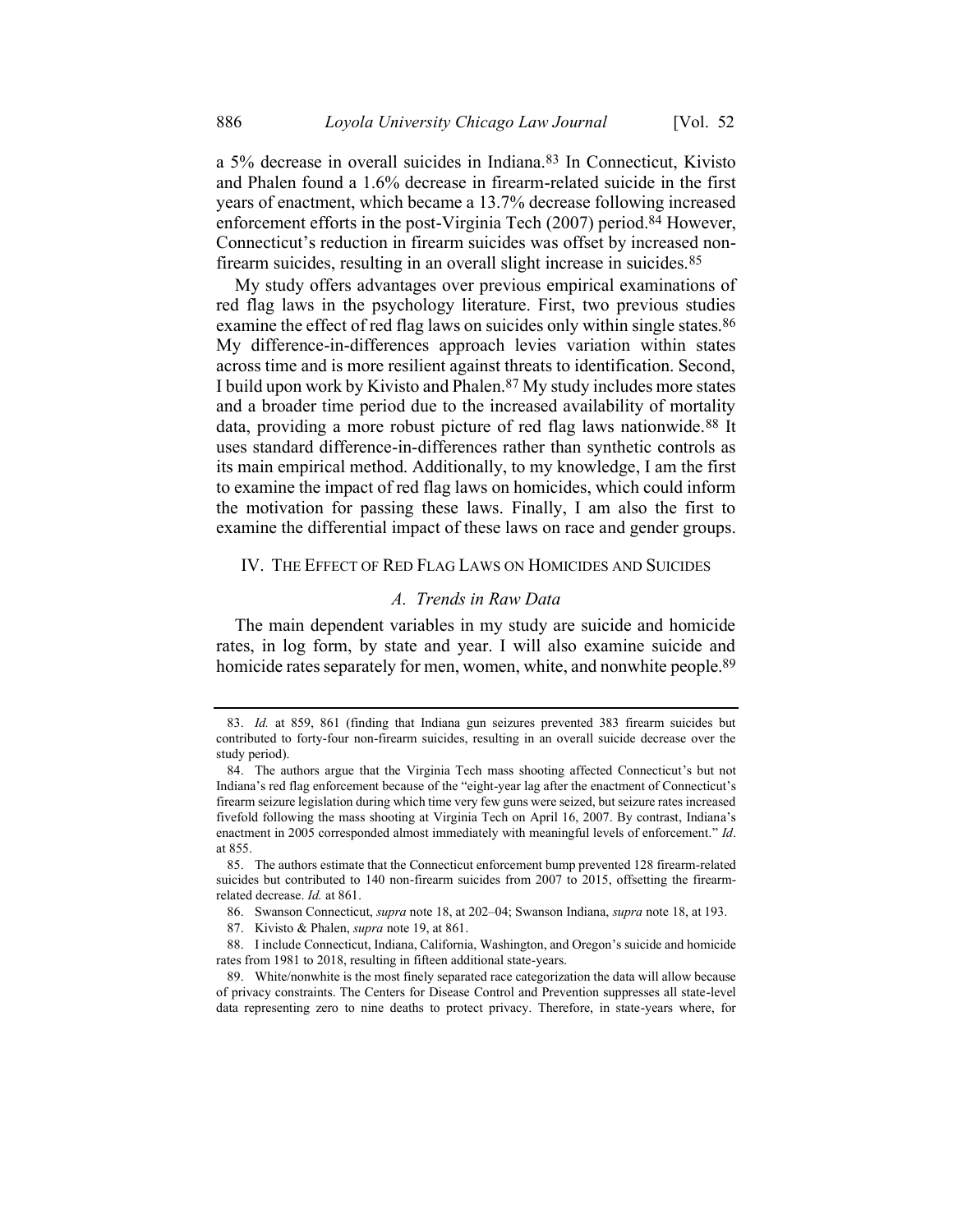The mortality data come from the CDC WONDER database, a compilation of the National Center for Health Statistics' cause of death files.90 CDC WONDER provides death counts by state, year, cause, age, sex, and many other breakdowns. I use firearm and non-firearm homicides and suicides in each state between 1980 and 2018 for this study.

Table 1 shows summary statistics of the variables included in my model. The independent variable of interest, red flag laws, is a dummy variable coded 0 prior to the enactment of the law and 1 if the law went into effect at any point during the year. The second and third columns of Table 1 show the summary statistics of state-years separated according to whether there was a red flag law in effect. The fourth column of Table 1 shows the outcome of a two-sided t-test on each red flag/no red flag pair, indicating whether there is a statistically significant difference between the means of the two groups. All rates are per 100,000 except for the unemployment rate, which is per 100.

|                              | ັ      |          |          |        |
|------------------------------|--------|----------|----------|--------|
|                              | Full   | Red Flag | No Red   | t-test |
|                              | Sample | Law      | Flag Law |        |
| Suicide rate                 | 13.51  | 11.77    | 13.57    | ***    |
| Female                       | 5.38   | 5.09     | 5.39     |        |
| Male                         | 21.87  | 18.68    | 21.97    | ***    |
| White                        | 14.68  | 12.94    | 14.73    | ***    |
| <b>Nonwhite</b>              | 11.18  | 6.87     | 11.31    | ***    |
| Firearm-related suicide rate | 7.63   | 5.09     | 7.71     | ***    |
| Female                       | 1.94   | 1.15     | 1.97     | ***    |
| Male                         | 13.49  | 9.15     | 13.62    | ***    |
| White                        | 8.50   | 5.66     | 8.59     | ***    |
| <i>Nonwhite</i>              | 4.83   | 2.48     | 4.90     | ***    |
|                              |        |          |          |        |

**Table 1: Summary Statistics**

*Table continued on next page*

example, ten white, seven Black, and six Asian people committed suicide, the data are missing for both Black and Asian suicides. However, the data for the overall suicide count and for the white suicide count are non-missing, so I am able to calculate the total nonwhite suicide count (23- 10=13). *Underlying Cause of Death 1999–2018 on CDC WONDER Online Database Dataset Documentation*, CTRS. DISEASE CONTROL & PREVENTION, NAT'L CTR. FOR HEALTH STATISTICS, https://wonder.cdc.gov/wonder/help/ucd.html# (last visited March 15, 2020), [https://perma.cc/8P9A-VG2N]

<sup>90.</sup> *CDC WONDER 1979–*1998, *supra* not[e 3;](#page-2-1) CDC *WONDER 1999-2019*, *supra* not[e 3.](#page-2-1)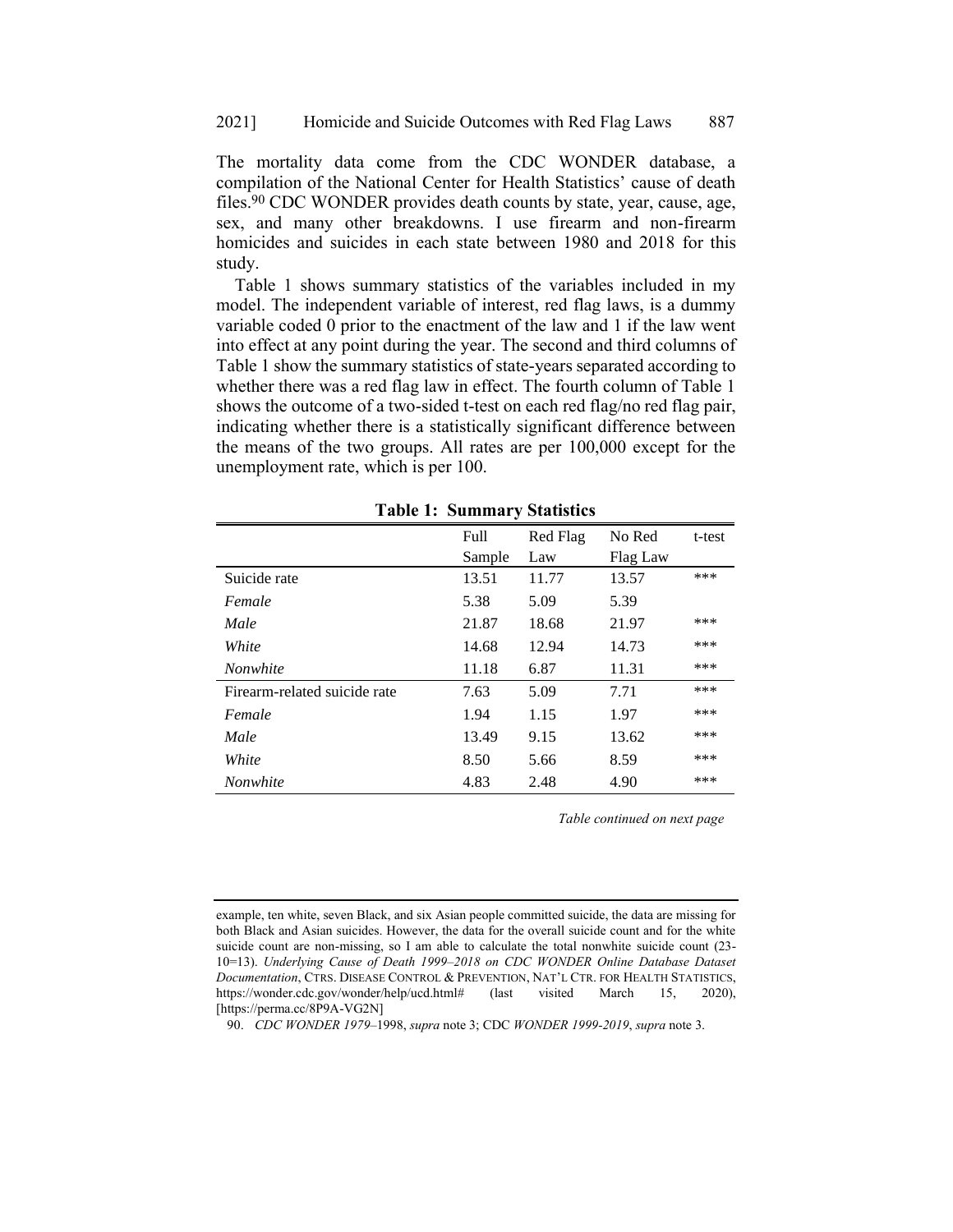| Non-firearm-related suicide rate   | 5.88         | 6.68     | 5.86       | ***    |
|------------------------------------|--------------|----------|------------|--------|
| Female                             | 3.44         | 3.93     | 3.42       | **     |
| Male                               | 8.40         | 9.53     | 8.37       | ***    |
| White                              | 6.26         | 7.28     | 6.23       | ***    |
| Nonwhite                           | 6.41         | 4.40     | 6.47       | ∗      |
| Homicide rate                      | 6.73         | 4.31     | 6.81       | **     |
| Female                             | 2.96         | 1.90     | 3.01       | ***    |
| Male                               | 10.75        | 6.80     | 10.88      | $**$   |
| White                              | 3.79         | 2.73     | 3.82       | ***    |
| Nonwhite                           | 19.68        | 16.36    | 19.79      | $\ast$ |
| Firearm-related homicide rate      | 4.58         | 2.95     | 4.64       | **     |
| Female                             | 1.53         | 0.91     | 1.55       | ***    |
| Male                               | 8.14         | 5.06     | 8.24       | $**$   |
| White                              | 2.31         | 1.56     | 2.34       | ***    |
| Nonwhite                           | 14.16        | 13.38    | 14.18      |        |
| Non-firearm-related homicide rate  | 2.15         | 1.36     | 2.18       | ***    |
| Female                             | 1.50         | 0.99     | 1.52       | ***    |
| Male                               | 2.93         | 1.74     | 2.98       | ***    |
| White                              | 1.52         | 1.17     | 1.53       | ***    |
| Nonwhite                           | 5.51         | 2.98     | 5.59       | ***    |
| Red flag law                       | 0.029        | 1        | 0          | ***    |
| Unintentional poisoning death rate | 8.30         | 13.34    | 8.15       | ***    |
| Unintentional firearm death rate   | 0.26         | 0.09     | 0.26       | **     |
| Fraction white                     | 0.82         | 0.83     | 0.82       |        |
| <b>Fraction black</b>              | 0.11         | 0.091    | 0.11       |        |
| Fraction another race              | 0.07         | 0.075    | 0.07       |        |
| Fraction male age 45-64            | 0.11         | 0.13     | 0.11       | ***    |
| Unemployment rate                  | 5.54         | 5.73     | 5.54       |        |
| Real per capita income (\$)        | 44369.6<br>7 | 58602.43 | 43941.10   | ***    |
| Urbanization fraction              | 0.71         | 0.88     | 0.70       | ***    |
| Fraction married                   | 0.42         | 0.41     | 0.42       |        |
|                                    | $N =$        | $N = 43$ | $N = 1428$ |        |
|                                    | 1471         |          |            |        |

*Note:* Rates are per 100,000, except for the unemployment rate, which is per 100. \*\*\*p < 0.01, \*\*p < 0.05, \*p < 0.1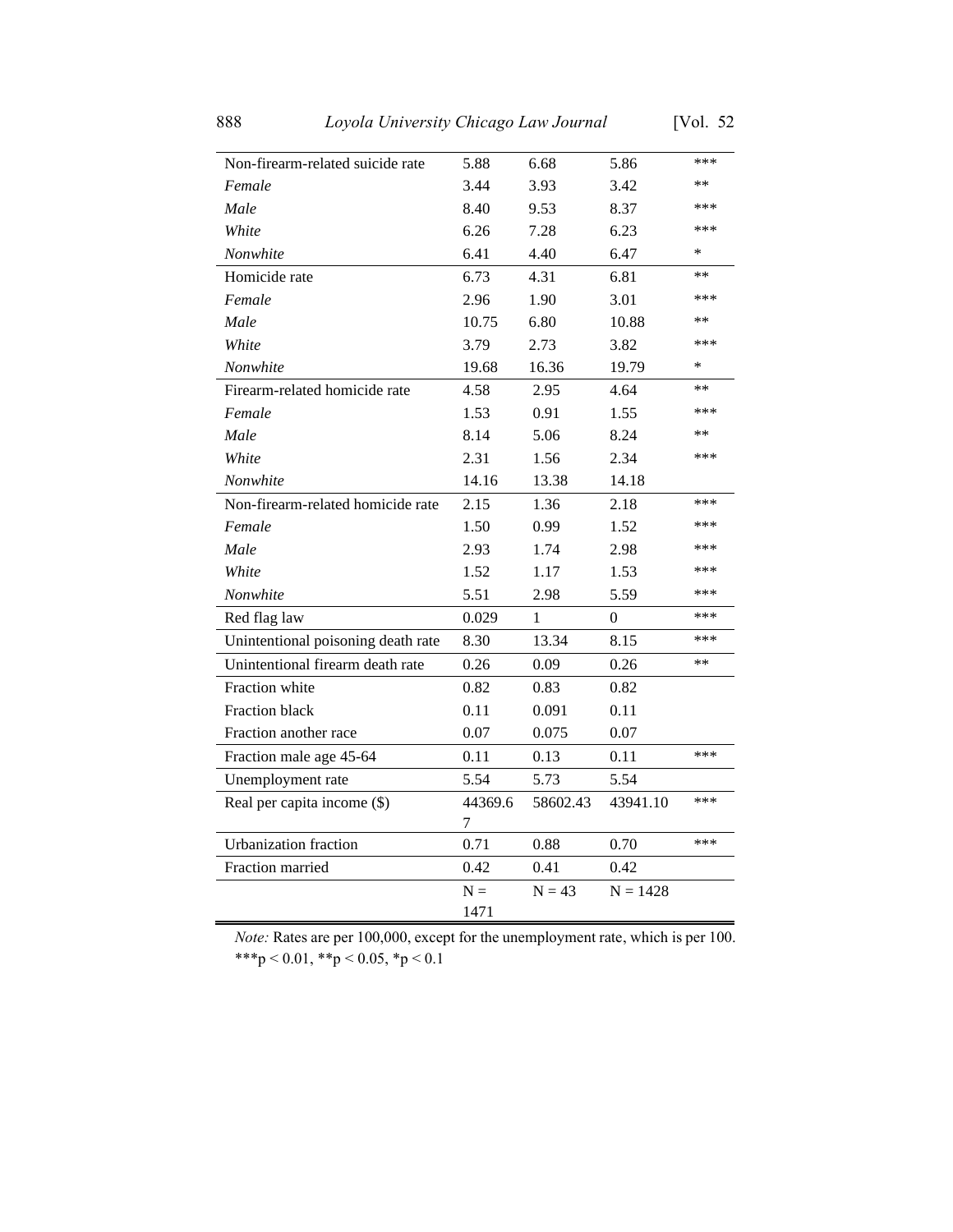The overall suicide rate and the suicide rate for each group except for women is significantly lower in state-years with a red flag law than when there is no red flag law. On average, the suicide rate is approximately 13% lower in state-years with a red flag law in place.91 Similarly, the firearm-suicide rate is highly significantly lower for every group. The overall firearm-suicide rate is about 34% lower on average when a red flag law is in effect.<sup>92</sup> The non-firearm related suicide rate is actually higher in state-years with red flag laws for every group except nonwhite, but the magnitude of the difference is smaller.<sup>93</sup> Homicide rates—total, firearm, and non-firearm—are all lower in state-years with red flag laws. These differences are all statistically significant except for firearmrelated nonwhite homicide. While there are certainly more factors causing these differences than the red flag laws alone, these raw numbers motivate further investigation and support the idea that red flag laws may deter firearm suicide, possibly with some substitution to non-firearm suicide.

One methodological problem in the study of the relationship between firearms and suicides and homicides is that it is difficult to accurately measure the stock and change in the stock of firearms in the United States. There is no mandatory registry of new gun purchases, <sup>94</sup> and guns are a durable good that can work for many years with minimal maintenance.<sup>95</sup> Previous research on guns and crime, including homicide, has used the percentage of suicides committed with a firearm as a proxy for gun stock.96 Because suicide is one of the outcome measures of interest here,

<sup>91.</sup> 13.6 per 100,000 versus 11.8 per 100,000.

<sup>92.</sup> 7.7 per 100,000 versus 5.1 per 100,000.

<sup>93.</sup> The difference is about 0.82 per 100,000.

<sup>94.</sup> The National Tracing Registry, which systematically tracks the movement of firearms recovered by law enforcement from their first sale by the manufacturer or importer through the distribution chain to the first retail purchaser, exists, but the Tiahrt Amendment prevents the National Tracing Center of the Bureau of Alcohol, Tobacco, Firearms, and Explosives from releasing information from the firearms trace database to anyone other than a law enforcement agency or prosecutor in connection with a criminal investigation. *National Tracing Center*, BUREAU OF ALCOHOL, TOBACCO, FIREARMS, & EXPLOSIVES, https://www.atf.gov/firearms/national-tracing-center [https://perma.cc/M5HJ-BAAW] (June 15, 2020) ("The Bureau of Alcohol, Tobacco, Firearms, and Explosives (ATF) National Tracing Center (NTC) is the United States' only crime gun tracing facility."). *See* Consolidated Appropriations Act, 2010, Pub. L. No. 111-117, 123 Stat. 3034, 3128-29 (2009) (preventing gun trace data from being used in academic research of gun use in crime as well as use of any data released in civil lawsuits against gun sellers or manufacturers); Grimaldi & Horwitz, *supra* note [70.](#page-17-0)

<sup>95.</sup> Cook & Braga, *supra* note [70,](#page-17-0) at 291 ("Since guns are highly durable commodities, used guns appear to be a close substitute for new ones.").

<sup>96.</sup> *See* Cook & Ludwig, *supra* not[e 56,](#page-14-2) at 380 (using the percentage of suicides committed with a gun as a proxy for gun prevalence to show that gun prevalence is possibility causally related with gun homicide rates). *See also* Gary Kleck, *Measures of Gun Ownership Levels for Macro-Level Crime and Violence Research*, 41 J. RES. CRIME & DELINQUENCY 3, 13 (2004) (finding that the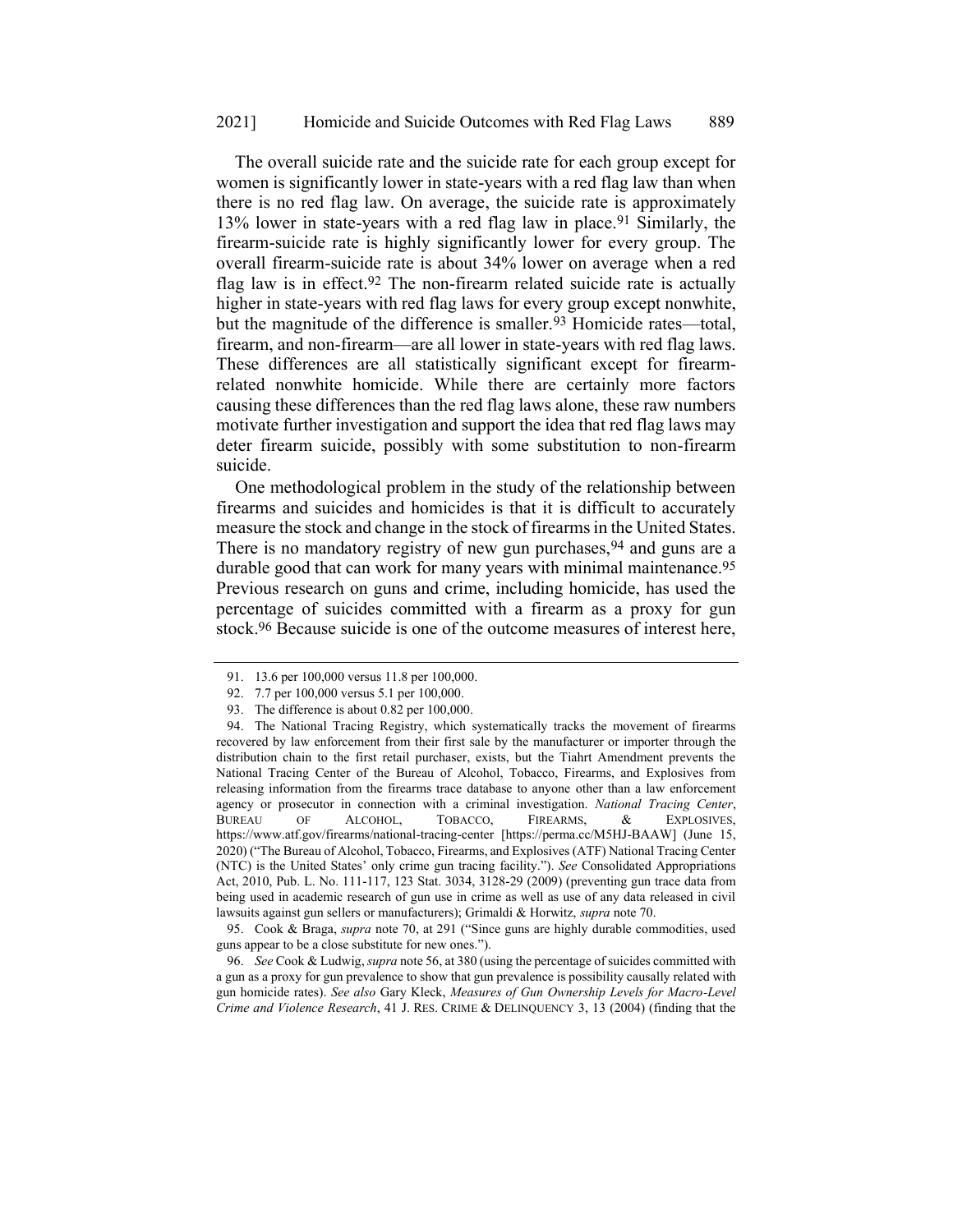this approach is not a viable option for this study.97 Other studies have used the results of surveys, number of gun magazine subscriptions, number of background checks performed, and number of local gun shows in a time period to proxy for gun ownership.98 My study will use the unintentional firearm death rate to proxy for firearm availability.99 Other studies have found this measure to be correlated with background check and suicide measure. 100 And, as an additional check, I am able to control for the firearm suicide ratio in my homicide regressions and find virtually no difference in estimates when controlling for unintentional firearm death rate and firearm-related suicide death rate. Unintentional firearm death measurement may be affected by local coroners' standards for what is an accidental death rather than a suicide or homicide.101 However, as long as these judgment calls are not systematically related to red flag law enactment, state and year fixed effects should resolve concerns with this issue.102 As an extra check that unintentional firearm deaths are a valid proxy for firearm stock and are not themselves directly affected by red flag laws, I ran regressions replacing homicides and suicides with unintentional firearm deaths as the outcome variable. I did not find any

101. Cook et al., *supra* not[e 70,](#page-17-0) at 1048.

percentages of suicides committed with guns is the best measure of gun ownership for crosssectional researched, but not for panel research); *see also* Deborah Azrael et al., *State and Local Prevalence of Firearms Ownership Measurement, Structure, and Trends*, 20 J. QUANTITATIVE CRIMINOLOGY 43, 49 (2004) (finding that percentage of suicides committed with a gun is highly correlated with survey-based estimates of gun ownership).

<sup>97.</sup> *See* Edwards et al., *supra* not[e 53,](#page-14-1) at 3120 ("[W]e are unable to use the firearm suicide ratio since suicides is an outcome of interest."); *see also* Lang, *supra* note [52,](#page-13-0) at 1087 (using firearm background checks as a proxy for changes in firearm ownership rates to establish a positive causal relationship between suicides and firearm ownership).

<sup>98.</sup> *See, e.g.*, Briggs & Tabarrok, *supra* note [53,](#page-14-1) at 182 (using a composite measure of the percentage of suicides committed with a gun, background check rates, and rates of accidental death by gun, and showing that this correlates strongly with gun ownership estimates from the Behavioral Risk Fact Surveillance Survey (BRFSS)); *see also* Lang, *supra* note [52,](#page-13-0) at 1087 (using firearm background checks as a proxy for changes in firearm ownership rates); *see also* Duggan et al., *supra* note [52,](#page-13-0) at 787–89 (examining the effect of local gun shows on homicide and suicide); *see also* Duggan, *supra* note [55,](#page-14-0) at 1087 (arguing that subscriptions to a gun-related magazine are an accurate way to measure gun ownership in an area).

<sup>99.</sup> *See CDC WONDER 1979–1998*, *supra* note [3;](#page-2-1) *CDC WONDER 1999-2019*, *supra* not[e 3](#page-2-1) (providing unintentional firearm death rate by state by year). *See also* Edwards et al., *supra* note [53,](#page-14-1) at 3120 (demonstrating that this measure has become another popular proxy for firearm stock in the gun violence literature).

<sup>100.</sup> *See* Edwards et al., *supra* not[e 53,](#page-14-1) at 3120 (using unintentional firearm death rates to proxy for firearm availability and finding that accidental firearm death rates are correlated with firearm background check data in a similar manner as firearm suicide rates).

<sup>102.</sup> *See* Edwards et al., *supra* note [53,](#page-14-1) at 3126 (arguing that because the enactments of laws restricting and delaying gun purchases were independent of local coroners' standards, variation in the standards should not affect unintentional firearm death as a good proxy for gunstock).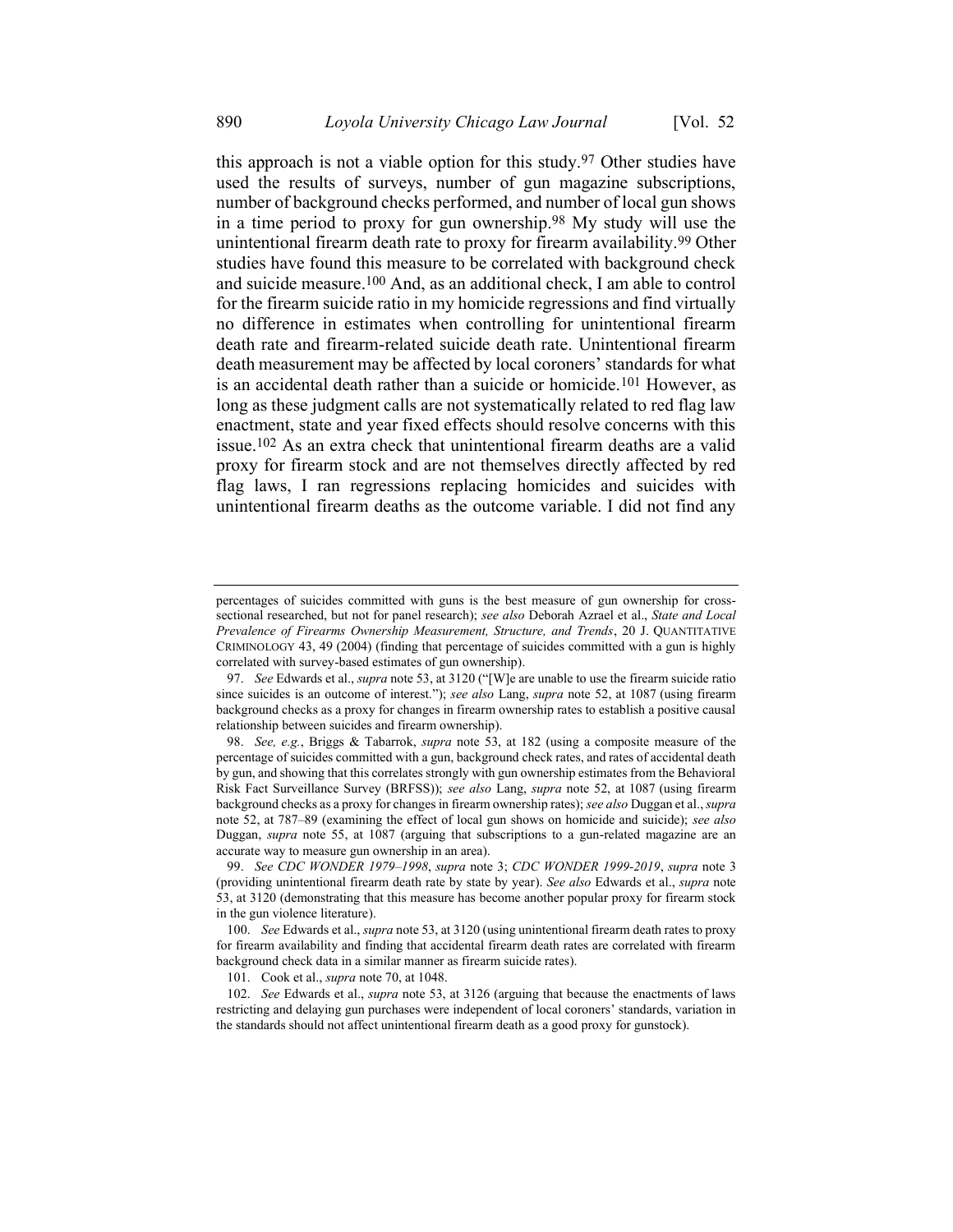statistically significant results, which should lend confidence to the idea that this is a reasonable control variable.103

I also control for other factors that may affect suicides and homicides. These include state demographic and economic data from the Bureau of Economic Analysis and the Current Population Survey: per capita income, unemployment rate, and the percentages of the white, black, other race, metropolitan, and married population.104 I control for the percentage of the population that is male between the ages of forty-five and sixty-four because this is the group that accounts for the highest number of suicides.<sup>105</sup> I also include the unintentional poisoning death rate by state and year as a proxy for alcoholism and prescription drug use or abuse.106

# *B. Empirical Methodology: Difference-in-Differences*

I use a quasi-natural experiment design and examine the difference-indifferences in homicide and suicide rates between states with and without red flag laws across time. Social scientists have long used difference-indifferences analysis to approximate conditions similar to a laboratory setting when running a traditional laboratory experiment is infeasible.<sup>107</sup>

Difference-in-differences first calculates the differences in suicide and homicide rates in a treatment group before and after a policy goes into effect, then compares that difference to a baseline difference in a control group. We first find the difference in suicide rate in each state with a red flag law before and after a red flag law was passed and take the average across the states with red flag laws. We then do the same for states in

<sup>103.</sup> These results are available in Appendix Table A.2.

<sup>104.</sup> Sarah Flood et al., *Integrated Public Use Microdata Series, Current Population Survey: Version 6.0*, MINNEAPOLIS, MN: INTEGRATED PUB. USE MICRODATA SERIES (IPUMS) (2018), https://doi.org/10.18128/D030.V6.0 [https://perma.cc/K5LF-2HF8] (last visited Feb. 21, 2020) (IPUMS provides public access to cleaned and searchable Current Population Survey data, among many other datasets); *Annual Unemployment Rates by State, 1980–2018*, IOWA CMTY.INDICATORS PROGRAM: IOWA STATE UNIV., https://www.icip.iastate.edu/tables/employment/unemploymentstates (last visited Feb. 21, 2020) (data from Local Area Unemployment Statistics, U.S. Bureau of Labor Statistics).

<sup>105.</sup> *See Suicide by Age, United States 2009-2018*, SUICIDE PREVENTION RES. CTR., https://www.sprc.org/scope/age [https://perma.cc/2MVZ-HTF2] (last visited July 20, 2020) (illustrating that males between the ages of forty-five and sixty-four account for the highest number of suicides).

<sup>106.</sup> *See CDC WONDER 1979–1998*, *supra* not[e 3;](#page-2-1) *CDC WONDER 1999-2019*, *supra* not[e 3](#page-2-1) (providing unintentional poisoning death data).

<sup>107.</sup> *See* Michael Lechner, *The Estimation of Causal Effects by Difference-in-Difference Methods*, 4 ECONOMETRICS 167 (2010) (providing a review of the literature on the use of difference-in-differences in empirical studies); *see also* Elizabeth A. Stuart et al., *Using Propensity Scores in Difference-in-Differences Models to Estimate the Effects of a Policy Change*, 4 HEALTH SERVS. & OUTCOMES RSCH. METHODOLOGY 166, 166 (2014) ("Difference-in-difference (DD) methods are a common strategy for evaluating the effects of policies or programs that are instituted at a particular point in time, such as the implementation of a new law.").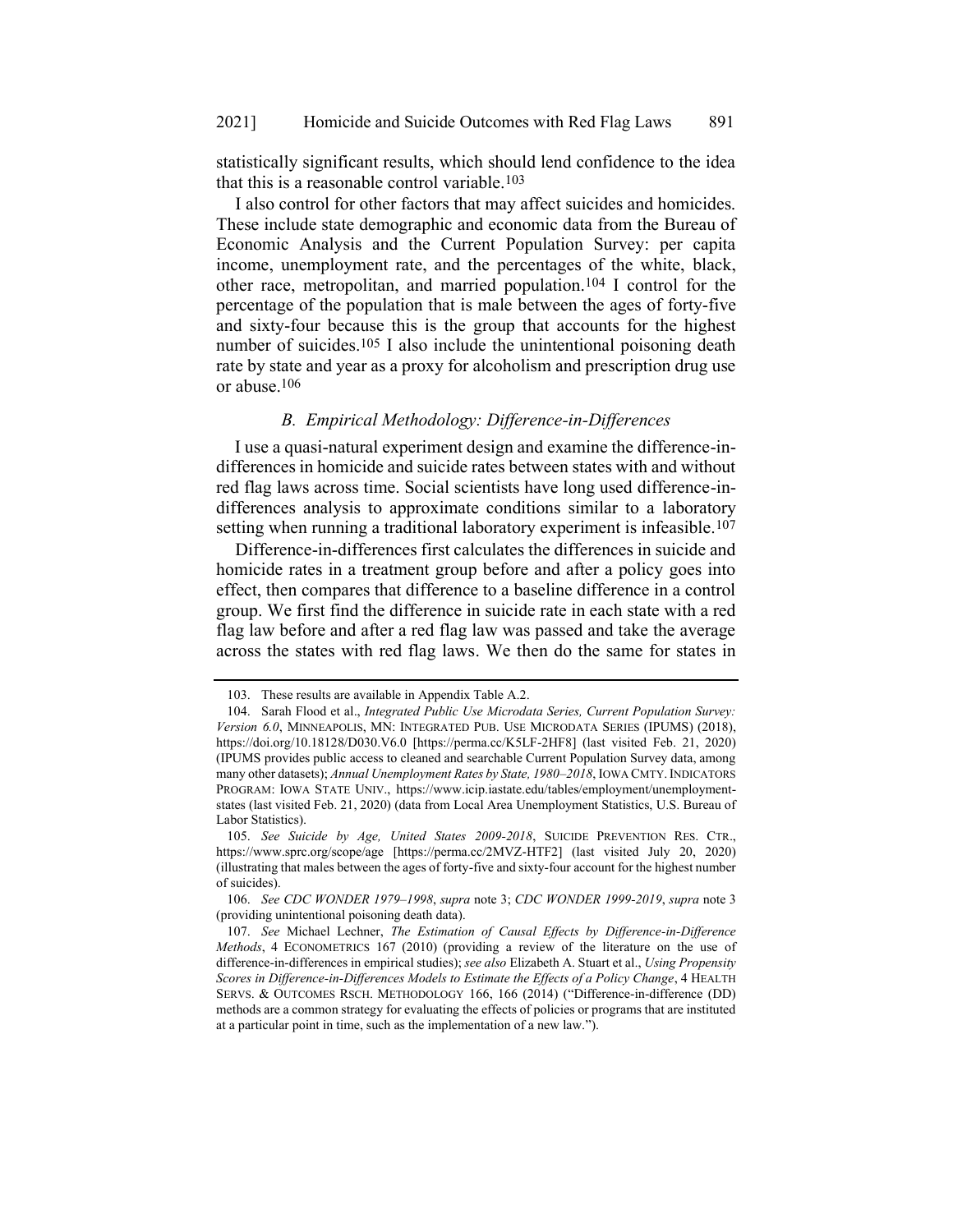which no red flag law was passed, subtracting before and after a red flag law might have been passed. We then subtract, or difference, the differences in these two groups from each other. This gives us the difference-in-differences, which is a measure of the causal effect of red flag laws on suicide (or homicide) rates. For the mathematically minded, essentially what difference-in-differences does is calculate:

$$
\beta = \left(\text{Suicide}_{\text{post-rfl}}^{\text{states with rfl}} - \text{Suicide}_{\text{pre-rfl}}^{\text{states with rfl}}\right) - \left(\text{Suicide}_{\text{post-rfl}}^{\text{states without rfl}} - \text{Suicide}_{\text{pre-rfl}}^{\text{states without rfl}}\right)
$$

# <span id="page-26-0"></span>**Equation 1**

Red flag laws were enacted in response to high-profile mass shootings, not to increases in firearm suicides or non-mass homicides, allowing me to treat the enactment of these laws as exogenous to my outcome variables, suicide and homicide rate. Exogeneity means that we can establish a one-way causal relationship between red flag laws and suicide or homicide rates, without worrying that any statistical relationship we find might actually be the result of policymakers passing red flag laws in response to increased suicide or homicide rates. 108 Instead, we can interpret the results of the difference-in-differences analysis below as solely the causal effect of red flag laws on suicide or homicide rates. Exogeneity is a standard assumption in regression analysis.

I employ a multiple-regression technique common for studies that employ a difference-in-differences framework.109 Not only do regressions allow me to estimate standard errors, but they also allow me to include other measurable factors that may be influencing suicide and homicide rates like income, unemployment, gender, and race.<sup>110</sup>

<sup>108.</sup> *See, e.g.*, JEFFREY M. WOOLDRIDGE, INTRODUCTORY ECONOMETRICS 561 (4th ed. 2009).

<sup>109.</sup> *See, e.g.*, David Card & Alan Krueger, *Minimum Wages and Employment: A Case Study of the Fast-Food Industry in New Jersey and Pennsylvania*, 84 AM. ECON. REV. 772, 772 (1994) (using difference-in-differences to measure the effect of the minimum wage on employment); *see also* Edwards et al., *supra* note [53,](#page-14-1) at 3120 (using a difference-in-differences approach to exploit within-state variation across time in both the existence and length of explicit firearm purchase wait periods and delays created by licensing requirements); *see also* Alberto Abadie, *Semiparametric Difference-in-Differences Estimators*, 72 REV. ECON. STUD. 1, 1 (2005) ("The difference-indifferences (DID) estimator is one of the most popular tools for applied research in economics to evaluate the effects of public interventions and other treatments of interest on some relevant outcome variables.").

<sup>110.</sup> *See* Abadie, *supra* note [109,](#page-26-0) at 1 ("A good way to do econometrics is to look for good natural experiments *and* use statistical methods that can tidy up the confounding factors that nature has not controlled for us.").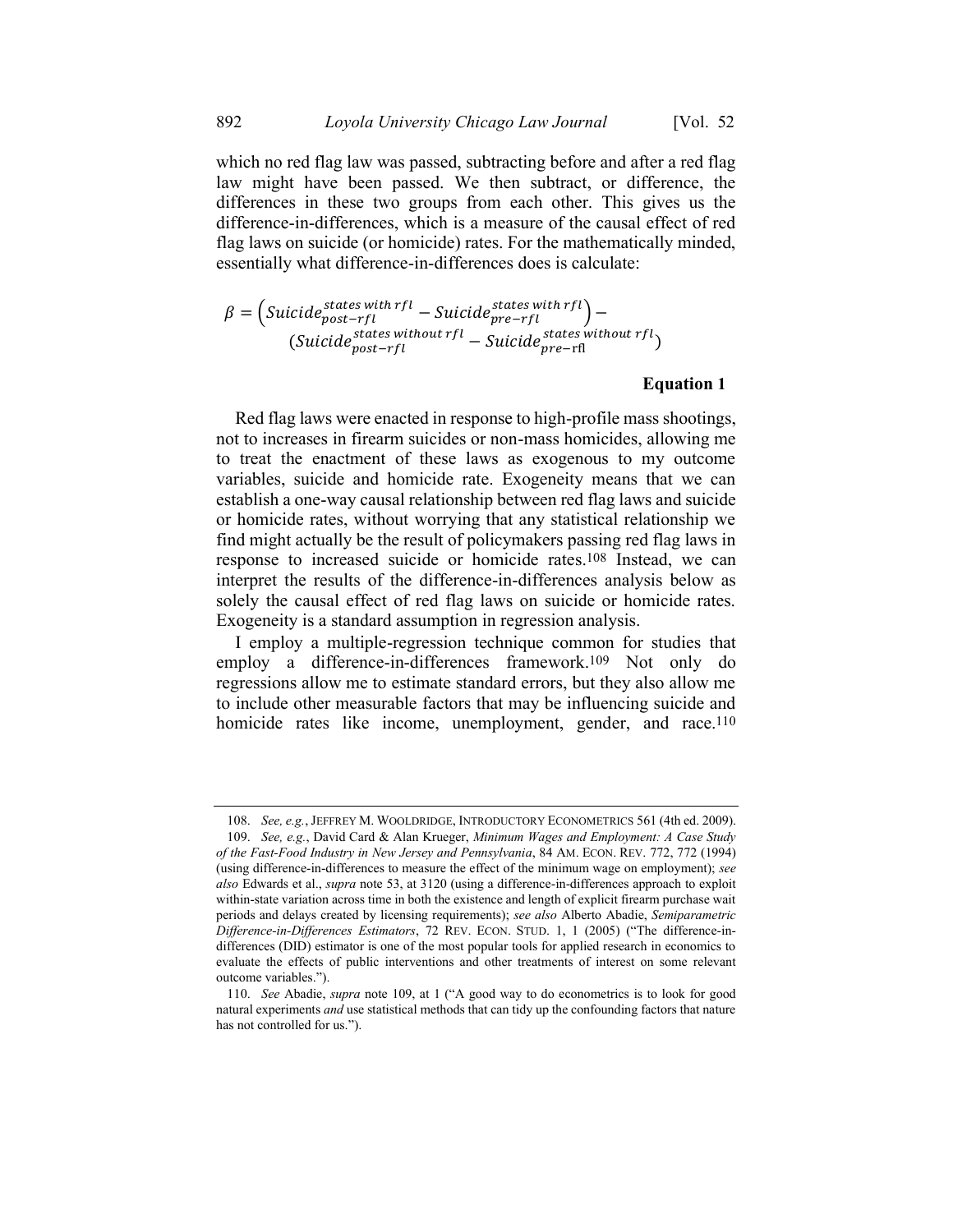Formally, I estimate:

$$
\ln(s_{it}) = \alpha + \beta R_{it} + \theta X_{it} + \gamma_t + \tau_i + \varepsilon_{it}
$$

#### **Equation 2**

where  $ln(s_{it})$  is the natural log of the homicide or suicide rate in state i at time t,  $R_{it}$  is a dummy variable (coded as either 0 or 1) for the presence of a red flag law,  $X_{it}$  is a vector of demographic and economic controls,  $\gamma_t$  are year fixed effects,  $\tau_i$  are state fixed effects, and  $\varepsilon_{it}$  is the error term.111 This model allows for a more accurate measurement of the relationship between red flag laws and suicide or homicide while controlling for alternative explanatory variables.

#### *C. The Effects of Red Flag Laws on Homicides and Suicides*

The main results are reported below. Table 2 presents the results from the difference-in-differences modeling for homicide rates, and Table 3 presents the results for suicide rates. The first panel of each table shows the results for total homicides or suicides, the second panel shows the results for firearm homicides or suicides, and the third panel shows the results for non-firearm homicides or suicides. Each column in Tables 2 and 3 represents a unique regression, estimating first the outcomes for the entire population, then separately the outcomes for the male, female, white, and nonwhite population.<sup>112</sup> In this sort of model, a positive number indicates an increase in the rate of homicides or suicides and a negative number indicates a decrease in the rate of homicides or suicides. Three stars next to a number indicates that the result is significant at the 1% level, two stars indicates that it is significant at the 5% level, and one star indicates that it is significant at the 10% level.<sup>113</sup>

<sup>111.</sup> I chose a log-linear model because I believe the impact of the policy will be proportional to the base rate of homicide or suicide in each state-year. That is, it is likely that the policy has a larger effect in an area or time when the rate of suicides or homicides is high, rather than a constant marginal effect in all areas and time periods, like using rate dependent variables would assume.

<sup>112.</sup> The regression sample sizes differ because of suppression constraints on the data. The Centers for Disease Control and Prevention suppresses all state-level data representing zero to nine deaths to protect privacy. Therefore, in state-years where, for example, six men and seven women committed suicide, the data are missing for both male and female suicides. However, the data are non-missing for the overall regression. There are more missing values for the homicide than for the suicide data. Suicide results run on the homicide sample are available in Appendix A. The results are qualitatively the same.

<sup>113.</sup> A result is statistically significant if the observed result would be unlikely if the null hypothesis were true. A result being significant at, for example, the 1% significance level (i.e., at the 99% confidence level), means that if the null hypothesis (i.e., there is no difference in suicide rates between state-years with a red flag law and state-years without a red flag law) were true, we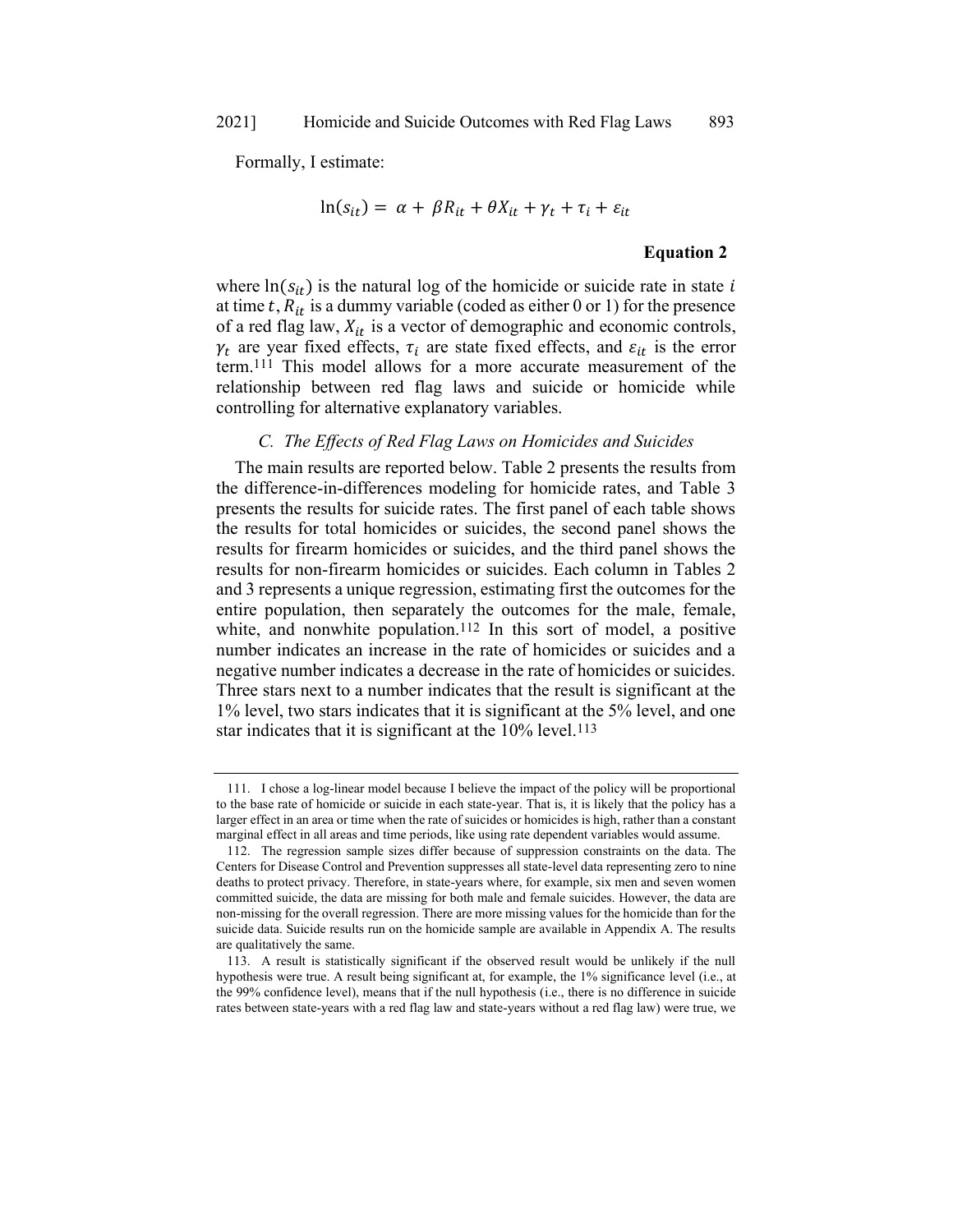|                        |           | o         |           |           |          |
|------------------------|-----------|-----------|-----------|-----------|----------|
|                        | (1)       | (2)       | (3)       | (4)       | (5)      |
|                        | All       | Men       | Women     | White     | Nonwhite |
| <i>Total homicides</i> |           |           |           |           |          |
| Red flag law           | $-0.018$  | $-0.022$  | $-0.0004$ | 0.043     | $-0.079$ |
| Standard error         | (0.066)   | (0.072)   | (0.052)   | (0.068)   | (0.070)  |
| R-squared              | 0.899     | 0.898     | 0.814     | 0.878     | 0.621    |
| <b>Observations</b>    | 1,353     | 1,345     | 1,345     | 1,328     | 1,328    |
|                        |           |           |           |           |          |
| Firearm homicides      |           |           |           |           |          |
| Red flag law           | $-0.077$  | $-0.069$  | $-0.081$  | $-0.002$  | $-0.135$ |
| Standard error         | (0.092)   | (0.097)   | (0.069)   | (0.101)   | (0.098)  |
| R-squared              | 0.896     | 0.893     | 0.700     | 0.896     | 0.655    |
| <b>Observations</b>    | 1,353     | 1,290     | 1,290     | 1,259     | 1,259    |
|                        |           |           |           |           |          |
| Non-firearm homicides  |           |           |           |           |          |
| Red flag law           | $0.083**$ | $0.100**$ | 0.058     | $0.109**$ | $-0.006$ |
| Standard error         | (0.039)   | (0.049)   | (0.048)   | (0.043)   | (0.069)  |
| R-squared              | 0.788     | 0.806     | 0.631     | 0.728     | 0.500    |
| Observations           | 1,353     | 1,290     | 1,290     | 1,259     | 1,259    |

**Table 2: Red Flag Laws on Homicides**

*Notes*. Each column represents a unique regression. Each observation is at the stateyear level. The dependent variable is the natural log of the various homicides rates, and the standard errors are clustered at the state level. All specifications include state and year fixed effects. The controls included in the columns are percent white, percent black, percent male, unintentional poisoning death rate, unintentional firearm death rate, percent age 45–64, percent male age 45–64, urbanization percent, unemployment rate, real per capita income, and percent married. Robust standard errors are in parentheses.

\*\*\*p < 0.01, \*\*p < 0.05, \*p < 0.1

would expect to see the observed result (for example, a 3.7% decrease in suicides) only 1% of the time. Statistical significance can never tell us for certain that there is no difference between two data sets, but it can tell us how likely we would be to see the result we see if the data sets were the same.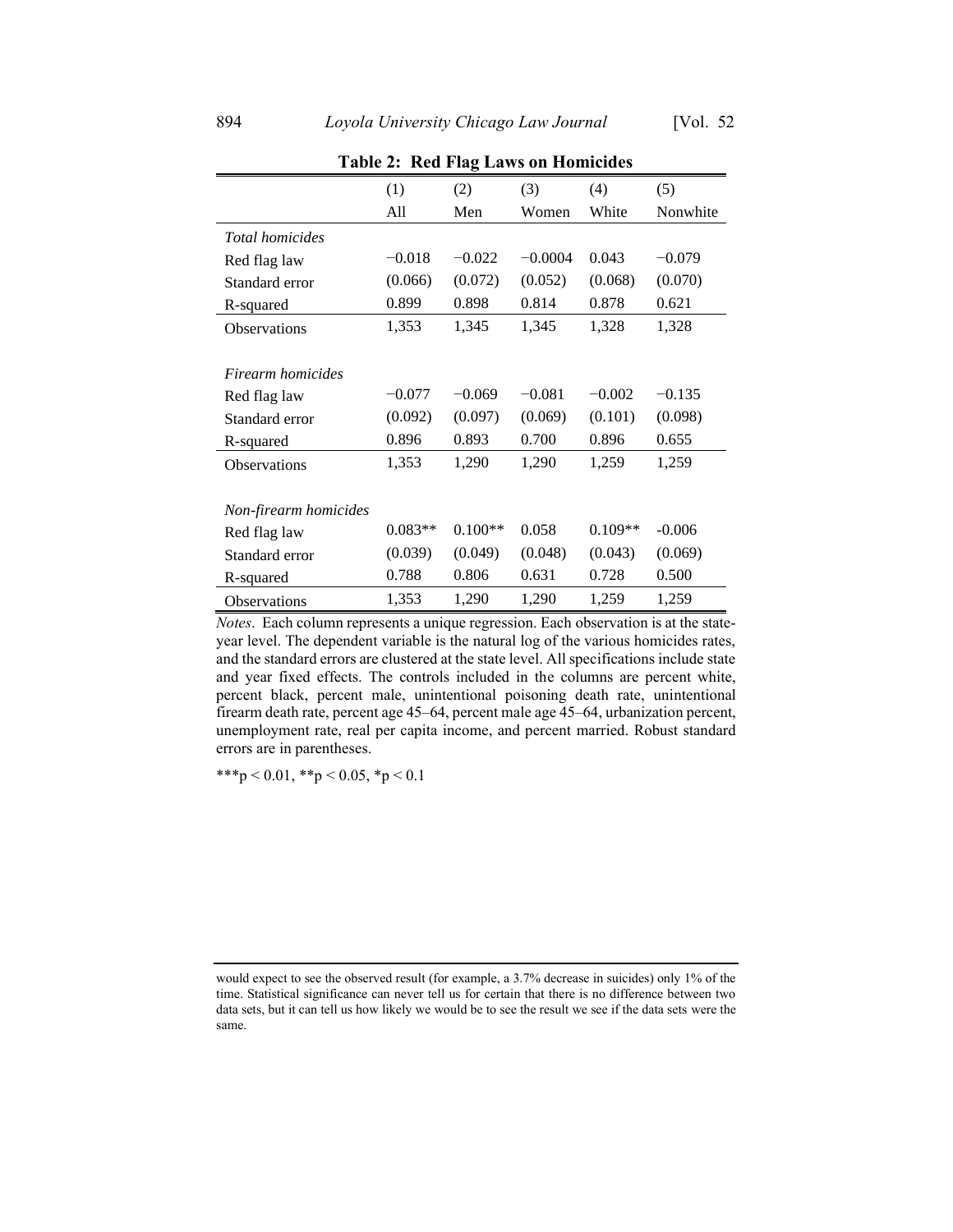|                         | (1)         | (2)        | (3)         | (4)         | (5)        |
|-------------------------|-------------|------------|-------------|-------------|------------|
|                         | All         | Men        | Women       | White       | Nonwhite   |
| Total suicides          |             |            |             |             |            |
| Red flag law            | $-0.037***$ | $-0.025**$ | $-0.072***$ | $-0.038***$ | $-0.136**$ |
| Standard error          | (0.012)     | (0.010)    | (0.025)     | (0.013)     | (0.055)    |
| R-squared               | 0.951       | 0.948      | 0.874       | 0.945       | 0.435      |
| Observations            | 1,471       | 1,471      | 1,471       | 1,468       | 1,468      |
|                         |             |            |             |             |            |
| Firearm<br>suicides     |             |            |             |             |            |
| Red flag law            | $-0.064***$ | $-0.050**$ | $-0.175***$ | $-0.070***$ | $-0.087$   |
| Standard error          | (0.021)     | (0.019)    | (0.050)     | (0.020)     | (0.082)    |
| R-squared               | 0.973       | 0.970      | 0.834       | 0.972       | 0.441      |
| <b>Observations</b>     | 1,471       | 1,469      | 1,469       | 1,450       | 1,450      |
|                         |             |            |             |             |            |
| Non-firearm<br>suicides |             |            |             |             |            |
| Red flag law            | 0.004       | 0.019      | $-0.028$    | 0.005       | $-0.104$   |
| Standard error          | (0.014)     | (0.013)    | (0.026)     | (0.018)     | (0.063)    |
| R-squared               | 0.911       | 0.890      | 0.836       | 0.893       | 0.466      |
| <b>Observations</b>     | 1,471       | 1,469      | 1,469       | 1,450       | 1,450      |

**Table 3: Red Flag Laws on Suicides**

*Notes*. Each column represents a unique regression. Each observation is at the stateyear level. The dependent variable is the natural log of the various suicide rates, and the standard errors are clustered at the state level. All specifications include state and year fixed effects. The controls included in the columns are percent white, percent black, percent male, unintentional poisoning death rate, unintentional firearm death rate, percent age 45–64, percent male age 45–64, urbanization percent, unemployment rate, real per capita income, and percent married. Robust standard errors are in parentheses.

\*\*\*p < 0.01, \*\*p < 0.05, \*p < 0.1

As is evident in Table 2, there appears to be no consistent statistically significant relationship between red flag laws and total or firearm homicides. This is true both overall and for each demographic group. This result may be surprising to policy makers who enacted the laws in response to high profile mass shootings, but it is not surprising given the actual distribution of firearm deaths in the United States. Mass shootings are rare; according to the Gun Violence Archive, about 378 people died in U.S. mass shootings per year from 2013 through 2019, or about 0.12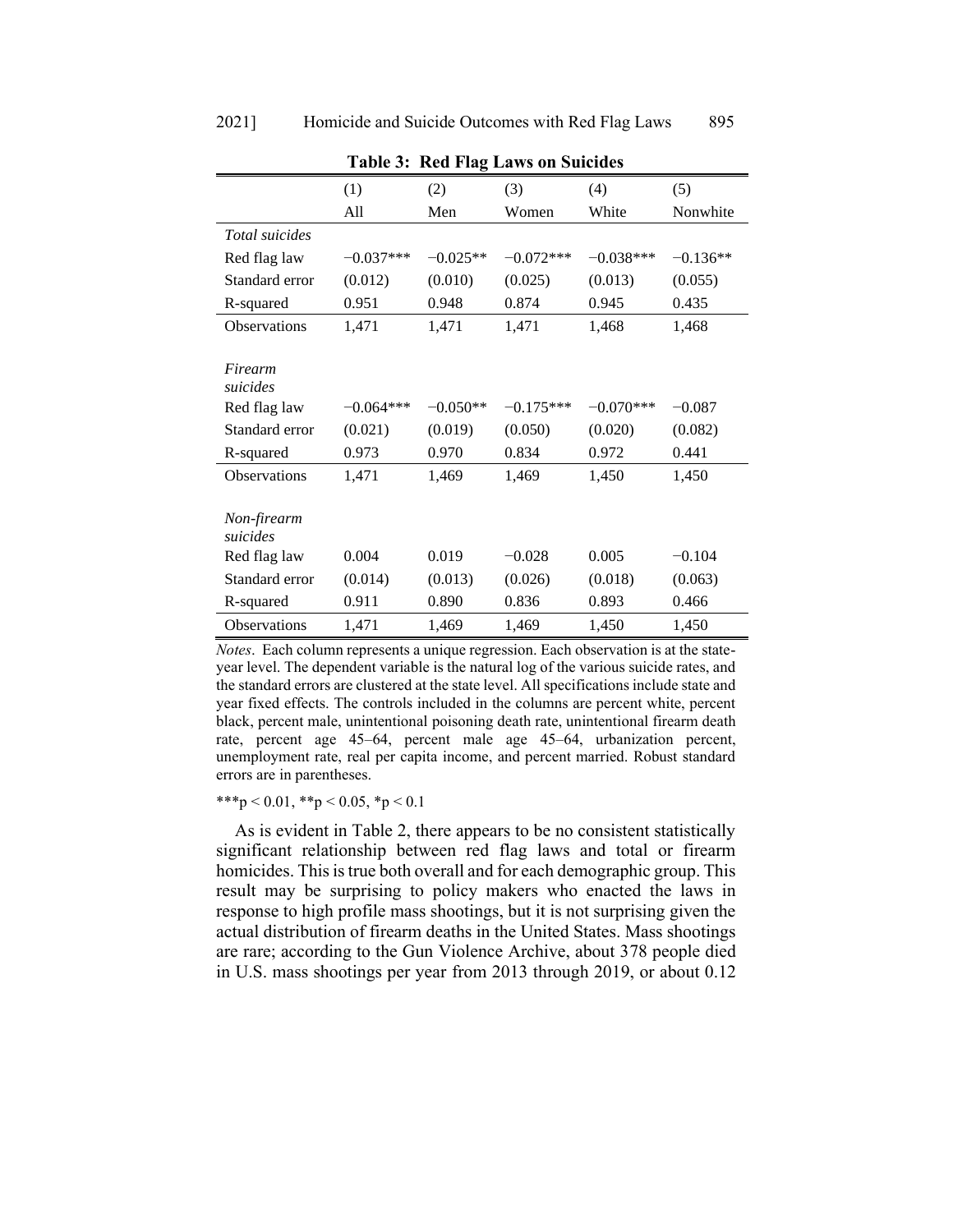people per 100,000.114 Deaths from mass shootings comprise a tiny fraction of the approximately 4.6 per 100,000 people killed every year in firearm homicides.115 However, relatively speaking, firearm homicide deaths overall are also rare. As shown in the Table 1 summary statistics above, almost twice as many people are killed by firearm-related suicide as by firearm-related homicide every year. It therefore seems logical that red flag law enforcement efforts would be more concentrated on and more successful at reducing firearm-related suicides than homicides. Based on the limited information available about the practical implementation and enforcement of red flag laws, it seems that these laws are used most often to remove guns from individuals with apparent suicidal, rather than homicidal, tendencies. 116 Additionally, while red flag laws can be used to remove a person's guns and prevent them from buying new guns, most criminal offenders report obtaining firearms through secondary or illegal markets.117 This evidence suggests that even if red flag laws are sometimes used to interrupt homicidal plans, they may not have as much bite in secondary or illegal markets, which may explain why there is no statistical difference in homicides or firearm homicides associated with the implementation of a red flag law.

In contrast to the results in Table 2, Table 3 shows that red flag laws do have a consistently negative and statistically significant effect on firearm-related suicides. Specifically, I find that a red flag law decreases firearm-related suicides by about 6.4% overall, with the biggest drop, 17.5%, for women. This gender difference could be because women have the lowest base rates of firearm-suicide of any group analyzed, so preventing even one suicide leads to a correspondingly larger percentage change. One concern with policies that aim to prevent one method of

<sup>114.</sup> *See* sources cited *supra* note [1;](#page-2-0) *see also Total Population*, U.S. CENSUS BUREAU, https://data.census.gov/cedsci/table?q=deaths&t=Populations%20and%20People&tid=ACSDT1Y 2019.B01003&hidePreview=false (last visited Mar. 15, 2021) (averaging the total U.S. population from 2013 through 2019 by using the dropdown menu at the top of the page).

<sup>115.</sup> *See supra* Table 1 (comparing homicide and suicide rates with and without red flag laws).

<sup>116.</sup> Parker, *First Two Years*, *supra* note [61,](#page-16-0) at 478 ("Firearm seizure by police was rarely a result of psychosis; instead, risk of suicide was the leading reason."); Parker, *Indiana*, *supra* note [59,](#page-15-1) at 308 (finding that in Indiana, removals were prompted by threatened or attempted suicide 68% of the time, violence 21%, and psychosis 16%); Swanson Connecticut, *supra* [note 18,](https://1.next.westlaw.com/Link/Document/FullText?findType=Y&serNum=0458293192&pubNum=0001464&originatingDoc=I9e95db168f4411ea80afece799150095&refType=LR&fi=co_pp_sp_1464_185&originationContext=document&transitionType=DocumentItem&contextData=(sc.Keycite)#co_pp_sp_1464_185) at 192 (finding that about 61% of gun removal requests in Connecticut cited concern about self-harm, 32% cited risk of harm to others, and 9% cited both categories); Wintemute, *supra* not[e 61](#page-16-0) (finding that only 13% of removals in California involved an individual deemed at risk of perpetrating a mass shooting).

<sup>117.</sup> Edwards et al., *supra* not[e 53,](#page-14-1) at 3133 (describing the impact of handgun purchase delay policies on homicide and suicide outcomes); *see also* Cook et al., *supra* note [70,](#page-17-0) at 1047 ("[T]he 30 to 40 percent of all gun transfers that do not involve licensed dealers . . . accounts for most guns used in crime."); WRIGHT & ROSSI, *supra* note [70,](#page-17-0) at 4 ("[F]elons rarely obtain their guns from legitimate retail outlets . . . ."); Cook & Braga, *supra* note [70,](#page-17-0) at 291–92 (discussing how stolen guns form the source for a "vast" secondary market).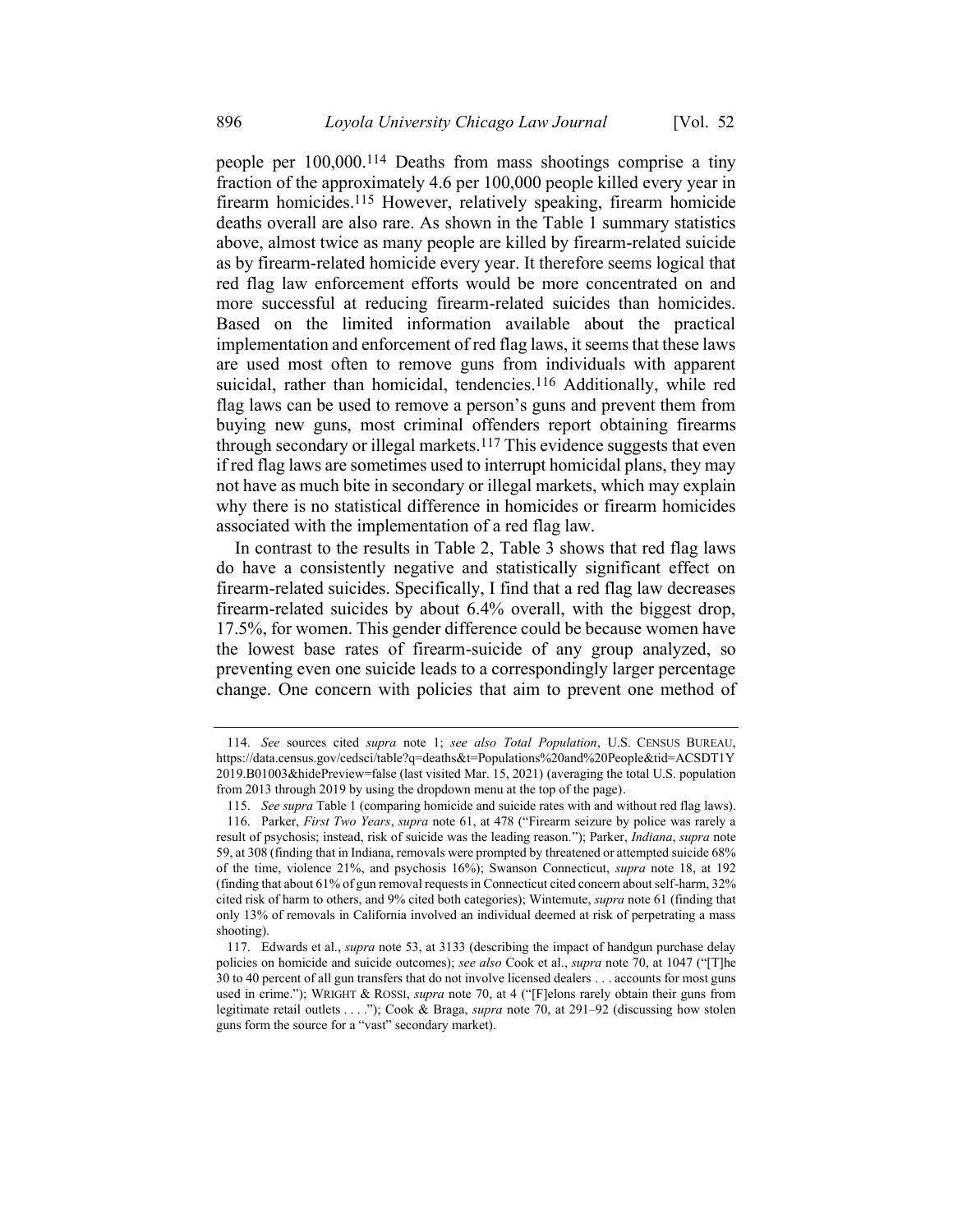suicide is substitution to other methods. That is, discouraging firearm suicides may actually just encourage suicides by other means. To explore this possibility, the bottom rows of Table 3 examine the effects of red flag laws on non-firearm-related suicides. I find no evidence of a statistically significant relationship between red flag laws and non-firearm-related suicides. The effect on suicides overall is therefore a statistically significant 3.7% decrease for all groups, consistent with studies mentioned previously that find that the decision to attempt suicide can be, for many potential victims, discouraged by small interruptions including means restriction.118

#### V. IMPLICATIONS FOR FIREARM POLICY

In this paper, I use variation in the timing of red flag laws and their plausible exogeneity to homicide and suicide rates to estimate the effects of red flag laws on firearm-related homicides and suicides. I find little to no evidence of a relationship between red flag laws and homicides. This result may be due to the avenues through which potential criminals obtain firearms and the fact that homicides, despite their higher media visibility, are actually much rarer than suicides. I do find, however, that red flag laws reduce firearm-related suicides and suicides overall by about 6.4% and 3.7%, respectively, with the drop in firearm suicide by group ranging from 17.5% (women) to 5% (men). These results are both statistically and substantively significant. They suggest that if all forty-five states without a red flag law during this period were to adopt one, almost 1,300 lives per year could be saved.119 About 38% of states currently have a red flag law, and my results suggest that this increase in the adoption of red flag laws is a lifesaving trend. My results add to a growing literature examining the relationship between firearms and suicide and are congruent with the findings of previous seminal studies as well as with previous red flag law studies.120 My results are most similar to Kivisto and Phalen's results for Indiana and are higher than their Connecticut results and the results in both Swanson papers.<sup>121</sup> It is possible that the larger effects I find in my

<span id="page-31-0"></span><sup>118.</sup> *See supra* Section II.A (explaining that restricted access to means of suicide can effectively prevent suicides without diverting them to another method of suicide).

<sup>119.</sup> This is based on a back-of-the-envelope calculation of 3.7% fewer suicides from the 1990 to 2018 average of 33,648 suicides per year, excluding states in the years they had red flag laws.

<sup>120.</sup> *See, e.g.*, Swanson Connecticut, *supra* [note 18](https://1.next.westlaw.com/Link/Document/FullText?findType=Y&serNum=0458293192&pubNum=0001464&originatingDoc=I9e95db168f4411ea80afece799150095&refType=LR&fi=co_pp_sp_1464_185&originationContext=document&transitionType=DocumentItem&contextData=(sc.Keycite)#co_pp_sp_1464_185) (exploring whether red flag laws in Connecticut prevent suicide); Swanson Indiana, *supra* note [18](#page-5-2) (measuring suicide outcomes since Indiana passed a gun seizure law); Kivisto & Phalen, *supra* not[e 19](#page-6-0) (comparing the changes in both Connecticut and Indiana suicide rates between 1981 and 2015).

<sup>121.</sup> *See* Swanson Connecticut, *supra* [note 18,](https://1.next.westlaw.com/Link/Document/FullText?findType=Y&serNum=0458293192&pubNum=0001464&originatingDoc=I9e95db168f4411ea80afece799150095&refType=LR&fi=co_pp_sp_1464_185&originationContext=document&transitionType=DocumentItem&contextData=(sc.Keycite)#co_pp_sp_1464_185) at 203 (finding that Connecticut red flag laws decreased firearm-related suicide by 6% and overall suicide by 2%); Swanson Indiana, *supra* note [18,](#page-5-2) at 193 (finding that Indiana red flag laws decreased firearm-related suicide by 0.57% and overall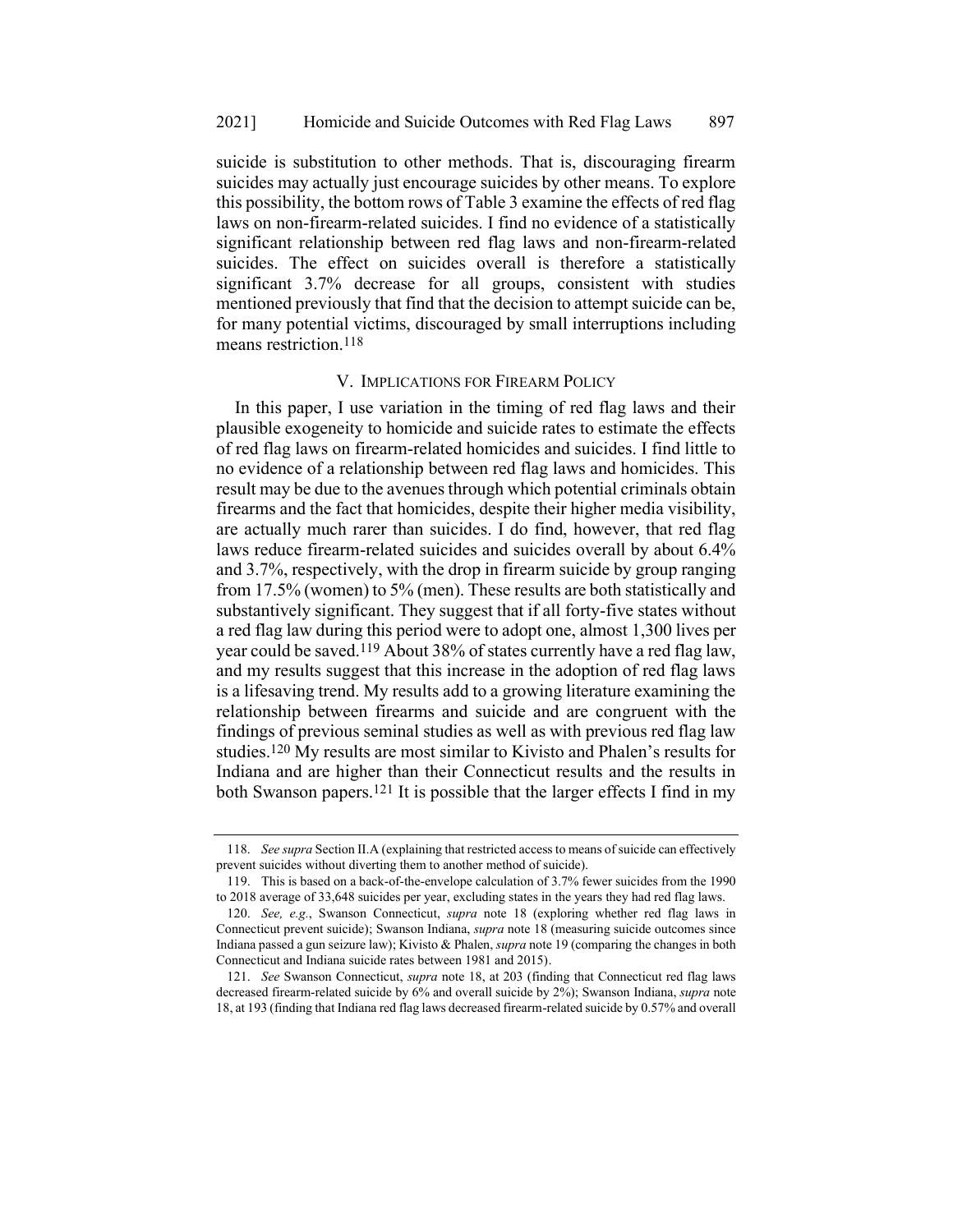study may be partially due to the fact that I include Washington, Oregon, and California in my analysis; the red flag laws in these three states are more expansive in who they allow to petition for a removal order than those laws in either Indiana or Connecticut, the two states studied by the previous authors. The states that have passed red flag laws since 2018 also vary in the expansiveness of their laws.122 It is possible, and would be consistent with economic theory,<sup>123</sup> that as states expand the group of people allowed to petition for an order, leveraging an expanded information set, the accuracy and effectiveness of these laws increase.124 In addition, laws that allow ex parte orders may be more effective in timesensitive cases because the person subject to the order is likely to be separated from their firearms more quickly.125 Red flag laws may also

suicide by 0.27%); Kivisto & Phalen, *supra* not[e 19,](#page-6-0) at 861 (finding that red flag laws contributed to a 7.5% decrease in firearm suicides and a 3% decrease in overall suicides in Indiana, while Connecticut laws resulted in a 1.6–13.7% decrease in firearm suicides which was completely offset by an increase in non-firearm suicides, resulting in an overall slight increase in suicides); *see also supra* not[e 80](#page-19-0) and accompanying text.

<sup>122.</sup> *See supra* Part I (discussing state variation in red flag laws).

<sup>123.</sup> *See, e.g.*, HAL R. VARIAN, INTERMEDIATE MICROECONOMICS 718–19 (Jack Repcheck ed., 8th ed. 2010) (explaining how asymmetric information between buyers and sellers can cause significant problems in a market).

<sup>124.</sup> Twelve states, California, Colorado, Delaware, Hawaii, Illinois, Maryland, Massachusetts, Nevada, New Jersey, New York, Oregon, Washington, and the District of Columbia, allow people other than law enforcement to file a gun removal petition. *See* CAL. PENAL CODE § 18150 (2020); COLO. REV. STAT. § 13-14.5-104 (2020); DEL. CODE ANN. tit. 10, § 7701, 7704 (2020) (family and household members can petition for non-emergency orders); HAW. REV. STAT. ANN. § 134-61 (2020); 430 ILL. COMP. STAT. 67/35, 67/40 (2019); MD. CODE ANN., PUB. SAFETY § 5-601(E)(2) (West 2021); MASS. GEN. LAWS ch. 140, §§ 121, 131R (2020); 2019 NV A.B. 291; N.J. STAT. ANN. § 2C:58-21 (West 2020); N.Y. C.P.L.R. §§ 6340, 6341 (MCKINNEY 2021); OR. REV. STAT. ANN. § 166.527 (2020); WASH. REV. CODE § 7.94.030(1) (2020). Maryland has gone the farthest, allowing medical and mental health professionals, spouses and cohabitants, other family members, co-parents, current dating partners, and current or former legal guardians to file petitions. *See* MD. CODE ANN., PUB. SAFETY § 5-601(E)(2) (West 2021).

<sup>125.</sup> Fourteen states, California, Colorado, Delaware, Florida, Hawaii, Illinois, Maryland, Massachusetts, New Jersey, New York, Oregon, Rhode Island, Vermont, Washington, and the District of Columbia allow removal of firearms from people subject to ex parte removal orders. CAL. PEN. CODE § 18150(b) (2020); COLO. REV. STAT. § 13-14.5-103 (2020); DEL. CODE ANN. tit. 10, § 7703 (2020); FLA. STAT. § 790.401(4)(a) (2020); HAW. REV. STAT. ANN. § 134-64 (2020); 430 ILL. COMP. STAT. 67/35 (2019); MD. CODE ANN., PUB. SAFETY, § 5-603 (West 2021); MASS. GEN. LAWS ch. 140, §§ 121, 131R, 131S, 131T (2020); N.J. STAT. ANN. §§ 2C:58-21, 23 (West 2020); N.Y. C.P.L.R. §§ 6340-6342 (MCKINNEY 2021); OR. REV. STAT. ANN. §§ 166.525, 166.527 (2020); R.I. GEN. LAWS § 8-8.3-4 (2020); VT. STAT. ANN. tit. 13, § 4054(a)(1) (2019); WASH. REV. CODE § 7.94.050 (2020); D.C. CODE § 7-2510.04 (2020). Some states allow ex parte removal only when the petitioner is law enforcement (Delaware, Florida, Rhode Island, and Vermont) while others allow ex parte petitions by a larger group of petitioners (Hawaii, Illinois, Maryland, Massachusetts, New Jersey, New York, Oregon, and Washington). *See* DEL. CODE ANN. tit. 10, § 7703 (2020); FLA. STAT. § 790.401(4)(a) (2020); R.I. GEN. LAWS § 8-8.3-1 (2020); VT. STAT. ANN. tit. 13, § 4054(a)(1) (2019) (allowing ex parte law enforcement only); HAW. REV. STAT. ANN. §§ 134-61, 134-64 (2020); 430 ILL. COMP. STAT. 67/5, 67/35 (2019); MD.CODE ANN., PUB. SAFETY §§ 5-601(E)(2), 5-602, 5-603 (West 2021); MASS. GEN. LAWS ch. 140, §§ 121, 131R,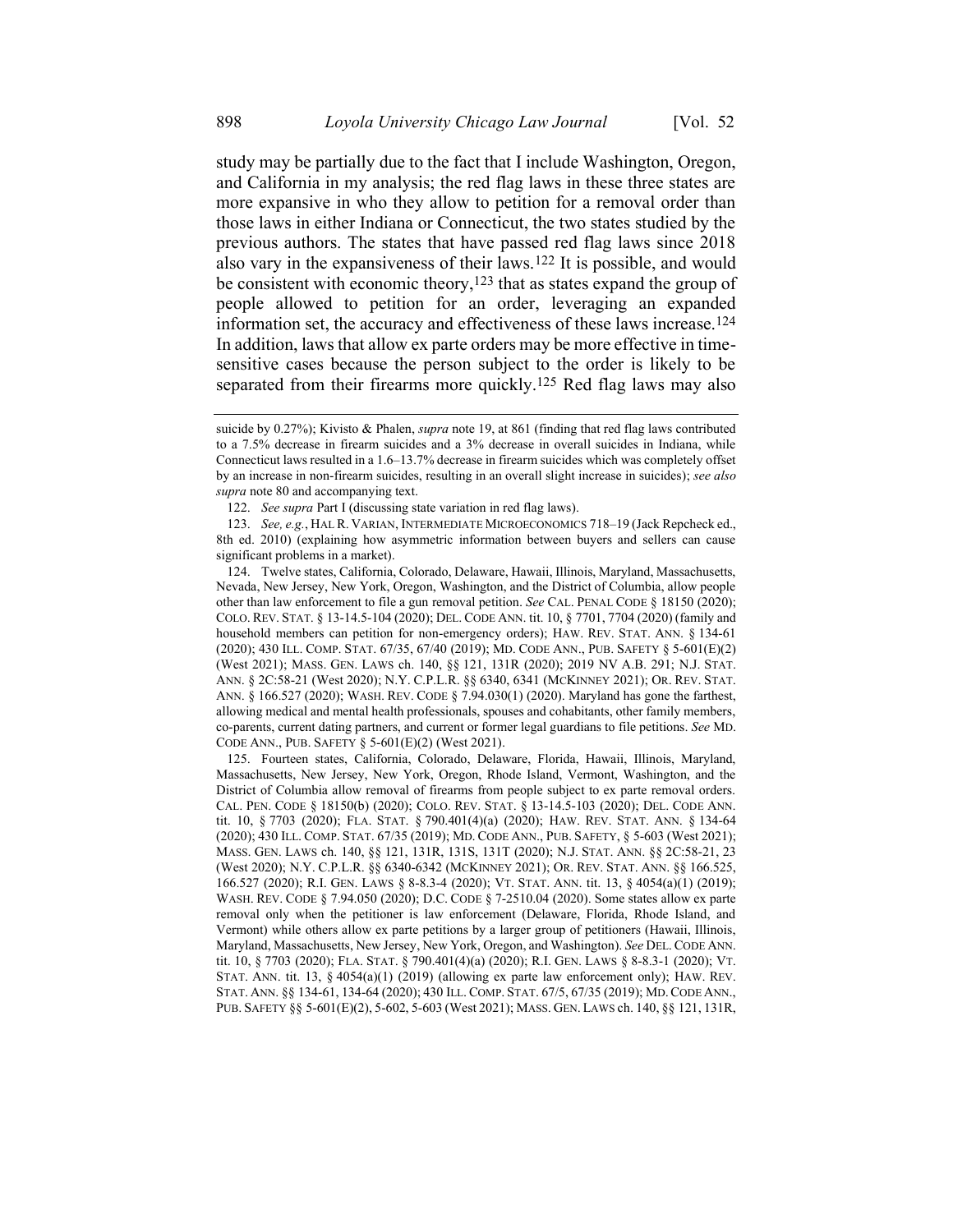decrease overall suicidality if they increase the probability that the person subject to them receives mental health treatment, and states should consider this connection to increase effectiveness as well.126 As states gain more experience with these laws and mortality data become available for years later than 2018, this may be an important area of future research.

American politics faces historically high levels of polarization, affecting nearly every institution of government.<sup>127</sup> A key element of depolarizing the normative debate about gun control and gun violence is establishing a foundation of facts about gun control policies and gun violence. From an economic perspective, firearms impart utility to gun owners through recreational use and as a method of self-defense. However, the availability of firearms also creates a negative externality for society by increasing the probability that a firearm will be misused for violence.128 Policies that aim to strike a balance between the costs associated with restricting gun ownership and the negative externalities associated with the improper use of firearms are likely welfare-enhancing and are the most likely gun laws to be legislatively successful.129 I find

129. Kelly Roskam & Vicka Chaplin, *The Gun Violence Restraining Order: An Opportunity for Common Ground in the Gun Violence Debates*, 36 DEV. MENTAL HEALTH L. 1 (2017)

<span id="page-33-0"></span><sup>131</sup>S, 131T (2020); N.J. STAT. ANN. § 2C:58-21 (West 2020); N.Y. C.P.L.R. §§ 6340-6342 (MCKINNEY 2021); OR. REV. STAT. ANN. §§ 166.525, 166.527 (2020); WASH. REV. CODE § 7.94.050 (2020) (permitting expanded ex parte).

<sup>126.</sup> Swanson Indiana, *supra* note [18,](#page-5-2) at 198 (finding that exposure to a red flag order also increased the probability that a would-be suicide attempter received mental health treatment in the year after the law was enacted).

<sup>127.</sup> The large literature on legislative polarization includes RED AND BLUE NATION? CHARACTERISTICS AND CAUSES OF AMERICA'S POLARIZED POLITICS: VOLUME ONE (Pietro S. Nivola & David W. Brady eds., 2006); RED AND BLUE NATION? CHARACTERISTICS AND CAUSES OF AMERICA'S POLARIZED POLITICS: VOLUME TWO (Pietro S. Nivola & David W. Brady eds., 2008); SEAN M. THERIAULT, PARTY POLARIZATION IN CONGRESS (2008); Gary C. Jacobson, *Partisan Polarization in American Politics: A Background Paper*, 43 PRESIDENTIAL STUD. Q. 688 (2013); BARBARA SINCLAIR, PARTY WARS: POLARIZATION AND THE POLITICS OF NATIONAL POLICY MAKING (2006); POLITICAL POLARIZATION IN AMERICAN POLITICS (Daniel J. Hopkins & John Sides eds., 2015); SOLUTIONS TO POLITICAL POLARIZATION IN AMERICA (Nathaniel Persily ed., 2015); GOVERNING IN A POLARIZED AGE: ELECTIONS, PARTIES, AND POLITICAL REPRESENTATION IN AMERICA (Alan S. Gerber & Eric Schickler eds., 2017); SAM ROSENFELD, THE POLARIZERS: POSTWAR ARCHITECTS OF OUR PARTISAN ERA (2018). Polarization is highly asymmetric, however, with Republicans having moved considerably further to the right than Democrats have to the left. *See, e.g.*, Jacob S. Hacker & Paul Pierson, *Confronting Asymmetric Polarization*, *in* SOLUTIONS TO POLITICAL POLARIZATION IN AMERICA (Nathaniel Persily ed., 2015); *but see* Bree Lang & Matthew Lang, *Pandemics, Protests, and Firearms* 15–18 (U.C. Riverside, Dep't of Econ., Working Paper No. 202008), https://papers.ssrn.com/sol3/papers.cfm?abstract\_id=3593956 [https://perma.cc/7GWY-MWHD ] (documenting that the large increase in firearm sales associated with the COVID-19 pandemic in Republican states is statistically indistinguishable from the increase in Democrat states, indicating that the divide between political parties may not be as wide as previously thought).

<sup>128.</sup> *See supra* Section II.A (discussing the connection between guns and violence).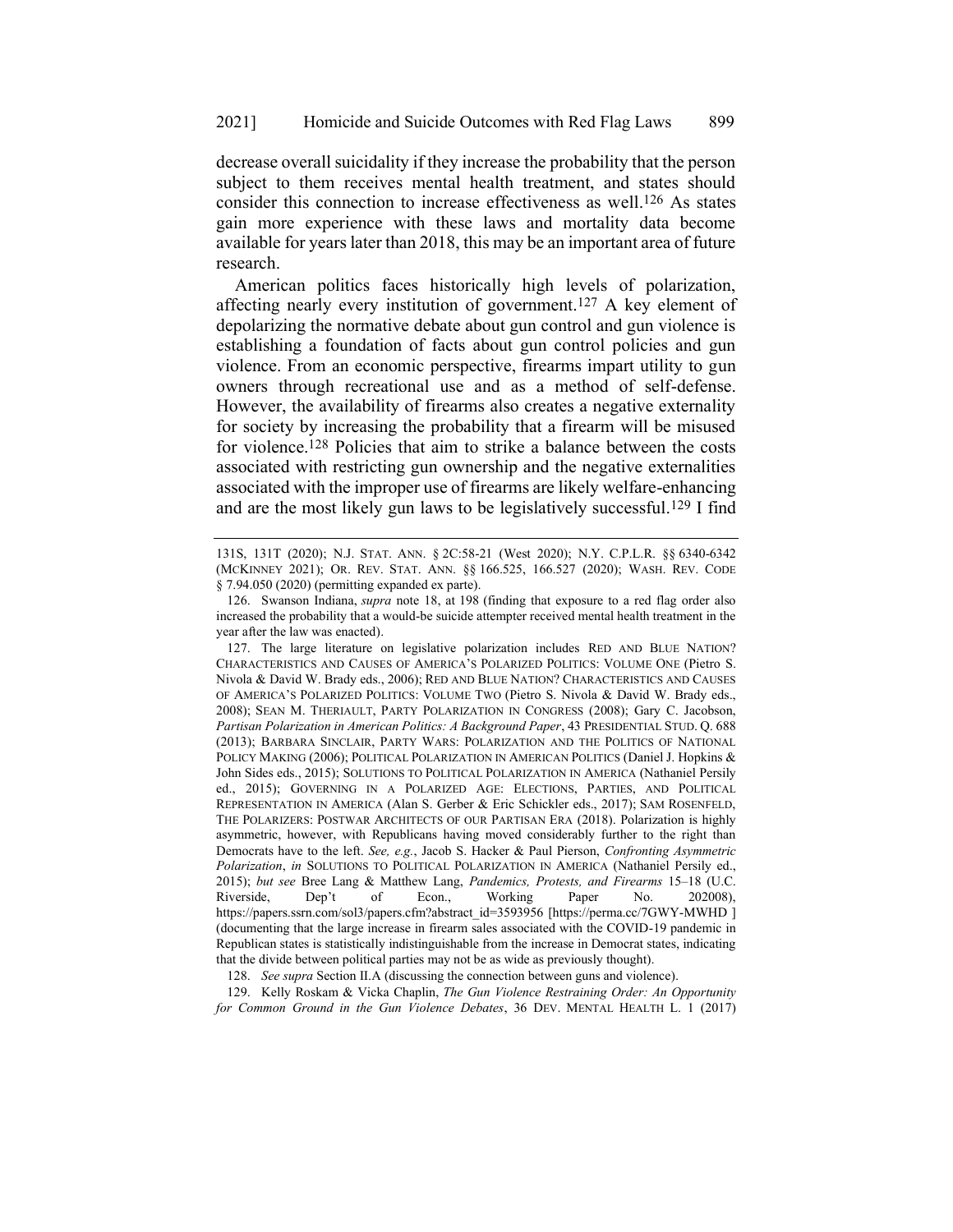that red flag laws can help mitigate some of the negative externalities of gun ownership, specifically suicide. Red flag laws are targeted policies which use individualized information to remove guns from the most atrisk individuals.130 Their targeted nature might minimize the costs of gun control policies on responsible gun owners, while discouraging firearm suicide without encouraging suicide by other means. Taken together, my study and previous studies on this topic give strong support to the idea that red flag laws are a successful means to prevent suicide and its attendant costs on family, friends, community, and society at large.131

#### **CONCLUSION**

This Article exploits state-level variation across time in the existence of red flag laws—gun control laws that permit police or family members to petition a state court to order the temporary removal of firearms from a person who may present a danger to others or themselves—to examine their effect on homicides and suicides. The existence of a red flag law reduces firearm-related suicides by 6.4% and overall suicides by 3.7%, with no substitution to non-firearm suicides. Red flag laws are not associated with statistically significant changes in homicides rates. Policymakers should consider red flag laws an effective method to prevent firearm-related suicide, one of the most deadly and prevalent potential causes of death in the United States. In light of this evidence, red flag laws should be more politically palatable than other forms of gun legislation because of their targeted nature and potential to balance the interests of gun owners against the negative externalities of gun violence.132

<sup>(</sup>discussing how gun violence restraining orders address the intersection of gun violence, public health, and mental health).

<sup>130.</sup> Vernick et al., *supra* not[e 45,](#page-10-0) at 100–01 (arguing that their targeted nature could make riskbased seizure laws effective).

<sup>131.</sup> *See supra* note [120](#page-31-0) (listing relevant articles by Swanson, and Kivisto & Phalen on the effects of red flag laws in Connecticut and Indiana).

<sup>132.</sup> Roskam & Chaplin, *supra* note [129](#page-33-0) (describing how red flag laws are often passed in the legislature in response to an avoidable public tragedy).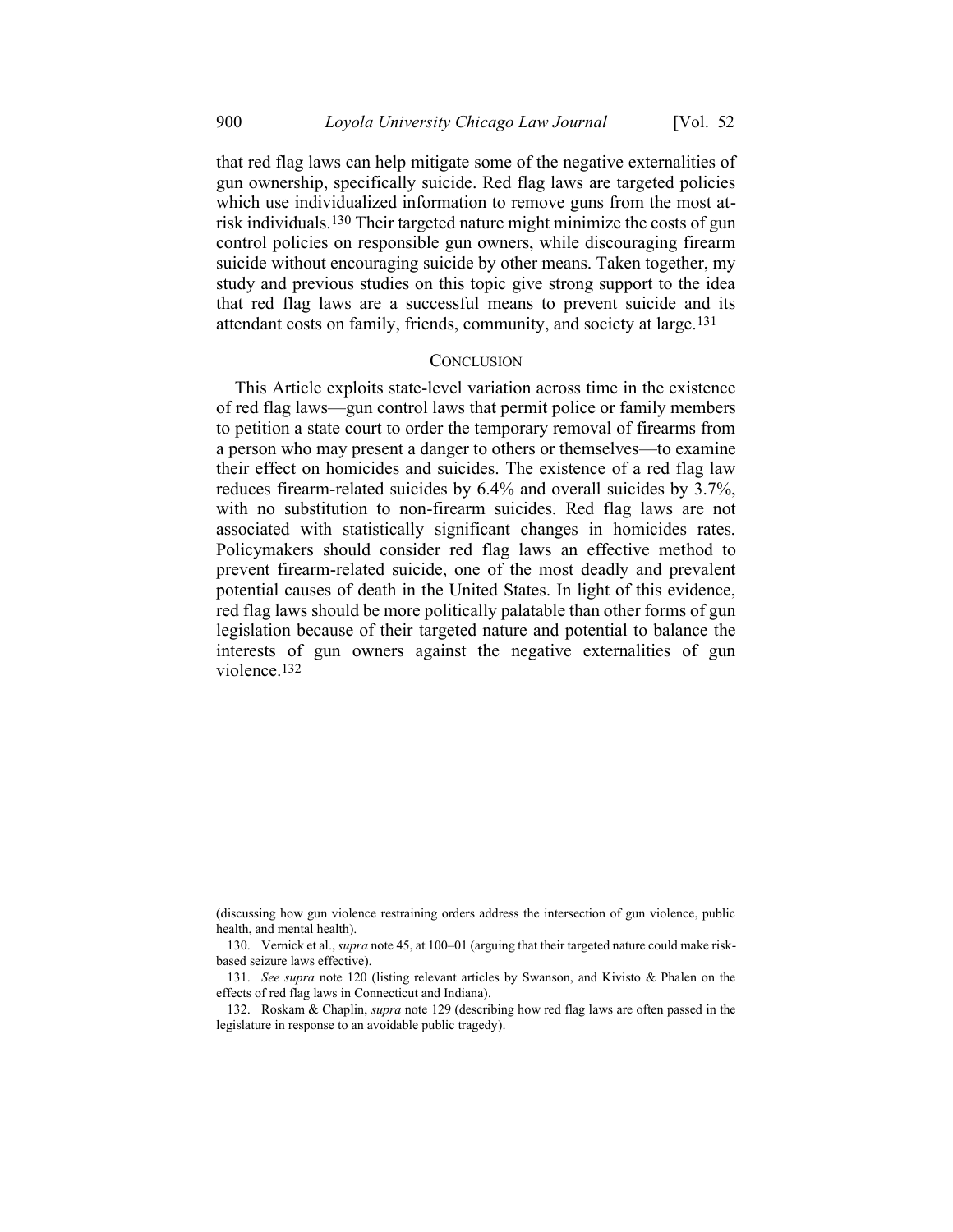#### **APPENDIX**

# **List A.1: Summary of pre-2018 Red Flag Laws**133

# **Connecticut**, CONN. GEN. STAT. § 29-38c (enacted 1999)

*Who can petition?* One state's attorney or any two police officers *Maximum duration of order?* 

Ex parte: 14 days

Final: Up to one year

*Requisite standard of proof?* 

Ex parte: Probable cause that (1) respondent poses an imminent risk, (2) respondent owns firearms, and (3) firearms are in a specified location

Final: Clear and convincing evidence that respondent poses a risk *Relinquishment process?* Law enforcement searches areas named in the warrant for firearms and ammunition and seizes them.

*Early termination of order?* No

*Renewal?* No

# **Indiana**, IND. CODE ANN. § 35-47-14-1, et seq. (enacted 2005)

*Who can petition?* Law enforcement

*Maximum duration of order?* 

Emergency firearm removal: 14 days from submission of statement

Ex parte: 14 days

Final: Lasts until terminated by petition and a hearing, no earlier than 180 days after hearing for final order

*Requisite standard of proof?*

Emergency/Ex parte: Probable cause that respondent is dangerous

Final: Clear and convincing evidence that respondent is dangerous *Relinquishment process?* Law enforcement searches areas named in the warrant for firearms and ammunition and seizes them.

*Early termination of order?* Respondent may petition once every 180 days. If it has been less than one year since the order was originally issued, respondent bears the burden of proving by preponderance of the evidence that they are not dangerous. If it has been longer than one year since the original order, the burden of proof falls to the state, which must prove by clear and convincing evidence that the respondent is still dangerous.

*Renewal?* No

<sup>133.</sup> *ERPO Procedures by State*. GIFFORDS L. CENT., https://lawcenter.giffords.org/wpcontent/uploads/2020/02/ERPO\_Table\_2-26-20.pdf (last updated Feb. 26, 2020).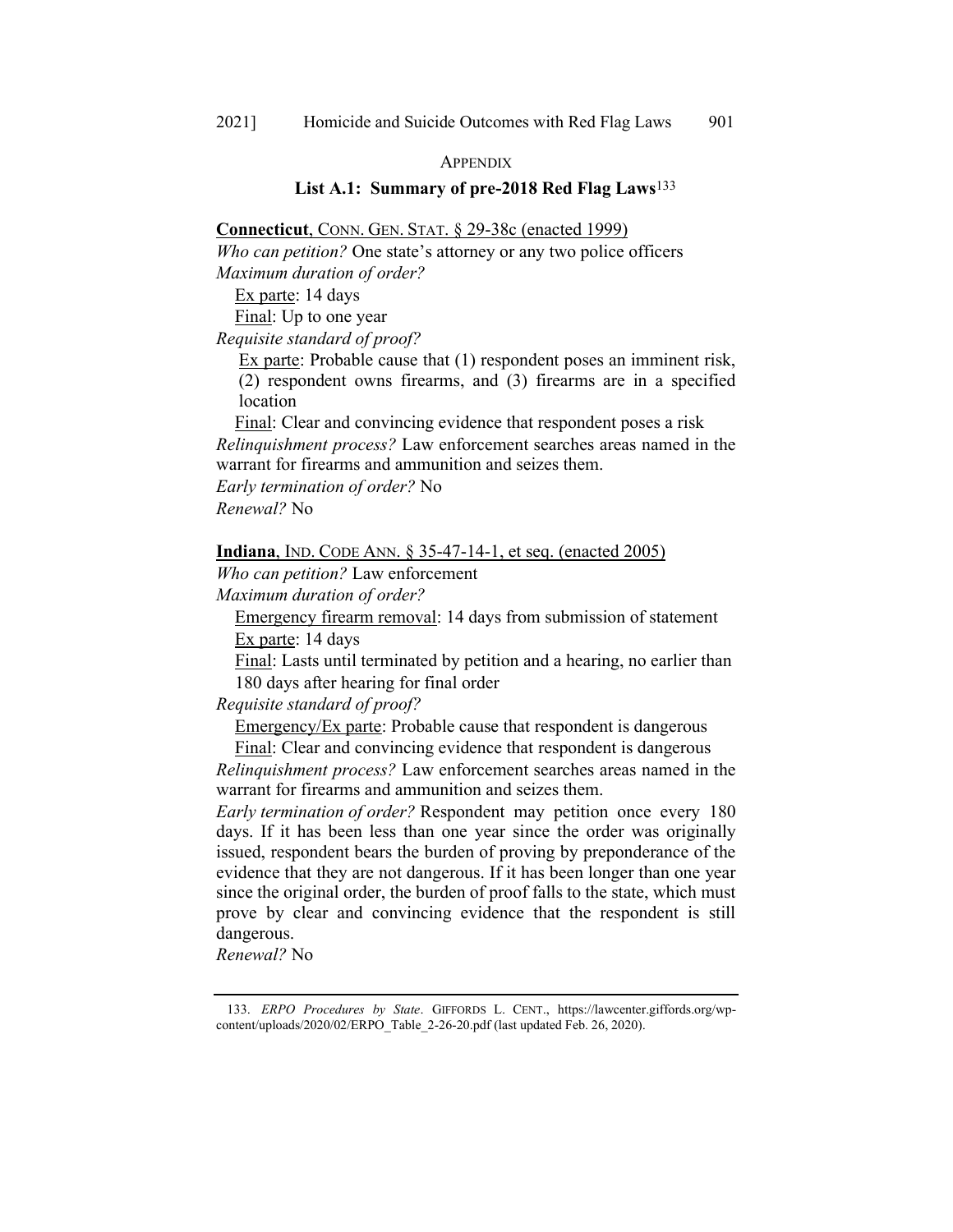## **California**, CAL. PENAL CODE § 18100, et seq. (enacted 2014)

*Who can petition?* Family, household members, employers, certain coworkers and school staff, and law enforcement

*Maximum duration of order?* 

Temporary: Up to 21 days

Ex parte: Up to 21 days

Final: One to five years

*Requisite standard of proof?* 

Temporary: Reasonable cause to believe respondent poses immediate and present danger.

Ex Parte: Substantial likelihood that respondent poses significant danger in near future

Final: Clear and convincing evidence that respondent poses significant danger

*Relinquishment process?* Firearms, ammunition, and magazines must either be relinquished (1) immediately upon request of a law enforcement officer, or (2) to law enforcement or transferred to a federally licensed dealer within 24 hours. Respondent must file proof of relinquishment with the court within 48 hours of being served.

*Early termination of order?* Respondent may petition once per year for early termination. If no longer clear and convincing evidence to believe that respondent meets the standard of dangerousness, the court shall terminate the order.

*Renewal?* Final order can be renewed at any time within three months before termination of initial order. Same standard as final order.

**Washington**, WASH. REV. CODE ANN. § 7.94.010, et seq. (enacted 2016)

*Who can petition?* Family, household members, and law enforcement *Maximum duration of order?* 

Ex parte: Up to 14 days

Final: Up to one year

*Requisite standard of proof?* 

Ex Parte: Reasonable cause to believe respondent poses significant danger of injury in near future

Final: Preponderance of the evidence that respondent poses significant danger

*Relinquishment process?* Immediate surrender of firearms and concealed pistol license to law enforcement. If order is not served by law enforcement, surrender to law enforcement within 48 hours.

*Early termination of order?* Respondent may petition once during order's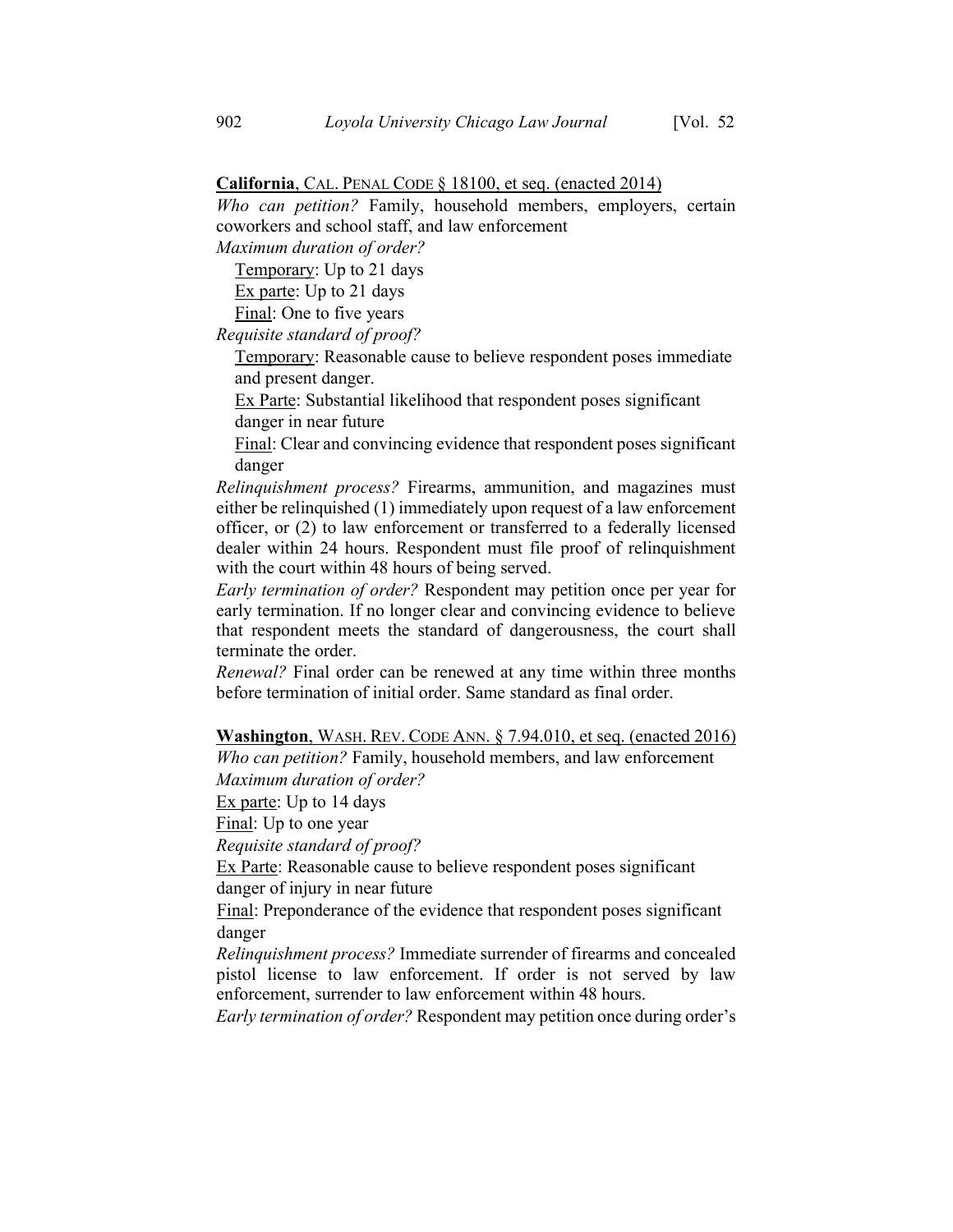duration for early termination. Respondent bears burden of proving by preponderance of the evidence that they no longer pose significant risk of danger.

*Renewal?* Final order can be renewed before termination of initial order. Must be requested within 105 days before expiration, same burden of proof as yearlong order.

# **Oregon**, OR. REV. STAT. ANN. § 166.525, et seq. (enacted 2017)

*Who can petition?* Family, household members, and law enforcement *Maximum duration of order?* 

Ex parte: If respondent requests hearing, must be held within 21 days. Final: Up to one year

*Requisite standard of proof?* 

Ex Parte: Clear and convincing evidence that respondent presents risk in the near future

Final: Automatic if respondent does not request hearing after ex parte. Same standard as ex parte

*Relinquishment process?* Surrender all "deadly weapons" to law enforcement, gun dealer, or third party legally allowed to possess firearms.

*Early termination of order?* Respondent may petition once during order's duration for early termination. Respondent bears burden of proving by clear and convincing evidence that they no longer present risk.

*Renewal?* Final order can be renewed before termination of initial order. Same standard and duration as final order.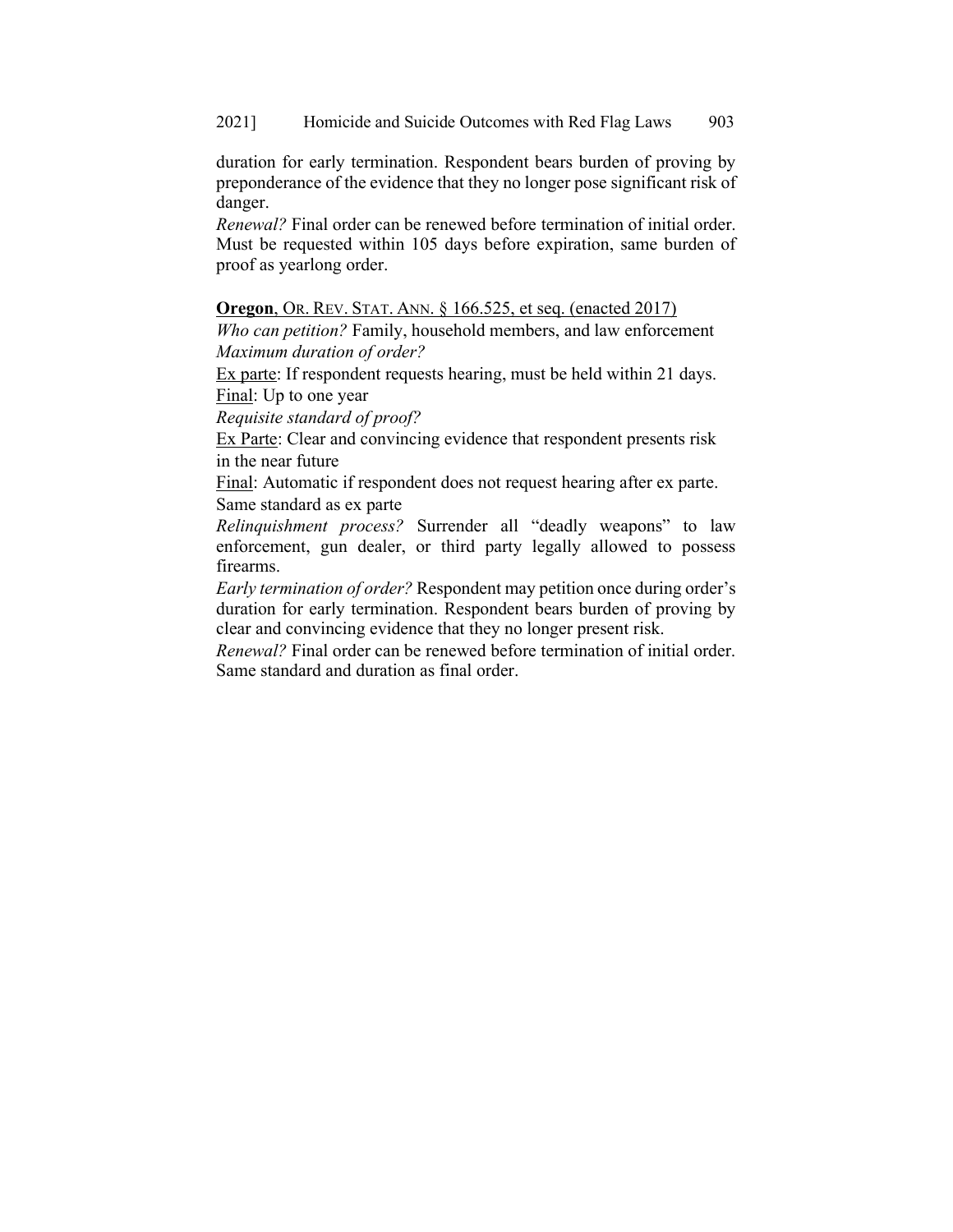|                              | (1)      |
|------------------------------|----------|
|                              | A11      |
| Unintentional firearm deaths |          |
| Red flag law                 | $-0.021$ |
|                              | (0.040)  |
| R-squared                    | 0.705    |
| Observations                 | 1.471    |

**Table A.2: Red Flag Laws on Unintentional Firearm Homicides**

*Notes*. Each observation is at the state-year level. The dependent variable is the natural log of the various suicide rates, and the standard errors are clustered at the state level. All specifications include state and year fixed effects. The controls included in the model are percent white, percent black, percent male, unintentional poisoning death rate, unintentional firearm death rate, percent age 45–64, percent male age 45–64, urbanization percent, unemployment rate, real per capita income, and percent married. Robust standard errors are in parentheses.

\*\*\*p < 0.01, \*\*p < 0.05, \*p < 0.1